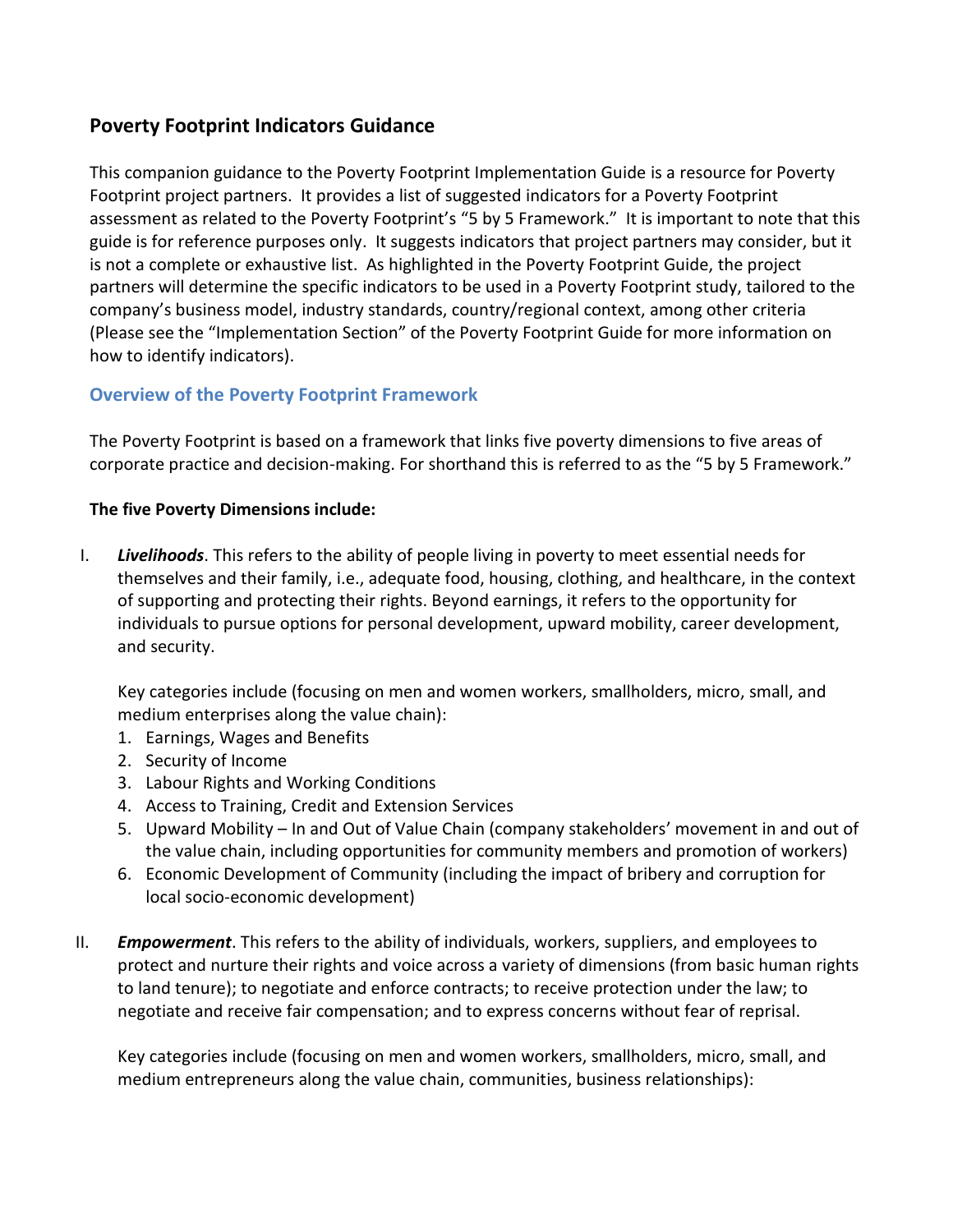- 7. Freedom of Association and Right to Collective Bargaining
- 8. Fair and Equitable Access to Non-Judicial Grievance Mechanisms
- 9. Awareness of Rights and Contractual Conditions
- 10. Power Relations (Inclusive Business Models)
- 11. Communities' Voice and Power Relations with the Company
- III. *Health and well-being*. This refers to the objective that the presence and engagement of the company and its value chain will support – and will not harm – the continuous improvement of health, safety, security, and general well-being of individuals and communities.

Key categories include (focusing on men and women workers, smallholders, micro, small, and medium entrepreneurs along the value chain, communities):

- 12. Communities' Right to a Clean and Healthy Environment
- 13. Health Status of Men and Women Smallholders and Workers Along the Value Chain
- 14. Communities' Right to Basic Services
- 15. Child Development (Girls and Boys)
- IV. *Stability and security*. This refers to enhancing conditions that improve resilience and lowers risks from violence, political instability, unrest, crime, and natural or human-made disasters. It includes access to vital resources (such as drinkable water and land) that are essential to stability, security, and resilience.

Key categories include (focusing on men and women workers, smallholders, micro, small, and medium entrepreneurs along the value chain, communities):

- 16. Access and Control Over Natural Resources, including Land, Water and Food Commodities
- 17. Risk Management and Resilience
- 18. Exposure to Violence and Conflict
- 19. Impact of Displacement on Community and/or Migrant Workforce (where relevant)
- V. *Diversity and gender equality.* This refers to equal access to jobs, training, advancement, benefits, and other rights for women and minorities, as well as opportunities to maintain cultural identity. Diversity and gender are cross-cutting themes that permeate into all other poverty indicators.

While 'diversity and gender equality' is listed as one of the five dimensions of poverty with its own poverty indicators, it is a topic that has relevance in the other four poverty dimensions (i.e., livelihoods, empowerment, security and stability and health and well-being). It is important to investigate and differentiate the company's impacts on minority groups, women and other vulnerable groups, including indigenous peoples and youth, within each dimension. By integrating gender considerations throughout the framework, one obtains a complete picture of the company's impact on its most vulnerable stakeholders.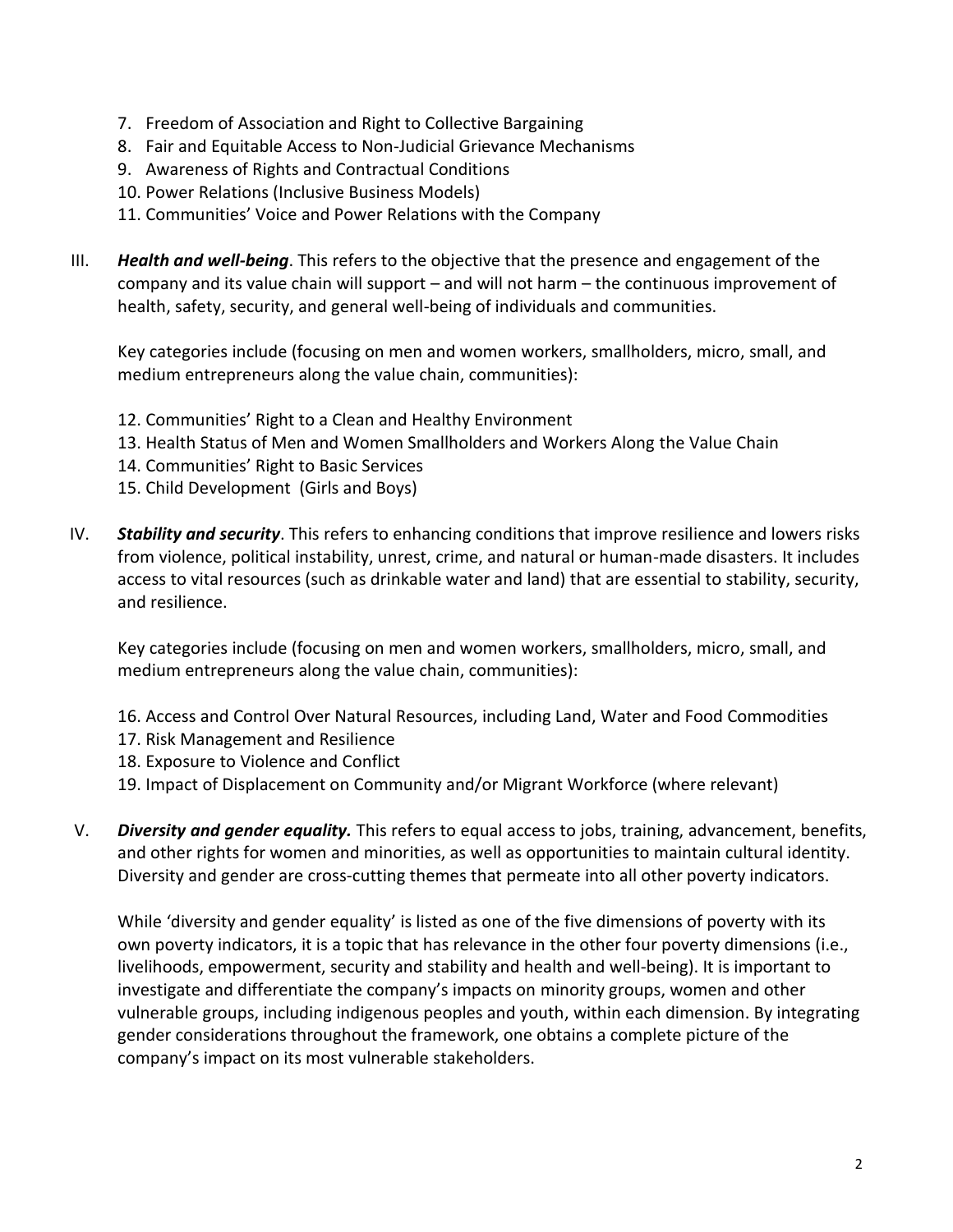Key categories include (focusing on men and workers, smallholders, micro, small, and medium entrepreneurs along the value chain, communities):

20. Diversity, Cultural Rights and Right to Freedom from Discrimination

In addition, depending on the products or services the company offers to local consumers (if any), there is a cross-cutting and flexible category:

21. Ethics and Worth of Product/Services (including Marketing Practices) for Consumers (Men and Women) Living in Poverty (where relevant)

## **The five Corporate Area Dimensions include:**

- I. *Value chains*. How a company's value chain and its procurement, manufacturing, and distribution policies and/or practices influence the ability of people living in poverty to access good-quality employment, earn a living wage or sustain a business, and participate in the market.
- II. *Macro-economy*. How a company's economic contributions, including distribution of profits, shareholder dividends, taxes, and employment, affect the standard of living of those living in poverty, or the balance of payments, in countries of operation.
- III. *Institutions and policy*. How the company's actions regarding institutions and policy affect the well-being of people living in developing countries. It considers the effects of lobbying, direct investment, and procurement and distribution practices in relation to the development of institutions (such as producer organizations, unions, social networks, women's groups) and policies that focus on trade, finance, education, rule of law, and health.
- IV. *Social implications of environmental practices*. How a company's environmental practices affect the livelihoods and health of people living in poverty, their ability to access natural resources, and their risk of being affected by a natural disaster. The resilience of the value chain to environmental shocks is considered.
- V. *Product development and marketing*. How a company's products, services and marketing strategy influence the cultural practices of indigenous and local communities (including gender impacts); affect their health and well-being; and shape their ability to obtain essential goods and services.

## **Assessing the Scope of Impact**

The following 'Scope of Impact' questions cut across the different issues addressed in the "5 by 5 Framework," and can therefore be looked at broadly to help answer questions in each of the poverty categories. These suggested questions may help the project partners better organise their research into company policies and practices.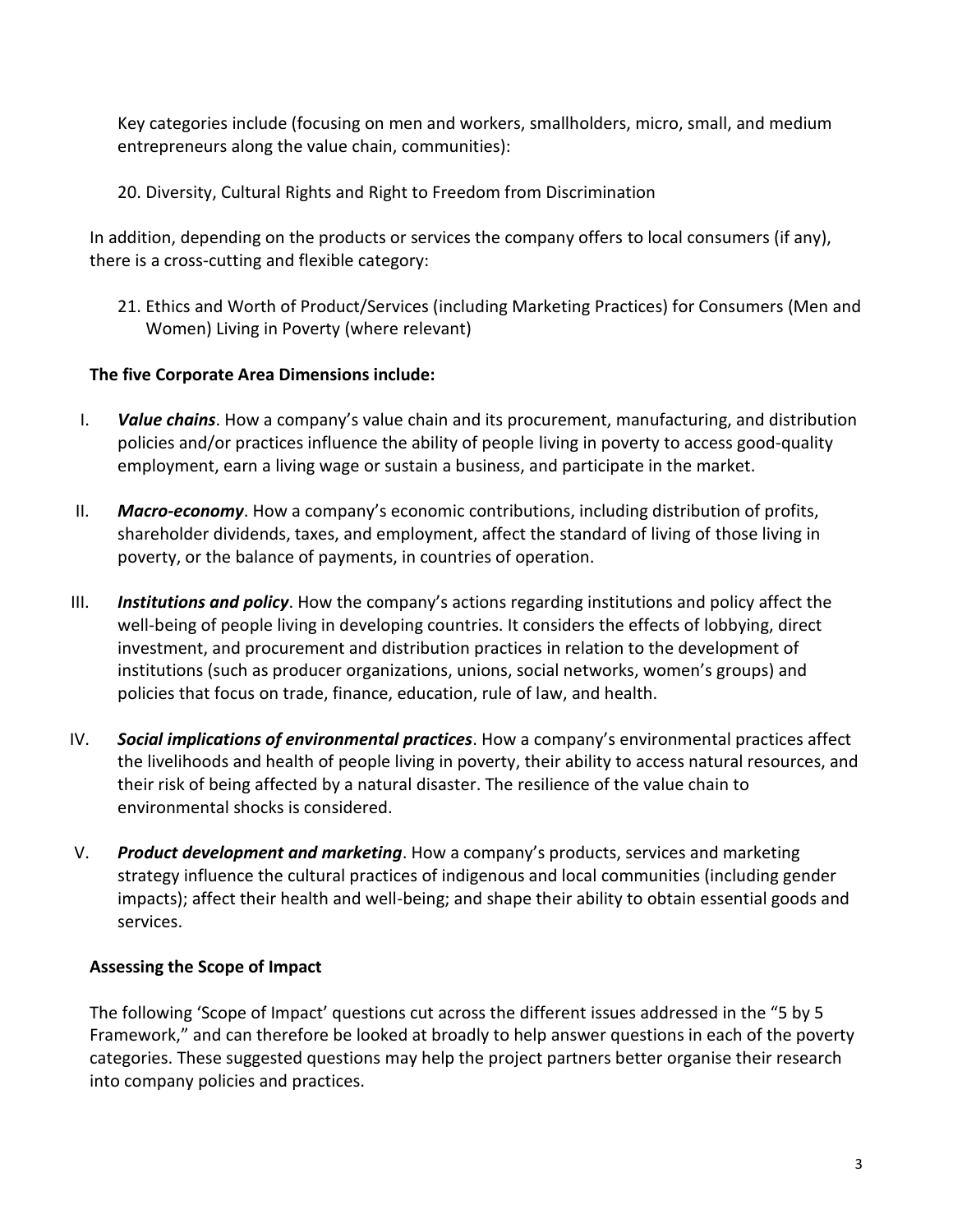- Does the company have a sustainable procurement strategy with goals, policy documents, resources and measurable results?
	- o Does the strategy include smallholders and/or micro, small, and medium enterprises (MSMEs) specifically (i.e. included in their definition of "supplier")?
	- $\circ$  What procedures and processes does the Company have in place to enable smallholders and/or MSMEs to demand increased entitlements that are consistent with principles of inclusive business models - i.e., innovation, market linkages, costs and risks sharing, fair and transparent governance, access to services, and access to productive assets?
- Does the company have a supplier code of conduct or include corporate responsibility clauses in contracts that are binding for suppliers? Do the code(s)/contract(s) address poverty issues mentioned in the PF framework, including anti-discrimination, working conditions, forced/child labour, health and safety, etc.)?
- Do existing Company policies *explicitly* extend to and cover the supply chain (e.g., health and safety policies for workers extending to subcontractors, corporate gender and diversity policies, etc.)? If yes, what are these policies?
- Does the Company integrate poverty indicators into its key performance indicators? Does the Company measure performance against (poverty-related) social impact on a balanced scorecard? If yes, which poverty-related indicators and impacts are included?
- Does the Company engage and conduct in human rights due diligence? If yes, explain the process and how it is monitored.
- Does the Company exercise influence or leverage over the government or politicians in the country of study? If yes, what are the Company's political ties to influential parties or politicians?
- Is the Company (or its business operations) subject to real or potential conflicts of interest in the country of study or in the international arena? Do the real or potential conflicts of interest present potential impacts on poverty in the country of study?
- Is the Company a member of multi-stakeholder initiatives, sector initiatives, voluntary standards, industry associations or other groups, which seek to change or influence business practices/policies and regulatory frameworks?
- Does the Company engage in any form of lobbying? If yes, which issues are of primary concern and what does the Company hope to achieve through lobbying?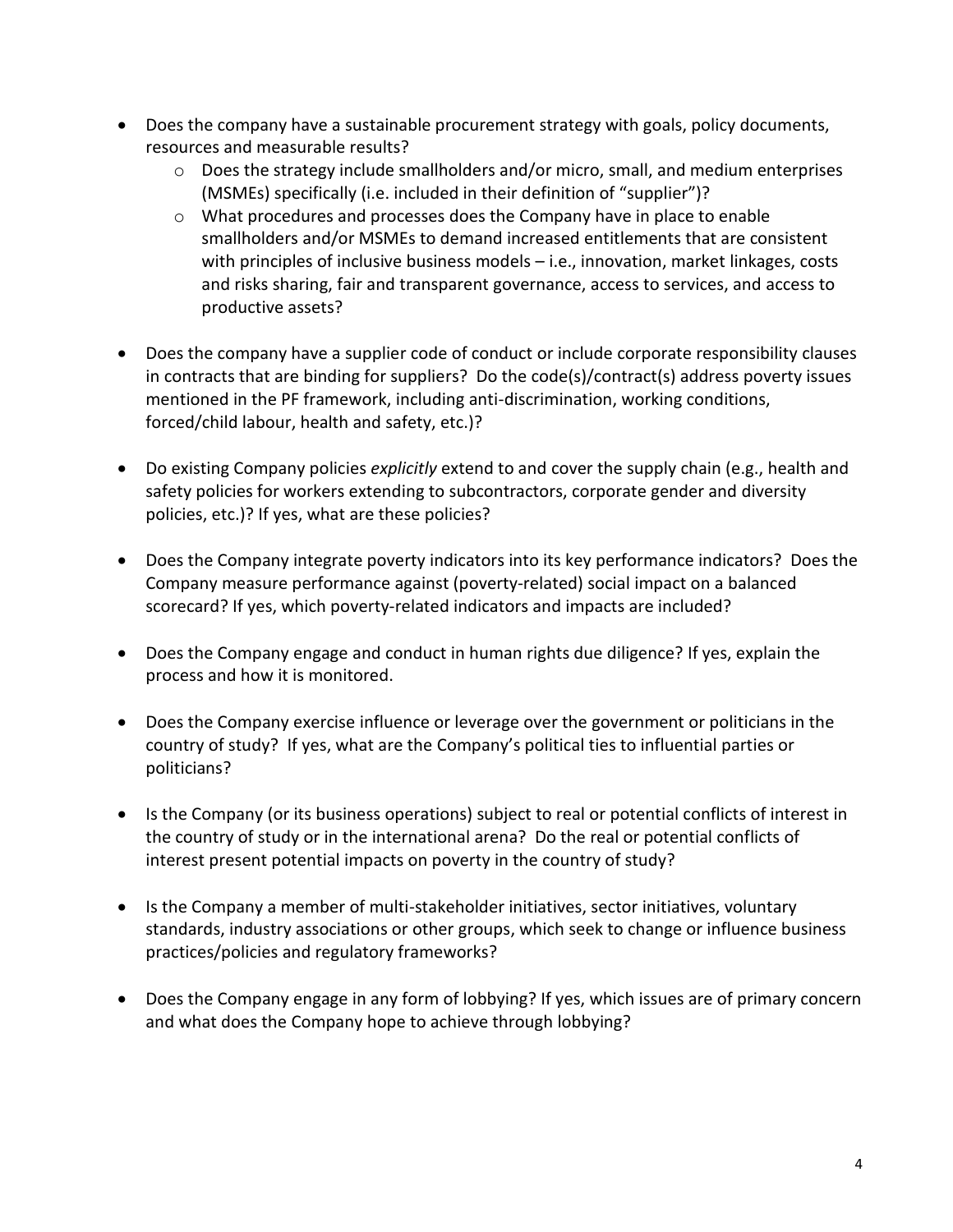# **Metrics for the Five Poverty Dimensions**

## **Glossary of terms and acronyms referenced in the Indicator Guide**

CBA = collective bargaining agreement

Company system = refers to the company, its subsidiaries, joint-ventures, contractors, subcontractors and other actors along the value chain identified by project partners as key corporate stakeholders.

FPIC = Free prior and informed consent

GM = grievance mechanism

m/w = men and women. This short-hand is referenced when data collected should be disaggregated by gender

MSI/SI = multi-stakeholder initiatives, sector initiatives

MSME = micro, small, and medium enterprise

PPE = Personal Protective Equipment

# **I. Metrics for Livelihoods**

*For this section, secondary research can serve to identify, as a suggestion:* 

- *Legal minimum wages and benefits entitlement to workers in the country of study*
- *Wage benchmarks (poverty thresholds, industry average, national average income, etc.)*
- *Commodity prices (as per market prices)*
- *Average household sizes (important to consider in living wage calculations)*
- *Existing living wage calculations*

*Key categories include (focusing on men and women workers, smallholders, micro, small, and medium entrepreneurs along the value chain):*

## **1. Earnings, Wages and Benefits**

| IND# | <b>CORE INDICATORS TO INVESTIGATE IMPACT ON POVERTY</b>                                                                                                                                                                                                                                                                                                                                                                                                                                                                                      | <b>WHO TO SURVEY?</b>               |
|------|----------------------------------------------------------------------------------------------------------------------------------------------------------------------------------------------------------------------------------------------------------------------------------------------------------------------------------------------------------------------------------------------------------------------------------------------------------------------------------------------------------------------------------------------|-------------------------------------|
| 1.1  | i) Compare the prices paid to micro, small, and medium enterprises (MSMEs) and/or smallholders $(m/w)^{1}$ for their<br>product/services to that of the market (i.e. is price paid higher, comparable or lower?).<br>ii) General trend of earnings/profits from participation in the value chain compared to company margin generated from in-<br>country operations in recent years.<br>iii) Percentage of value captured by smallholders and/or MSMEs along the full value chain.<br>iv) Compare earnings with Living Income. <sup>2</sup> | <b>Smallholders</b><br><b>MSMEs</b> |
| 1.2  | i) Average wage of workers (disaggregate data by gender (m/w), type of contract, e.g., permanent, contractual or piece-rate, and<br>report difference between low and high season for temporary workers).<br>ii) Compare (i) with both the minimum wage as well as a living wage. <sup>3</sup> (m/w)                                                                                                                                                                                                                                         | Workers<br>Audits                   |

 $\overline{a}$  $1$  (m/w) refers to men and women, and highlights that data collected should be disaggregated by gender.

<sup>&</sup>lt;sup>2</sup> ISEAL, SFL and GIZ are currently working to help define Living Income – a methodology for calculating and/or benchmarks may be available in the next two years.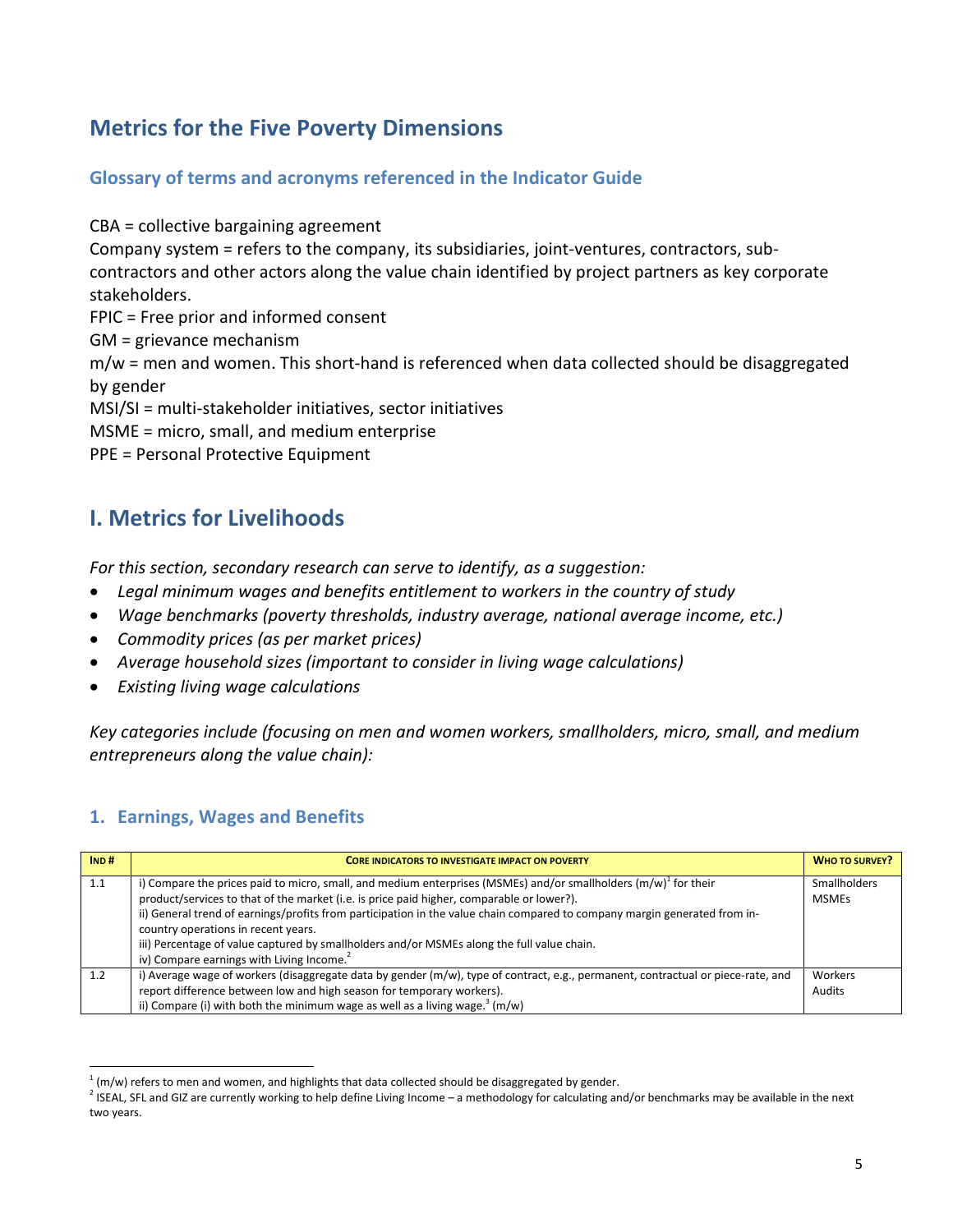|     | iii) General trend of earnings in recent years in comparison to cost of living (i.e., is it improving, falling, or stable?) |            |
|-----|-----------------------------------------------------------------------------------------------------------------------------|------------|
|     | iv) Average size of households (i.e. how many people are dependent on earnings).                                            |            |
| 1.3 | i) Range of company benefits for permanent vs. part-time contractual workers – in low and high seasons.                     | Workers    |
|     | ii) Range of company benefits for full time vs. part time workers (along the value chain).                                  | Management |
|     | iii) Where it exists and when workers are entitled to it, are they systematically registered for social security?           | Audits     |

*If wage/income level is below a living wage for workers, research and report against 1.4 and 1.5.*

|     | <b>ADDITIONAL INDICATORS TO FURTHER INVESTIGATE IMPACT ON POVERTY</b>                                                                                                                                                                       | <b>WHO TO SURVEY?</b>               |
|-----|---------------------------------------------------------------------------------------------------------------------------------------------------------------------------------------------------------------------------------------------|-------------------------------------|
| 1.4 | Estimated proportion of workers $(m/w)$ along the value chain who have other jobs to sustain their livelihoods.                                                                                                                             | Workers                             |
| 1.5 | Wage ratio of management to lowest paid workers along the value chain.                                                                                                                                                                      | Management                          |
| 1.6 | i) Average yearly income of smallholders and/or MSMEs (of those interviewed) $(m/w)$ ;<br>ii) The average yearly income of smallholders and/or MSMEs earned through their participation in the value chain (of those<br>interviewed) (m/w). | <b>Smallholders</b><br><b>MSMEs</b> |
| 1.7 | Where living wages are not paid, what would be the cost of increasing the wages to a living wage, expressed as increase in the<br>price of the final consumer product or service?                                                           | Management                          |
| 1.8 | What are the Company's production costs associated with employing workers and what pricing structure for products and<br>services would allow for commercial sustainability and living wages to be paid?                                    | Management                          |

The suggested indicators below demonstrate how the Corporate Areas of the "5 by 5 Framework" may contribute to or impact poverty. These indicators also suggest to companies areas or opportunities for improvement.

#### **VALUE CHAIN:**

1.9 What is the distribution of margins along the value chain?

1.10 Does the Company system $^4$  have a policy/code that addresses wages and benefits for workers employed along the value chain? If yes:

- i) What are the minimum wages/earnings and benefits standards prescribed in the code/policy?
- ii) Is there a policy commitment to pay a living wage?
- iii) Does the policy/code extend to temporary workers?

iv) Does the Company system monitor wages and benefits paid to workers along the value chain, including workers paid on a temporary or piece-rate basis? v) Does the policy/code encourage suppliers to move away from piece-rate payment systems for workers, including farm labour?

1.11 Does the Company have a mechanism/policy/code that seeks to ensure that small-scale suppliers, smallholders and/or distributors are paid a fair price for goods, services, and/or crops supplied to the Company, enabling sustainable trade? If yes, provide details.

1.12 Do major employers along the value chain and the wider Company system negotiate wage and benefits standards through collective agreement? (relevant also to section 7).

1.13 Does the Company system and/or its business relationships accept or seek to negotiate prices with collectives, cooperatives, relevant associations, or other kinds of worker associations/groups (including farmer associations/groups)?

1.14 Do company codes of conduct encourage suppliers to negotiate wage and benefits through collective agreement? If yes, how?

### **INSTITUTIONS & POLICIES**

1.15 If there is no national minimum wage or if it is below the estimated living wage, does the Company system seek to influence and collaborate with local actors to address the issue (with a goal to increase minimum wage)?

1.16 If the Company system engages with or influences trade groups, MSIs/SIs, local/national/international authorities on issues concerning the living wage and workers' rights, explain the Company's position(s) and engagement(s)?

**MACROECONOMIC IMPACT**

l

1.17 Report on whether the Company has a macroeconomic impact on wages (i.e., pushing wages up or down) in the industry/sector.

### **2. Security of Income**

*For this section, partners may consider using secondary research to identify, as a suggestion:* 

- *Commodity price volatility*
- *Seasonal business pattern(s)*
- *Savings and financial literacy*

<sup>4</sup> The term 'Company system' refers to the company, its subsidiaries, joint-ventures, contractors, sub-contractors and other actors along the value chain which are identified by project partners as key corporate stakeholders in the value chain.

 $3$  A living wage is a decent full-time wage (before overtime) which would be 'enough for a family to meet its basic needs and allow a small amount for cultural customs, discretionary spending, as well as for savings and investments to cope with shocks to employment.' A useful reference to assess living wage can be found at <http://www.isealalliance.org/sites/default/files/Descripton%20of%20Living%20Wage%20Methodology%2020131124.pdf> an[d http://www.fairtrade.net/single-view+M5fc5b408f70.html.](http://www.fairtrade.net/single-view+M5fc5b408f70.html)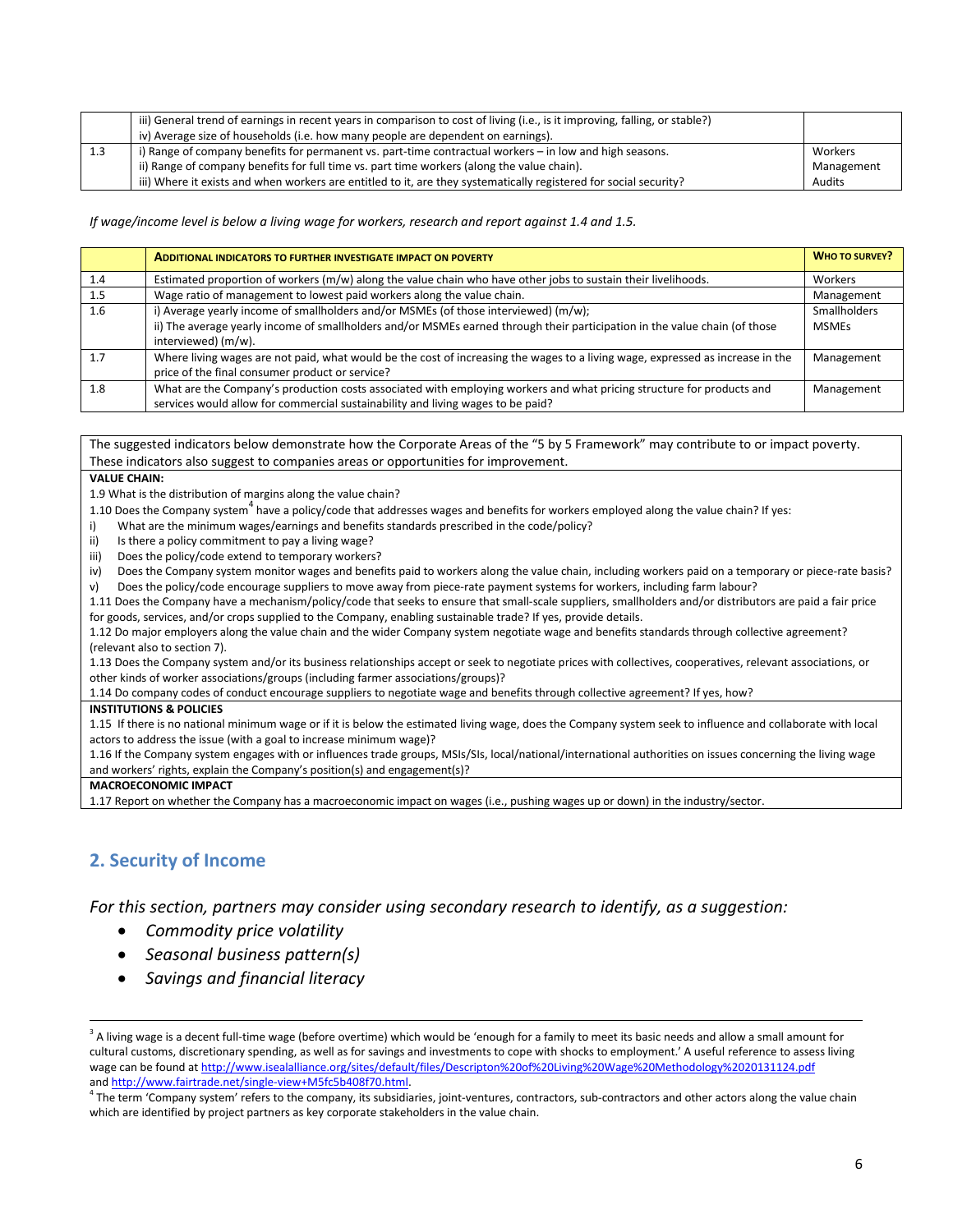### *Relative purchasing power*

| IND# |                                                                                                                                                                                                                                                                                                                                                                                                                                                                                                                                                                                                                                                                                                                                                            | <b>WHO TO SURVEY?</b>                       |
|------|------------------------------------------------------------------------------------------------------------------------------------------------------------------------------------------------------------------------------------------------------------------------------------------------------------------------------------------------------------------------------------------------------------------------------------------------------------------------------------------------------------------------------------------------------------------------------------------------------------------------------------------------------------------------------------------------------------------------------------------------------------|---------------------------------------------|
| 2.1  | <b>WORKERS</b><br>i) Total number of permanent vs temporary workers (m/w) along the value chain.                                                                                                                                                                                                                                                                                                                                                                                                                                                                                                                                                                                                                                                           | Management<br>Workers                       |
|      | ii) Considering contractual workers only, the approximate proportion of those who are employed on an annual basis, on a<br>seasonal basis, on a daily basis, and on a piece/task basis.                                                                                                                                                                                                                                                                                                                                                                                                                                                                                                                                                                    |                                             |
| 2.2  | SMALLHOLDERS (where applicable) <sup>5</sup><br>i) Average duration of business relationship.<br>ii) Do smallholders have contracts with the Company system? If yes, what is the approximate proportion of smallholder contracts<br>compared to all other contracts? Provide details on contract terms, including length of contract, price-setting mechanisms, lead<br>time for payment of sales, and the process and notice period for contract or order cancellations. If the contract includes land,<br>provide details on volume of purchases, extension services, and risk responsibility.<br>iii) Price volatility of crops supplied by smallholders (as per the price paid by their buyer – Company or intermediary) in last two<br>years. $(m/w)$ | Smallholders,<br>MSMEs,<br>Management       |
| 2.3  | i) Percentage change in the volume of orders to commodity suppliers, including smallholders, throughout the year. (where<br>applicable)                                                                                                                                                                                                                                                                                                                                                                                                                                                                                                                                                                                                                    | <b>MSMEs</b><br>Smallholders,<br>Management |
| 2.4  | MSMEs (both on supply and distribution side of the value chain)<br>i) Average duration of business relationship.<br>ii) Do MSMEs have contracts with the Company system? If yes, provide details on contract terms, including contract length, lead<br>time for payment of sales, and the process and notice period for contract or order cancellations. What is the average size of these<br>contracts in monetary terms? What are the average profits earned by MSMEs on contracts?<br>iii) Percentage change in the volume of orders to suppliers, throughout the year.                                                                                                                                                                                 | <b>MSMEs</b><br>Management                  |

| 2.5 | i) Proportion of smallholders interviewed who report they are able to predict crop revenues for the next harvest season (where | <b>Smallholders</b> |
|-----|--------------------------------------------------------------------------------------------------------------------------------|---------------------|
|     | applicable).                                                                                                                   | <b>MSMEs</b>        |
|     | ii) Proportion of MSMEs interviewed who report they are able to predict contract-based revenues for the next production cycle. |                     |
| 2.6 | i) Proportion of smallholders and/or MSMEs interviewed who report they went into debt for three or more consecutive years      | <b>Smallholders</b> |
|     | due to their business relationship with the Company.                                                                           | <b>MSMEs</b>        |
|     | ii) Approximate proportion of smallholders and/or MSMEs who benefit from risk management tools/services from the Company       |                     |
|     | system (e.g., insurance, advanced payment, input credit, etc.), helping them manage risk and stay out of costly debts.         |                     |
| 2.7 | i) Proportion of smallholders interviewed (m/w) for whom the Company constitutes their primary source of income (where         | <b>Smallholders</b> |
|     | applicable)                                                                                                                    | <b>MSMEs</b>        |
|     | ii) Proportion of MSMEs interviewed (m/w) for whom the Company constitutes their primary source of income.                     |                     |
| 2.8 | Worker (m/w) turnover rates.                                                                                                   | Management          |
|     |                                                                                                                                |                     |

The suggested indicators below demonstrate how the Corporate Areas of the "5 by 5 Framework" may contribute to or impact poverty. These indicators also suggest to companies areas or opportunities for improvement.

### **VALUE CHAIN**

 $\overline{a}$ 

2.9 Does the Company system have a policy/code/mechanism in place, which addresses contractual relationships with MSMEs and/or smallholders? If yes, provide details.

2.10 Does the Company monitor prices paid to MSMEs and/or smallholders suppliers?

2.11 i) Does the Company system have a policy/code/mechanisms that provides a non-discriminatory, transparent process, with a reasonable notice period, for firing employees in order to mitigate adverse impacts of retrenchment on workers?

ii) Does the Company system have a policy/code that provides a non-discriminatory, transparent process, with a reasonable notice period, for discontinuing/cancelling orders to mitigate adverse impacts for MSMEs and/or smallholders?

### **MACROECONOMIC IMPACT**

2.12 What are the Company's planned investments in the country? In other words, does the Company plan to 1) maintain a similar level of investment in the coming years, 2) increase its investment or volume of trade, or 3) divest or reduce volume of trade with suppliers and distributors? What type of business model(s) does the company plan to use to invest (e.g. direct investment, contract)? *The answer to this question will help assess security of income for suppliers (including smallholders) and workers in the longer term.* 

2.13 Does the Company's buying practices (e.g., volume of purchase, prices negotiated and paid) impact price volatility of key commodities, materials, crops, and/or inputs that suppliers rely on in local or national markets?

<sup>&</sup>lt;sup>5</sup> Consider applying the Measuring fairness in supply chain trading relationships survey <u>http://pubs.iied.org/16042IIED.html</u>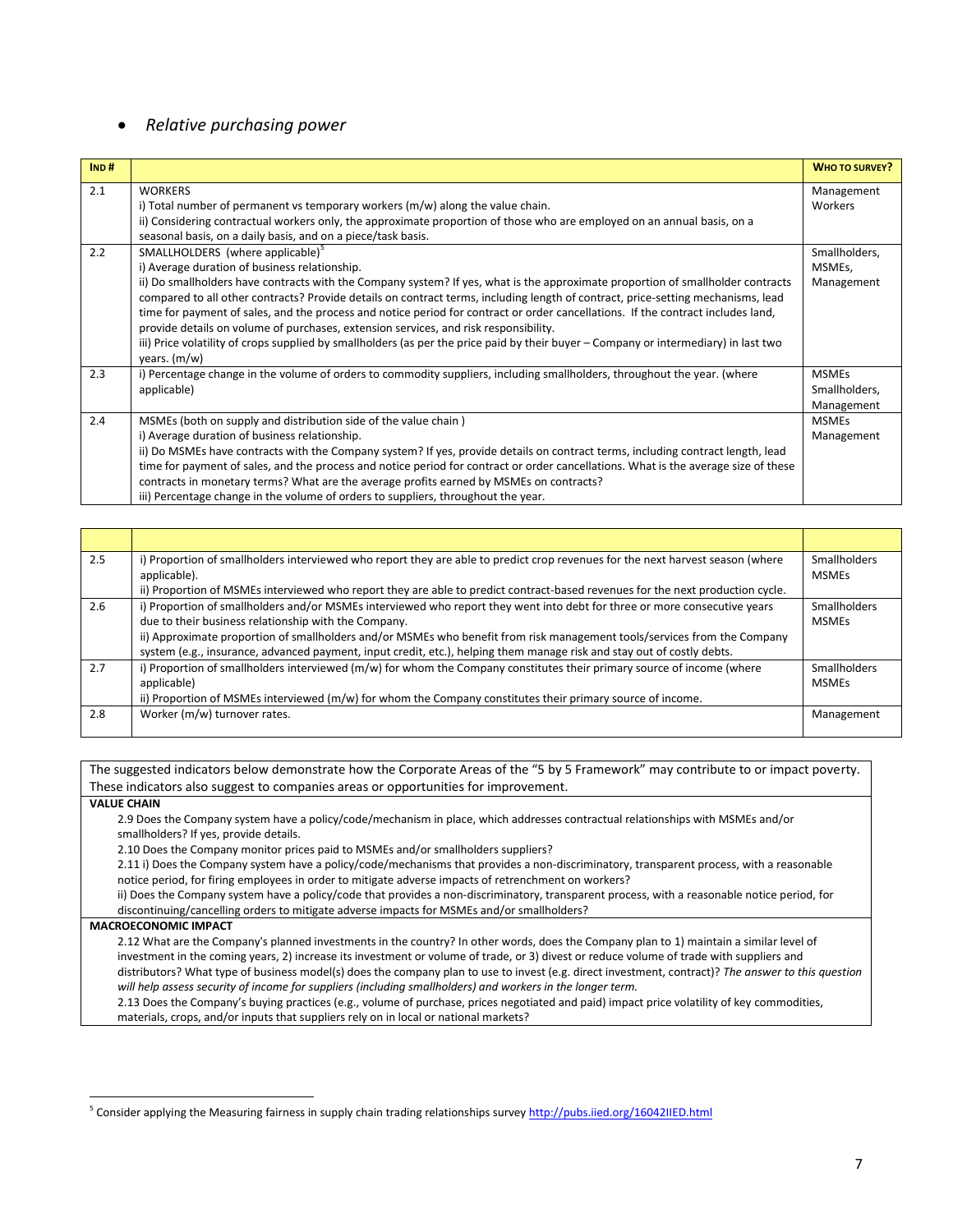## **3. Labour Rights and Working Conditions**<sup>6</sup>

*For this section, partners may consider using secondary research to identify topics such as existing labour rights law in the country.*

**IMPORTANT**: *Parties conducting a Poverty Footprint should interview permanent and temporary workers in different work locations regarding their concerns and needs in terms of labour rights. If the workers mention issues that are not addressed by the indicators listed below (e.g., access to toilet facilities, sufficient break time, etc.), the parties should integrate and add those concerns under this section. In addition, this consultation may also impact other sections that investigate labour rights, including section 1 (wages and benefits), section 7 (freedom of association/collective bargaining), section 8 (grievance mechanism), section 13 (health and safety), section 15 (child development), section 18 (exposition to violence and conflict), section 19 (migrant workforce).* 

| IND# |                                                                                                            | <b>WHO TO SURVEY?</b>               |
|------|------------------------------------------------------------------------------------------------------------|-------------------------------------|
|      | <b>WORKERS</b>                                                                                             | Workers, Management, Labour audits  |
| 3.1  | i) Number and nature of reported violations of labour rights in the last three years.                      | or labour rights impact assessment, |
|      | ii) General trend in occurrences of violations (i.e., increasing, decreasing, or stable).                  | Workers' representatives, Local     |
|      | iii) Are certain groups (women, minority groups, youth) overrepresented as victims of labour rights abuse, | labour rights organisations,        |
|      | as reported in 3.1(i)?                                                                                     | newspapers, independent studies,    |
|      | iv) Demonstrate that a grievance process is in use and working.                                            | etc.                                |
| 3.2  | Average working hours per week (m/w), including overtime                                                   | Workers                             |
|      |                                                                                                            | Management                          |
|      |                                                                                                            | Audit                               |
| 3.3  | MSMES & SMALLHOLDERS AND THEIR WORKERS                                                                     | Smallholder/ MSMEs, Smallholder/    |
|      | What are the needs expressed by:                                                                           | <b>MSMEs workers</b>                |
|      | i) Smallholders/ MSMEs, and ii) the workers they employ to improve working conditions? <sup>8</sup>        |                                     |

*When overtime is reported or perceived to be frequent, research and report against indicator 3.4.*

| 3.4 | i) Approximate proportion of workers (m/w) working overtime on a regular basis (disaggregate data by permanent | Workers                  |
|-----|----------------------------------------------------------------------------------------------------------------|--------------------------|
|     | and temporary workers).                                                                                        | Workers' representatives |
|     | ii) Frequency of fatigue-related incidents in the workplace (m/w).                                             | Management               |
|     |                                                                                                                | Audits                   |

The suggested indicators below demonstrate how the Corporate Areas of the "5 by 5 Framework" may contribute to or impact poverty. These indicators also suggest to companies areas or opportunities for improvement. **VALUE CHAIN**  3.5 Does the Company system have a policy/code that addresses labour rights and standards along the value chain? If yes: i) Is compliance with this policy promoted by the Company system along the value chain? If so, how?

ii) Do ALL other major employers along the value chain have a policy/code on labour rights and standards?

If no, what is the proportion of those who have a policy/code?

l

 $^6$  Not all labour rights are assessed in this section as other sections also cover some core labour rights (Freedom of association and right to collective bargaining – section 7, child labor – section 15, etc.). Also it is important to note that while the Poverty Footprint is not a labour rights audit, labour rights are closely interlinked with the five dimensions of poverty investigated in the Poverty Footprint.

 $^7$  As a basis for analysis: Ethical Trading Initiative (ETI) base code standards on overtime stipulates: "Working hours comply with national laws and benchmark industry standards, whichever affords greater protection. In any event, workers shall not on a regular basis be required to work in excess of 48 hours per week and shall be provided with at least one day off for every 7 day period on average. Overtime shall be voluntary, shall not exceed 12 hours per week, shall not be demanded on a regular basis and shall always be compensated at a premium rate."

 $8$  The ETI Smallholder Guidelines mention, for example, that smallholders' workers often lack "drinking water, adequate toilet facilities, protective clothing, freedom of association, access to medical facilities, a living wage, sick, overtime or annual leave pay." Smallholders are also likely to experience these types of working conditions. The ETI guideline[s are available here](http://www.ethicaltrade.org/sites/default/files/resources/ETI%20Smallholder%20guidelines,%20English.pdf) and present information on issues at stake and how to work with smallholders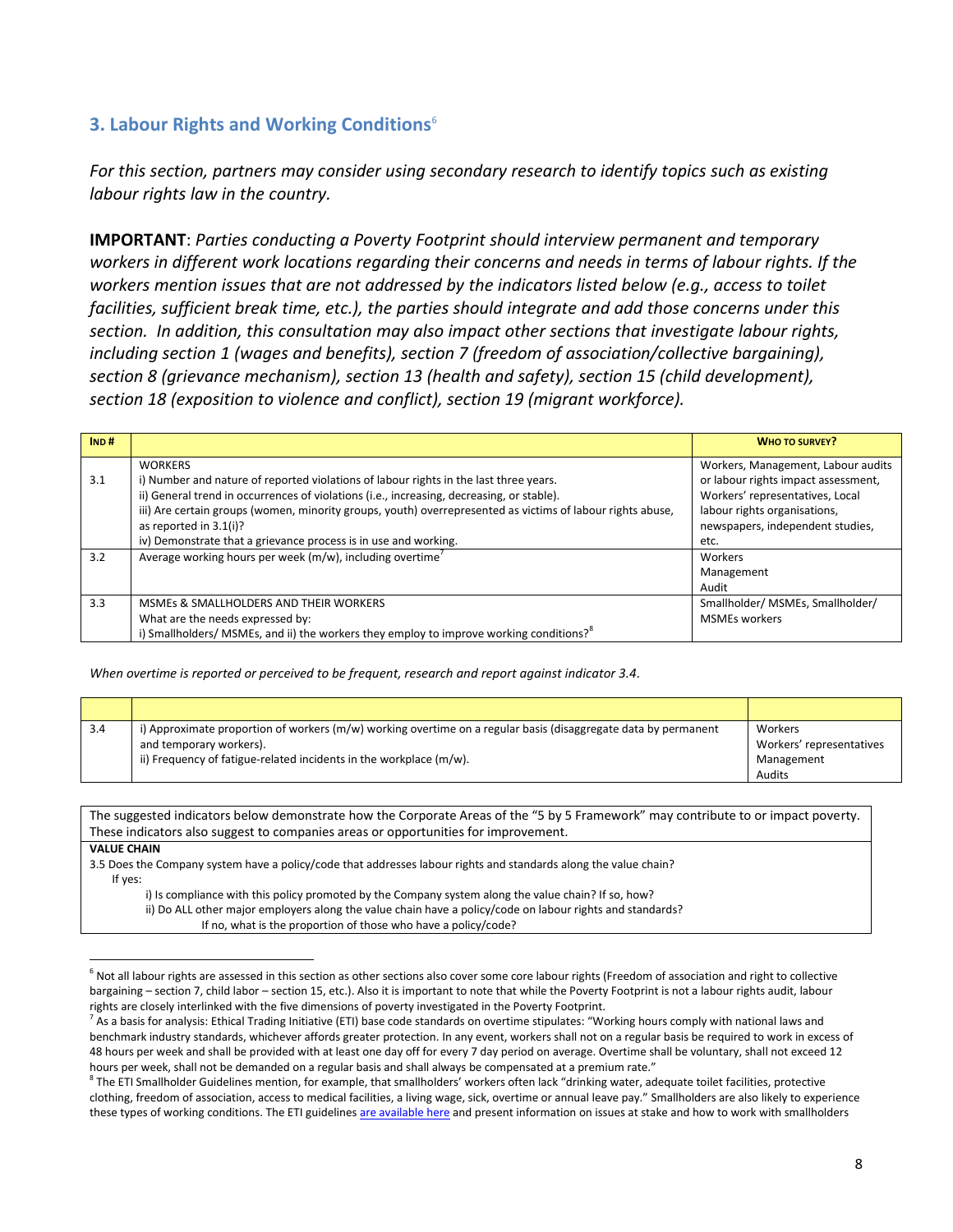iii) Are there discrepancies between the Company's and other employers' codes/policies and minimum standards (as recommended by ETI)? If so, what are the discrepancies?

3.6 Does the Company system screen and monitor its major suppliers for compliance with labour rights and standards (as per the Company's code/policy)?

i) If yes, what are the mechanisms in place to monitor compliance?

ii) What are the core indicators evaluated?

iii) Does the Company have a mechanism or system in place to deal with suppliers who are non-compliant?

3.7 Does the Company system collaborate with competitors or commercial partners to share information on labour rights compliance? (Collaboration helps to avoid labour audit fatigue or imposing different standards on the same suppliers.)

3.8 Does the Company system disclose information about labour rights and standards compliance along its value chain?

i) Is the information shared with shareholders?

ii) Is the information verified by a third party?

3.9 What is the frequency in which specification changes are made to suppliers/producers (which can impact working conditions in the supply chain)? 3.10 What is the typical lead time for orders (which can impact working conditions in the supply chain)?

#### **INSTITUTIONS & POLICIES**

3.11 Does the Company system engage with or influence trade groups, MSI/SIs, local/national/international authorities on regulations addressing labour rights and standards? If yes, explain the Company's position(s) and engagement(s).

3.12 Does the Company organize or conduct trainings for management and trade partners on labour rights and standards?

**MACROECONOMIC IMPACT**

 $\overline{\phantom{a}}$ 

3.13 Do industry experts perceive Company as having a macroeconomic impact on labour rights in the country? If yes, is the impact positive, negative, or neutral?

### **4. Access to Training, Credit and Extension Services**

| IND# |                                                                                                                       | <b>WHO TO SURVEY?</b>  |
|------|-----------------------------------------------------------------------------------------------------------------------|------------------------|
|      | Indicators 4.1 to 4.2 concern WORKERS                                                                                 |                        |
| 4.1  | i) Approximate proportion of workers ( $m/w$ ) along the value chain who receive training per year.                   | Management             |
|      | ii) Average number of hours (or days) of training(s) provided to workers $(m/w)$ .                                    | Workers                |
|      | iii) Provide details on the type(s) of training(s) provided (see footnote $-4.1i$ ).                                  |                        |
| 4.2  | According to trainees interviewed (i.e. those workers that have received training) ( $m/w$ ), the perceived impact of | <b>Trained workers</b> |
|      | training(s) received (positive, negative, neutral).                                                                   |                        |
|      | Indicators 4.3 to 4.4 concern SMALLHOLDERS <sup>10</sup> along the value chain (where applicable)                     |                        |
| 4.3  | i) Type(s) of extension services offered to smallholders in the value chain (name all services).                      | Management             |
|      | ii) Approximate proportion of smallholders along the value chain with access to each service (disaggregate data by    | <b>Smallholders</b>    |
|      | m/w and service type).                                                                                                |                        |
| 4.4  | According to smallholders interviewed, the perceived impact of each extension service (positive, negative, neutral)   | <b>Smallholders</b>    |
|      | (disaggregate data by m/w and service type).                                                                          |                        |
|      | <b>Indicators 4.5 to 4.6</b> concern MSMEs along the value chain (other than smallholders) <sup>11</sup> :            |                        |
| 4.5  | i) Type(s) of services offered to MSMEs (name all services).                                                          | <b>MSMEs</b>           |
|      | ii) Approximate proportion of MSMEs along the value chain with access to these services (disaggregate data by m/w     | Management             |
|      | and service type).                                                                                                    |                        |
| 4.6  | According to micro/small/medium entrepreneurs interviewed, the perceived impact of each service on their              | <b>MSMEs</b>           |
|      | livelihoods (positive, negative, neutral) (disaggregate data by m/w and service type).                                |                        |
| 4.7  | Do some of the services (see above indicators $-4.3$ to 4.6) extend to community members or businesses outside of     | Management, Local      |
|      | the value chain? If yes, provide details.                                                                             | business               |
|      |                                                                                                                       | representatives,       |
|      |                                                                                                                       | Community              |

*If there is an imbalance between men and women (i.e., men participate in trainings or receive services in a higher proportion than women), research and report against indicator 4.8.*

| i) Proportion of female workers (or their representatives) interviewed who perceive that the training opportunities<br>4.8 | Workers (w) |
|----------------------------------------------------------------------------------------------------------------------------|-------------|
| correspond to their needs, interests, and are adapted to their workload (i.e., the planning and scheduling of trainings    | MSMEs(w)    |

<sup>9</sup> Training can include training on performing work tasks (to increase productivity, know-how, etc.), personal/professional development, training on rights/employment conditions, health and safety, etc.

 $10$  Extension services to smallholders could include: access to input (seed, agrochemicals, fertilizers), credit, advice, support in organising themselves, support in negotiating prices, development of other markets, PPE, spraying, irrigation, etc.

<sup>&</sup>lt;sup>11</sup> Services to micro and small entrepreneurs could include: advice, credit, access to other markets for products, etc.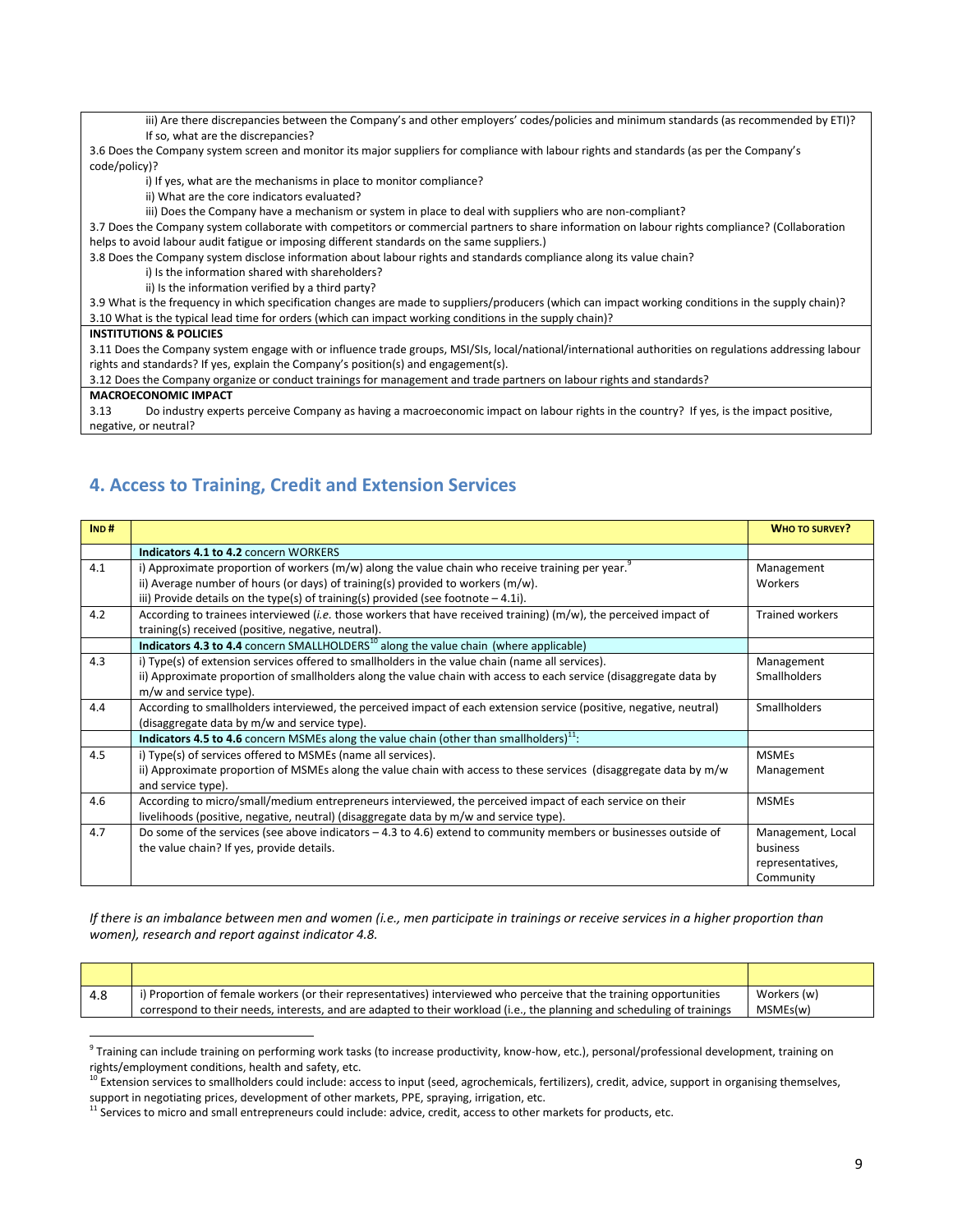| allows women to participate).                                                                                       | Smallholder (w) |
|---------------------------------------------------------------------------------------------------------------------|-----------------|
| ii) Proportion of female workers at MSMEs (or their representatives) interviewed who perceive that the training     |                 |
| opportunities (and other service provisions offered) correspond to their needs, interests, and are adapted to their |                 |
| workload (i.e., the planning and scheduling allows women to participate).                                           |                 |
| iii) Proportion of female smallholder (or their representatives) interviewed who perceive that the training         |                 |
| opportunities (and other service provisions offered) correspond to their needs, interests, and are adapted to their |                 |
| workload (i.e., the planning and scheduling allows women to participate) (where applicable).                        |                 |
|                                                                                                                     |                 |



## **5. Upward Mobility – In and Out of the Value Chain (company stakeholders moving in and out of the value chain, including opportunities for community members, and promotions for workers)**

*For this section, partners may consider using secondary research to identify topics such as local economic development conditions (relevant also to section 6).*

| IND# |                                                                                                                                                                                                                                                                                                                                                                                                                                                                                                                                                                                                         | <b>WHO TO SURVEY?</b> |
|------|---------------------------------------------------------------------------------------------------------------------------------------------------------------------------------------------------------------------------------------------------------------------------------------------------------------------------------------------------------------------------------------------------------------------------------------------------------------------------------------------------------------------------------------------------------------------------------------------------------|-----------------------|
| 5.1  | Considering all major employers along the value chain:<br>i) Approximate proportion of promotions that are filled internally, i.e. among existing workforce (m/w).<br>ii) Approximate proportion of skilled positions (non-management) that are filled by hiring from local communities (m/w).<br>iii) Approximate proportion of skilled positions (management) that are filled by hiring from local communities (m/w).<br>iv) Proportion of people hired from local communities out of total number of employees (disaggregate data by m/w and<br>business units e.g., management and non-management). | Management            |
| 5.2  | Proportion of workers interviewed (m/w) who perceive promotions to be based on merit and qualifications.                                                                                                                                                                                                                                                                                                                                                                                                                                                                                                | Workers               |
| 5.3  | i) Approximate proportion of workers $(m/w)$ who shift from working in the informal to the formal sector – within scope of<br>the Company's value chain.<br>ii) Approximate proportion of smallholders (m/w) who enter the formal sector through participation in the Company's value<br>chain.<br>iii) Approximate proportion of MSMEs (m/w) who enter the formal sector through participation in the Company's value<br>chain.                                                                                                                                                                        | Management            |

*Where the Company system has invested resources to upgrade the* value chain:

| 5.4  | Number of MSMEs and/or smallholders who have benefited from the Company's investments to upgrade production and    | Smallholders |
|------|--------------------------------------------------------------------------------------------------------------------|--------------|
|      | services along the value chain. Provide details on value created for poorest stakeholders.                         | <b>MSMEs</b> |
| -5.5 | Number of community members (outside the value chain) who have benefited from the Company's investments to upgrade | Communities  |
|      | production and services along the value chain. Provide details on value created for poorest stakeholders.          |              |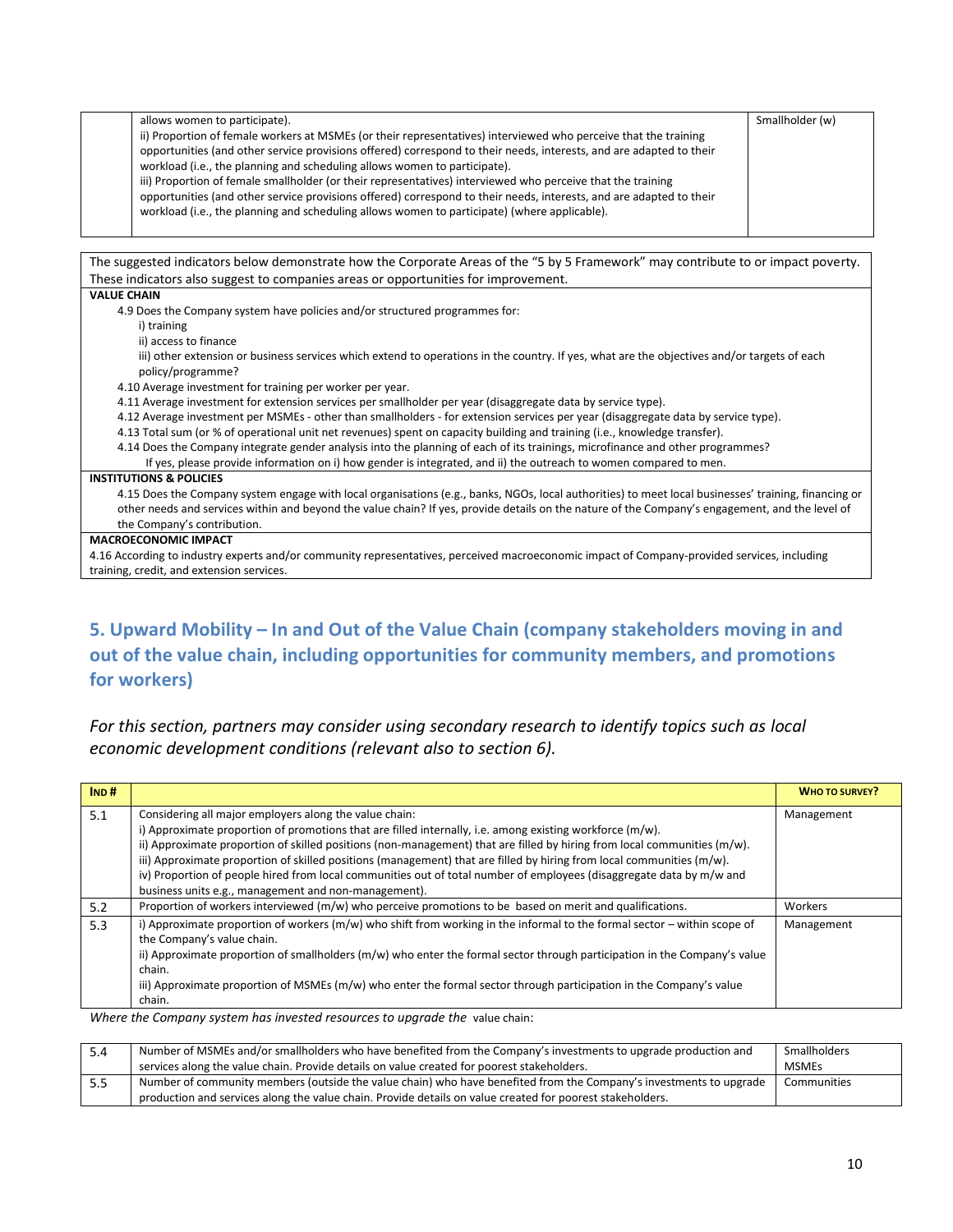The suggested indicators below demonstrate how the Corporate Areas of the "5 by 5 Framework" may contribute to or impact poverty. These indicators also suggest to companies areas or opportunities for improvement.

### **VALUE CHAIN**

5.6 Does the Company system AND all major employers along the value chain have policies stating that hiring, placement, remuneration, advancement, training, discipline, retirement, and termination decisions are based on objective factors and are not connected to gender, age, nationality, ethnicity, sexuality, race, colour, creed, caste, language, mental or physical disabilities, etc.?

o If yes, how are the policies promoted internally by the Company system and each major employer/organization? 5.7 Does the Company AND all major employers along the value chain have job descriptions that are clearly defined, utilized by hiring managers, and are frequently updated to ensure that workers are hired and granted promotions on the basis of skills, qualifications and experience required for the position?

5.8 How many employers along the value chain systematically offer training(s) for low-income workers for career advancement purposes? 5.9 If the Company has direct business operations in the country of study, does it have a policy on local hiring? If yes, provide details on policy commitments.

### **MACROECONOMIC IMPACT**

5.10 Company's total investment in value chain to upgrade services and products.

## **6. Economic Development of Community (including impact of bribery and corruption for local socio-economic development)**

*For this section, partners may consider using secondary research to identify topics such as:*

- *Local economic development conditions*
- *Corporate tax laws and obligations in relevant jurisdictions (relevant also to section 14)*
- *Corruption/bribery in the local context*

| IND# |                                                                                                                             | <b>WHO TO SURVEY?</b> |
|------|-----------------------------------------------------------------------------------------------------------------------------|-----------------------|
| 6.1  | i) Estimated number of individuals in the country (and/or community) who earn a wage and work along the Company's           | Management            |
|      | value chain (disaggregate data by direct employment, indirect, induced).                                                    | <b>Statistics</b>     |
|      | ii) General trend of local hiring in the last five years (has the number of jobs increased, decreased or remained similar?) | Experts               |
|      | iii) Approximate proportion of the direct workforce along the value chain who earn equal to or above the living wage.       |                       |
| 6.2  | i) Total number of MSMEs and/or smallholders (where applicable) included in the value chain (m/w)                           | Management            |
|      | ii) Proportion of MSME workers and/or smallholders interviewed who report that their participation in the value chain has   | <b>Smallholders</b>   |
|      | helped increase their revenues/profit.                                                                                      |                       |
| 6.3  | i) Estimated number of local companies (disaggregated data by large, medium, small) that were established or existing       | Local authorities     |
|      | companies that increased their revenues because of opportunities created by the Company and value chain.                    | /business association |
|      | ii) Estimated number of local companies that closed or went out business as a result of competition with the Company        |                       |
|      | system.                                                                                                                     |                       |

| 6.4 | Number of controversies concerning the parent holding Company (if applicable) not respecting local Intellectual property | Farmer association,  |
|-----|--------------------------------------------------------------------------------------------------------------------------|----------------------|
|     | rights (e.g., seeds, patents on biodiversity) linked to local wealth                                                     | CSOs, newspapers,    |
|     |                                                                                                                          | independent studies, |
|     |                                                                                                                          | etc.                 |
| 6.5 | Competitive market structure as a result of the Company's presence in the community                                      | Management, local    |
|     |                                                                                                                          | business             |
|     |                                                                                                                          | representatives      |
| 6.6 | i) Perceived level of corruption in the community; and                                                                   | Community            |
|     | ii) Perceived level of corruption for matters related to the Company.                                                    |                      |

The suggested indicators below demonstrate how the Corporate Areas of the "5 by 5 Framework" may contribute to or impact poverty. These indicators also suggest to companies areas or opportunities for improvement. **VALUE CHAIN**  6.7 Percentage of supplies (\$ or volume) bought from local smallholders (where applicable). 6.8 Percentage of supplies or services (\$ or volume) bought from local MSMEs.

6.9 Ratio of total domestic sourcing to international outsourcing.

6.10 Percentage of: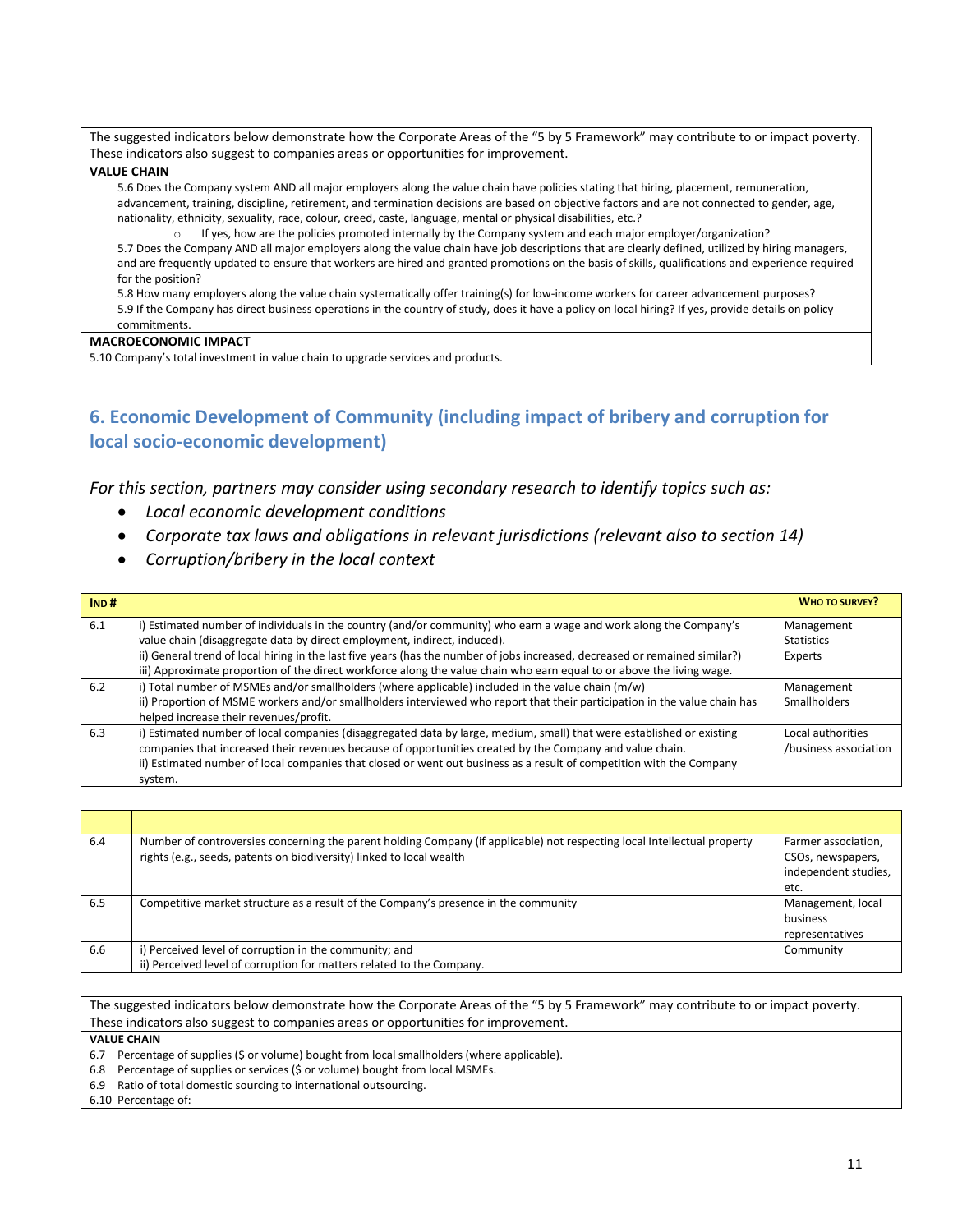| i) Sales volume in local retail shops/distribution warehouses attributed to the Company products or services, and                                             |
|---------------------------------------------------------------------------------------------------------------------------------------------------------------|
| ii) Profits in local retail shops/distribution warehouses attributed to company products or services.                                                         |
| <b>MACROECONOMIC IMPACT</b>                                                                                                                                   |
| 6.11 i) Company's total investment in the country (existing and new).                                                                                         |
| ii) Forecast of the Company's total investment in the country for the next 5-10 years (increasing, decreasing, or stable)                                     |
| 6.12 i) Economic value generated and distributed, including revenues, operating costs, worker compensation, donations and other community investments,        |
| retained earnings, and payments to capital providers and governments.                                                                                         |
| Provide breakdown of numbers.<br>ii)                                                                                                                          |
| 6.13 Percentage of profits remaining in the country or re-invested locally.                                                                                   |
| 6.14 Outside the value chain, local spending on:                                                                                                              |
| i) fixed assets,                                                                                                                                              |
| ii) products, and                                                                                                                                             |
| iii) services (including R&D).                                                                                                                                |
| 6.15 Percentage of pre-tax profits paid out as dividends to shareholders (in-country and foreign).                                                            |
| 6.16 Company's impact on i) trade of relevant exports/imports; ii) balance of payments, and iii) currency stability                                           |
| 6.17 Does the Company have a policy against abuse of Intellectual property (and in relation to bioprospecting)? Provide details.                              |
| 6.18 Does the Company work with local communities to develop products, new technology, and/or knowledge transfer and capacity building to improve local       |
| practices?                                                                                                                                                    |
| <b>INSTITUTIONS &amp; POLICIES<sup>12</sup></b>                                                                                                               |
| 6.19 Does the Company publicly state it will work against corruption in all its forms, including bribery and extortion?                                       |
| 6.20 Does the Company have polic(ies) against corrupt practices, including influencing country officials in a way which would undermine the local business    |
| environment and create unfair competition? <sup>13</sup> Provide details on the polic(ies) and their implementation in practice.                              |
| 6.21 Does the Company's policy against corrupt practices extend to business relationships?                                                                    |
| 6.22 If yes, does the Company monitor compliance with the policies?                                                                                           |
| 6.23 Does the Company system conduct assessments in areas where corruption is a risk?                                                                         |
| 6.24 Does the Company participate in voluntary initiatives on anti-corruption practices?                                                                      |
| PRODUCT DEVELOPMENT & MARKETING                                                                                                                               |
| 6.25 Does the Company locally produce and/or locally sell products or services that are useful/ strategic to local businesses' needs and demand? Provide      |
| details and examples to substantiate the answer.                                                                                                              |
| 6.26 Does the Company invest in product development to cater to the demand or needs of local businesses? If yes, do other local businesses participate in the |
| development of these new products? (either financially or operationally).                                                                                     |

l  $^{12}$  For a useful resource to decide on which indicators to report, consult the UN Global Compact and Transparency International guide available here: [http://www.unglobalcompact.org/docs/issues\\_doc/Anti-Corruption/UNGC\\_AntiCorruptionReporting.pdf](http://www.unglobalcompact.org/docs/issues_doc/Anti-Corruption/UNGC_AntiCorruptionReporting.pdf) 

 $^{13}$  This question is asked in a different section of the framework as corruption can have an overarching impact on the business environment and the local economy, affecting poor people's livelihoods to a great extent.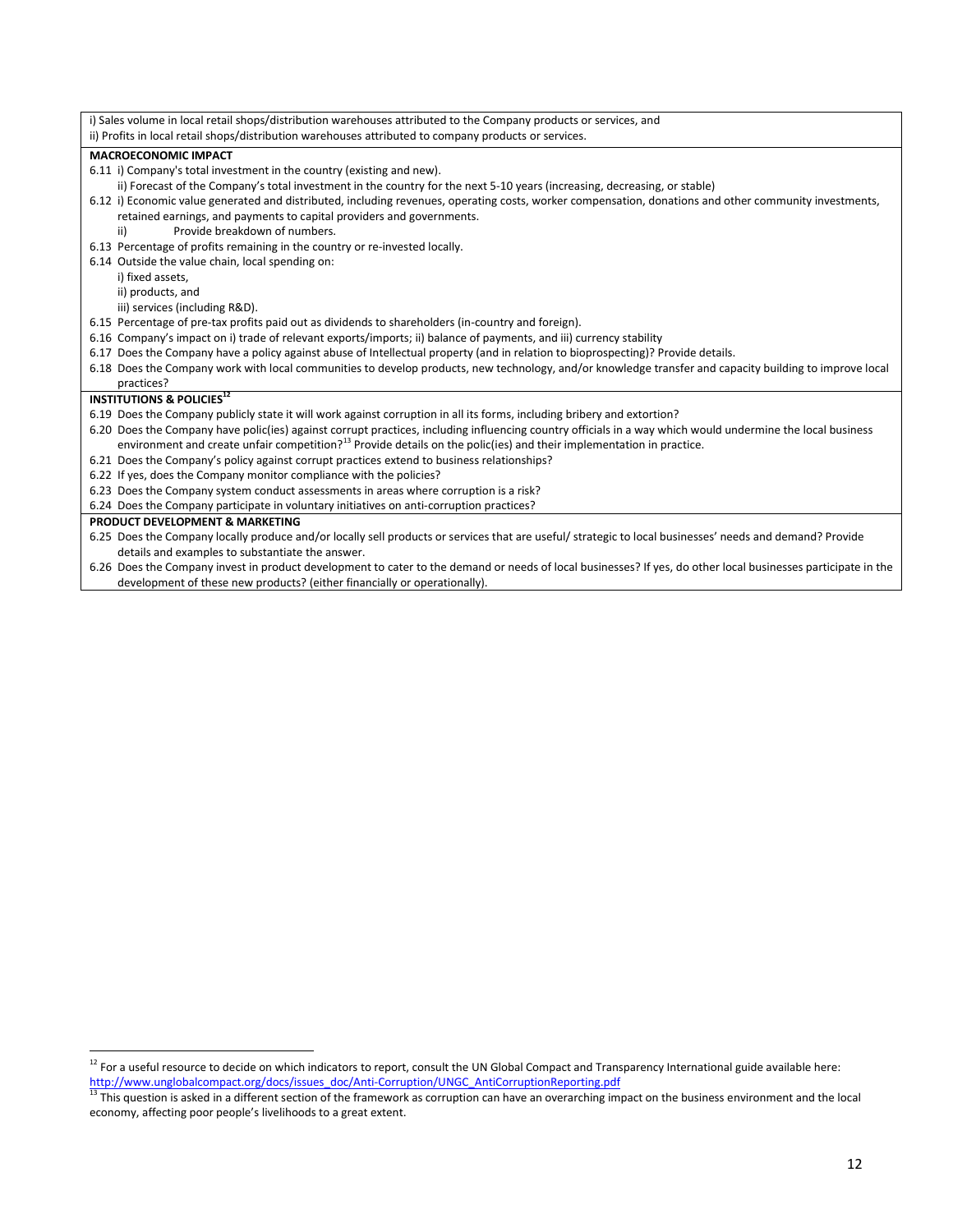# **II. Metrics about Empowerment**

### **7. Freedom of Association and Right to Collective Bargaining**

*For this section, partners may consider using secondary research to identify topics such as:*

- *Laws and rights of workers in terms of association and collective bargaining*
- *Industry practices in terms of association and collective bargaining*
- *Existing trade unions (their history, power relationship with authorities and employers, and diversity portrait of the union)*

| IND# |                                                                                                                                                                                                                                                                                                                                                                                                                                                                                                                                                                                                                                                                                     | <b>WHO TO SURVEY?</b>                                                                                                                                               |
|------|-------------------------------------------------------------------------------------------------------------------------------------------------------------------------------------------------------------------------------------------------------------------------------------------------------------------------------------------------------------------------------------------------------------------------------------------------------------------------------------------------------------------------------------------------------------------------------------------------------------------------------------------------------------------------------------|---------------------------------------------------------------------------------------------------------------------------------------------------------------------|
| 7.1  | i) Approximate proportion of permanently employed workers (m/w) covered by collective bargaining<br>agreements (CBAs) along the value chain.<br>ii) Approximate proportion of contractual workers (m/w) covered by CBAs along the value chain.<br>iii) Approximate proportion of permanent employed workers ( $m/w$ ,) who are union <sup>14</sup> members.<br>iv) Approximate proportion of contractual workers (m/w,) who are union members.<br>v) Comparison of the unionization level in the value chain and the unionization level industry-wide (or national<br>average).<br>vi) General trend of the unionization across the value chain (increasing, decreasing or stable?) | Workers<br>Audits                                                                                                                                                   |
| 7.2  | Number and type of controversies within the last three years (with any employers along the value chain)<br>related to violations of workers' right to organize and collectively bargain with their employer(s) /<br>management/ trade union leadership.                                                                                                                                                                                                                                                                                                                                                                                                                             | Labour audits or labour rights<br>impact assessment, Workers'<br>representatives, Local labour<br>rights organisations,<br>newspapers, independent<br>studies, etc. |

*Where there have been recurring or severe controversies (noted at 7.2), report against the following indicators:*

|     | <b>ADDITIONAL INDICATORS TO FURTHER INVESTIGATE IMPACT ON POVERTY</b>                                                                                                                                                                      |         |
|-----|--------------------------------------------------------------------------------------------------------------------------------------------------------------------------------------------------------------------------------------------|---------|
| 7.3 | Proportion of workers interviewed (m/w) who report feeling free and safe to join workers' organisations                                                                                                                                    | Workers |
|     | (including unions operating outside the Company).                                                                                                                                                                                          |         |
| 7.4 | Proportion of unionized workers interviewed (m/w) who report feeling that their interests are well                                                                                                                                         | Workers |
|     | represented by union leadership, its policies, and representation mechanism.                                                                                                                                                               |         |
| 7.5 | Proportion of workers' representatives interviewed who confirm their employer recognizes their position,<br>allows them access to workers and facilities, and engages with them in good faith during the collective<br>bargaining process. | Workers |

The suggested indicators below demonstrate how the Corporate Areas of the "5 by 5 Framework" may contribute to or impact poverty. These indicators also suggest to companies areas or opportunities for improvement.

**VALUE CHAIN** 

 $\overline{\phantom{a}}$ 

7.6 Does the Company system have a policy/code that recognizes the right to freedom of association for all workers along the value chain (including the right to join any trade union AND the right to collective bargaining)? If yes:

- $\triangleright$  Is compliance with this policy promoted by the Company system along the value chain?
- ▶ Does the Company system monitor suppliers' performance with regard to freedom of association/right to collective bargaining? If yes, for what purpose?

7.7 Do ALL major employers along the value chain, including the Company (HQ level) and its subsidiaries, recognize the right to freedom of association AND the right of its workers to collectively bargain (e.g., to join any trade union)?

### **INSTITUTIONS & POLICIES**

- 7.8 If trade unions are not allowed and/or only state-authorized organizations are allowed:
- i) Does the Company system allow or establish alternative measures to allow workers to gather independently and discuss work-related problems? ii) Do other employers along the value chain allow or establish alternative measures to allow workers to gather independently and discuss work-

<sup>&</sup>lt;sup>14</sup> Unions should be representative (and therefore hold democratic elections of union representatives). Sometimes employers (or governments) are involved in setting up trade unions. Officials in such unions are not democratically elected and as such may not represent the interests of the labour force effectively.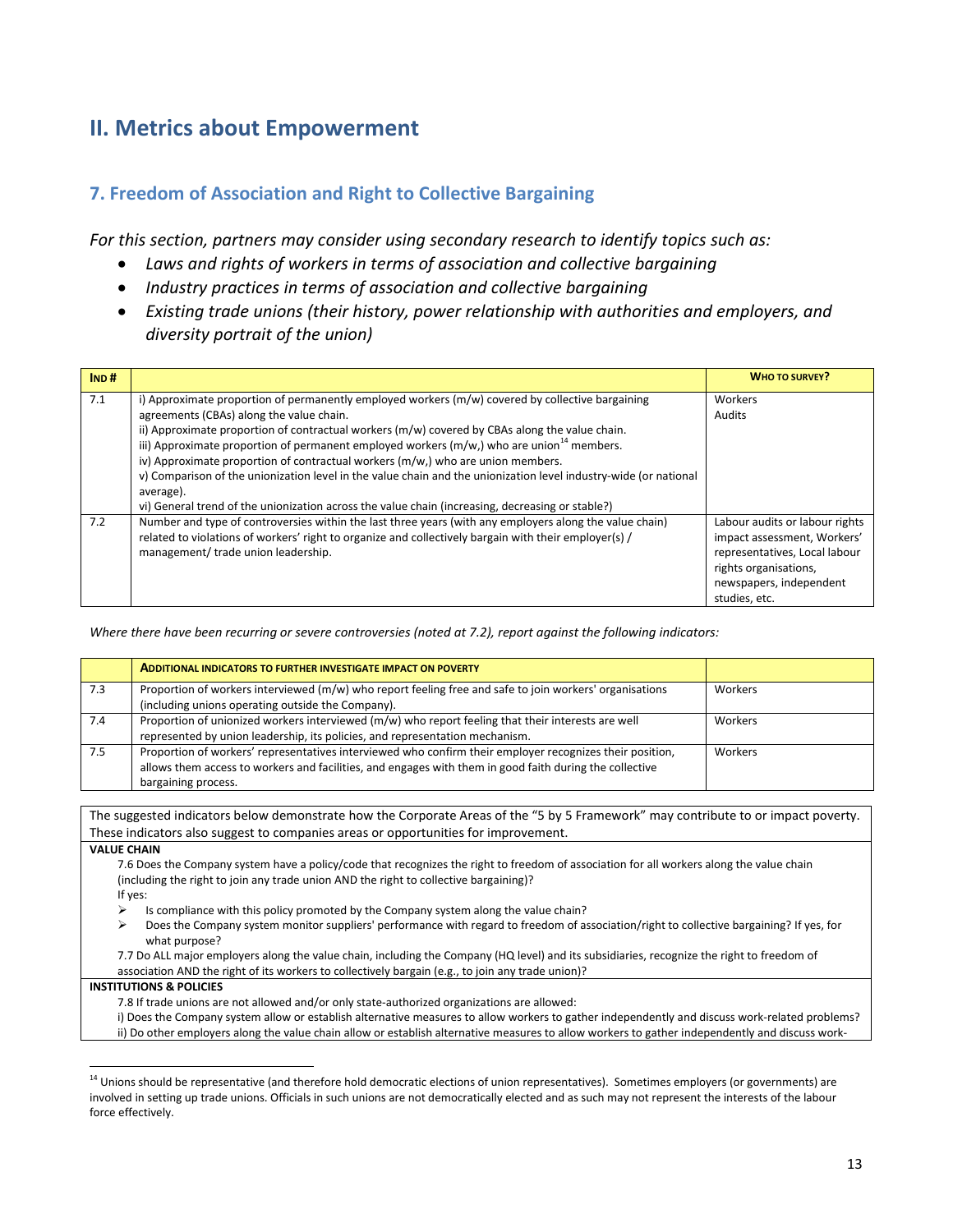related problems?

7.9 Does the Company system engage with or influence trade groups, MSI/SIs, and/or local/national/international authorities concerning regulations addressing rights to freedom of association and collective bargaining? If yes, explain the Company's position(s) and engagement(s).

**MACROECONOMIC IMPACT**

7.10 Perceived long-term impact of the Company on unionization within the country or industry sector.

## **8. Fair and Equitable Access to Non-Judicial Grievance Mechanisms <sup>15</sup> (for communities, workers and business relationships, including smallholders)**

*For this section, partners may consider using secondary research to identify topics such as:*

- *Existing judicial mechanisms in country of study for preferred stakeholders (and its effectiveness, transparency, accountability, etc.)*
- *Information on the non-judicial mechanism set up by the Company*

| IND# | <b>CORE INDICATORS TO INVESTIGATE IMPACT ON POVERTY</b>                                                                                                                                                                                                                                                                                                                                                                                                                                                                                                                                                                                                                                      | <b>WHO TO SURVEY?</b>                                                                                                                                    |
|------|----------------------------------------------------------------------------------------------------------------------------------------------------------------------------------------------------------------------------------------------------------------------------------------------------------------------------------------------------------------------------------------------------------------------------------------------------------------------------------------------------------------------------------------------------------------------------------------------------------------------------------------------------------------------------------------------|----------------------------------------------------------------------------------------------------------------------------------------------------------|
| 8.1  | i) Do ALL workers along the value chain have access to a non-judicial grievance mechanism(s) (GMs)? If no,<br>provide the approximate proportion of workers that do/do not have access (disaggregate data by m/w and<br>type of worker).<br>ii) Do ALL MSMEs and smallholders along the value chain have access to a non-judicial GM(s)? If no, provide<br>the approximate proportion of MSMEs and smallholder that so/ do not have access (disaggregate data by<br>m/w and type of worker).<br>iii) Do ALL concerned communities in the country of study have access to a non-judicial GM(s)? If no, provide<br>the approximate proportion of community members that do/do not have access. | Local government, Trade<br>experts, Workers'<br>representatives, Business<br>associations                                                                |
| 8.2  | i) Proportion of workers interviewed (m/w) who confirm that they have been informed of their access to<br>GM(s)?<br>ii) Of those who confirm in (i), the proportion of the workers $(m/w)$ who perceive that the GM could address<br>their concerns in a legitimate, equitable and transparent manner?                                                                                                                                                                                                                                                                                                                                                                                       | Workers                                                                                                                                                  |
| 8.3  | i) Proportion of the smallholders and other MSME workers interviewed (m/w) who confirm that they have<br>been informed of their access to GM(s)?<br>ii) Of those who confirm in (i), the proportion of the workers $(m/w)$ who perceive that the GM could address<br>their concerns in a legitimate, equitable and transparent manner?                                                                                                                                                                                                                                                                                                                                                       | Smallholders                                                                                                                                             |
| 8.4  | i) Proportion of the community members interviewed (m/w) who confirm that they have been informed of<br>their access to GM(s).<br>ii) Of those who confirm in (i), the proportion of the workers (m/w) who perceive that the GM could address<br>their concerns in a legitimate, equitable and transparent manner?                                                                                                                                                                                                                                                                                                                                                                           | Community                                                                                                                                                |
| 8.5  | i) Number AND nature of GM complaints filed by a) workers (m/w), b) MSMEs (m/w), c) smallholders (m/w),<br>and d) community members.<br>ii) Proportion of the GM complaints that are resolved within a reasonable period of time for each of the<br>stakeholders in 8.1.<br>iii) Number of months required to resolve GM complains for each of the stakeholders in 8.1 (provide an<br>average and range for each stakeholder e.g., between 1 and 5 months)                                                                                                                                                                                                                                   | Grievance Mechanism<br>Leadership (those leading the<br>grievance mechanism<br>process)                                                                  |
| 8.6  | Are there reported incidents of the Company system impeding workers' and other business partnerships'<br>access to 1) judicial or administrative remedies that might be available under law or through existing<br>arbitration procedures, and 2) substitutes to GM(s) provided through collective agreements? If yes, provide<br>details on each reported incident.                                                                                                                                                                                                                                                                                                                         | Human rights impact<br>assessment, Workers'<br>representatives,<br>Smallholders, Local rights<br>organizations, newspapers,<br>independent studies, etc. |

*When there is an imbalance between men and women on the number of GM complaints being filed or the proportion of workers aware of the existence and impartiality of GMs, report against 8.7.*

**ADDITIONAL INDICATORS TO FURTHER INVESTIGATE IMPACT ON POVERTY**

l

<sup>&</sup>lt;sup>15</sup> According to the UN Guiding Principles on Business and Human Rights (UN Guiding Principles), non-judicial grievance mechanisms should be legitimate, accessible, predictable, equitable, transparent, rights-compatible, a source of continuous learning, and (with respect to operational mechanisms) based upon engagement and dialogue with stakeholder groups.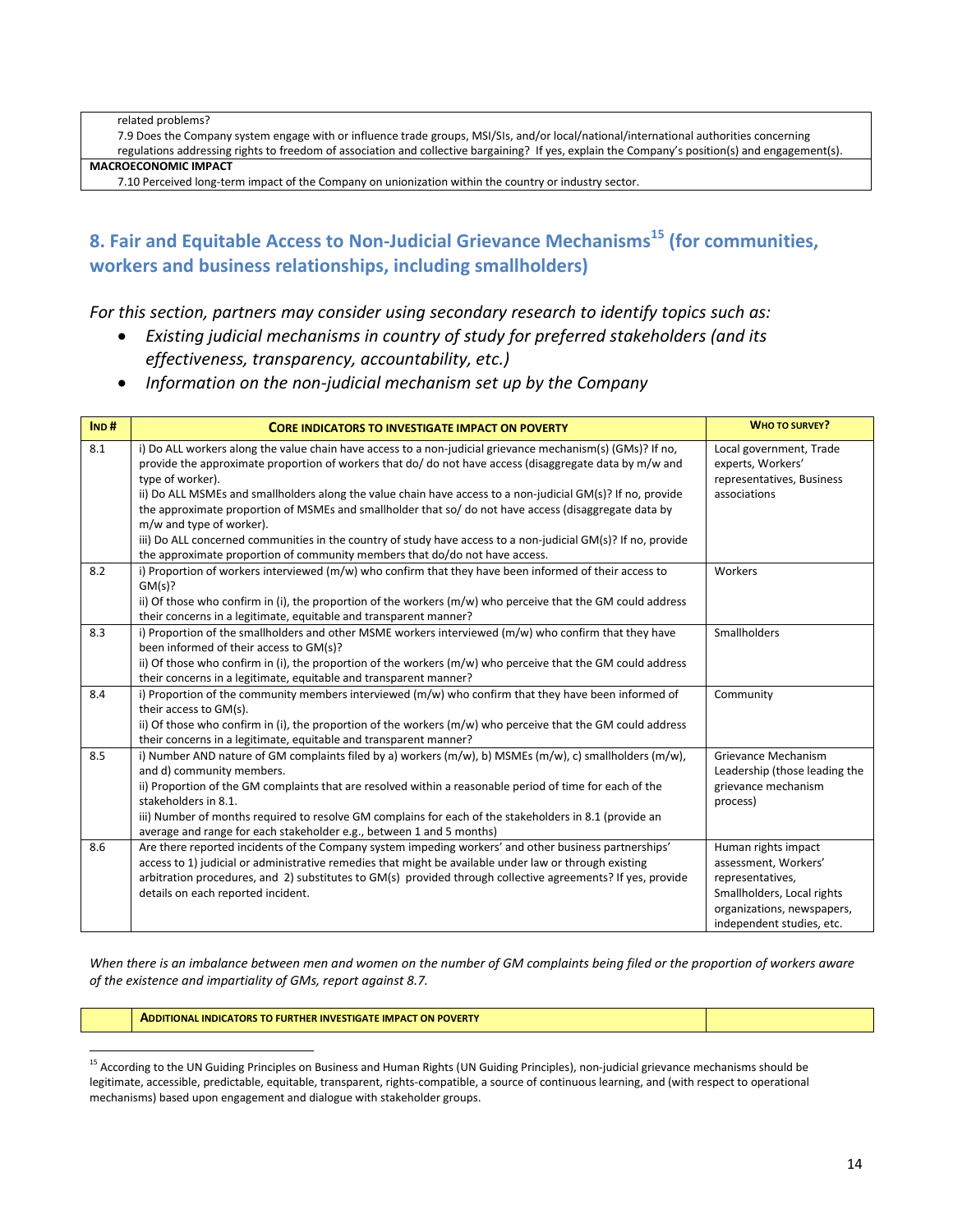| 8.7 | Proportion of women on GM leadership (e.g., committees, groups, etc.) that receive and deal with grievances.                                     | GM leadership |
|-----|--------------------------------------------------------------------------------------------------------------------------------------------------|---------------|
|     | (In addition to gender discrimination, if there are other patterns of discrimination, report also on the                                         |               |
|     | representation of discriminated groups in GM leadership)                                                                                         |               |
|     |                                                                                                                                                  |               |
|     | The suggested indicators below demonstrate how the Corporate Areas of the "5 by 5 Framework" may contribute to or impact poverty.                |               |
|     | These indicators also suggest to companies areas or opportunities for improvement.                                                               |               |
|     | <b>VALUE CHAIN</b>                                                                                                                               |               |
|     | 8.8 Does the Company system have a GM in place to hear, process and settle disputes with workers along the value chain? (the GM should comply    |               |
|     | with the UN Guiding Principles-see footnote 16)                                                                                                  |               |
|     | 8.9 Does the Company system have a GM in place to hear, process and settle disputes with business relationships along the value chain (including |               |
|     | smallholders)? (the GM should comply with the UN Guiding Principles -see footnote 16)                                                            |               |
|     | 8.10 Does the Company system have a GM in place to hear, process and settle disputes with communities impacted by the Company or its business    |               |
|     | operations? (the GM should comply with the UN Guiding Principles -see footnote 16)                                                               |               |
|     | 8.11 Does the GM(s) in place along the value chain consider complaints and concerns of any nature (including employment standards, labour        |               |
|     | rights, health issues, harassment in the workplace, behaviour/practice by management AND complaints that are more specific to women's needs      |               |
|     | and interests?) If no, explain where there are gaps in terms of issues covered?                                                                  |               |
|     | 8.12 Provide details on the GM(s)' structure, membership, participatory decision-making processes and frequency of complaints.                   |               |
|     | <b>INSTITUTIONS &amp; POLICIES</b>                                                                                                               |               |
|     | 8.13 Does the Company system collaborate with and recognize the role and power of independent GMs (judicial and non-judicial) to hear and        |               |
|     | settle disputes between communities and the Company? If yes, provide examples.                                                                   |               |
|     | 8.14 Do Company system policies and practices demonstrate that the Company refrains from using bribery or other methods that may influence       |               |
|     | government officials and/or judiciaries in a grievance procedure involving the Company?                                                          |               |
|     | 8.15 Does the Company system collaborate with and recognize the role and power of independent GMs (judicial and non-judicial) to hear and        |               |
|     | settle disputes between workers, smallholders and the Company? If yes, provide examples.                                                         |               |
|     | 8.16 Does the Company have a whistle-blower policy? If yes, explain the policy and how it is communicated to all workers and stakeholders?       |               |

## **9. Awareness of Rights and Contractual Conditions**

*For this section, partners may consider using secondary research to identify topics such as:*

- *Literacy rates*
- *Existing local mechanisms/programmes to educate citizens about their rights*

| IND# |                                                                                                                                                                                                                                                                                                                                                                                                                                                                                                                                        | <b>WHO TO SURVEY?</b>    |
|------|----------------------------------------------------------------------------------------------------------------------------------------------------------------------------------------------------------------------------------------------------------------------------------------------------------------------------------------------------------------------------------------------------------------------------------------------------------------------------------------------------------------------------------------|--------------------------|
| 9.1  | i) Proportion of permanent workers interviewed (m/w) who confirm that they are aware of their rights as workers (as<br>per national, local laws) (disaggregate data by unionised/non-unionised workers, if relevant).<br>ii) Proportion of permanent workers interviewed $(m/w)$ who confirm that they are aware of their employment<br>benefits/conditions, including their basic salary before overtime (as per company policies, contracts, CBAs, etc.)<br>(disaggregate data by unionised/non-unionised workers, if relevant).     | Workers<br>(permanent)   |
| 9.2  | i) Proportion of contractual workers interviewed (m/w) who confirm that they are aware of their rights as workers (as<br>per national, local laws) (disaggregate data by unionised/non-unionised workers, if relevant).<br>ii) Proportion of contractual workers interviewed $(m/w)$ who confirm that they are aware of their employment<br>benefits/conditions, including their basic salary before overtime (as per company policies, contracts, CBAs, etc.)<br>(disaggregate data by unionised/non-unionised workers, if relevant). | Workers<br>(contractual) |
| 9.3  | i) Proportion of community members interviewed (m/w) who confirm that they are aware of their rights as citizens (as<br>per national law and international standards) as related to their interactions with the Company (including the<br>Company's impact on their livelihoods).                                                                                                                                                                                                                                                      | Community                |

The suggested indicators below demonstrate how the Corporate Areas of the "5 by 5 Framework" may contribute to or impact poverty. These indicators also suggest to companies areas or opportunities for improvement. **VALUE CHAIN**  9.4 Does the Company system have a policy/code that addresses rights' awareness (including employment conditions) among its workforce? i) Does the policy/code extend to the whole value chain? If yes, provide details on the policy commitment and monitoring. 9.5 Do ALL major employers along the value chain demonstrate consistent practices for informing and/or training workers on their rights under national labour and employment law? 9.6 Do ALL major employers along the value chain demonstrate consistent practices for informing and/or training workers on their employment conditions? 9.7 Do ALL major employers along the value chain provide access and copies of CBAs, either directly to workers or through representatives, in the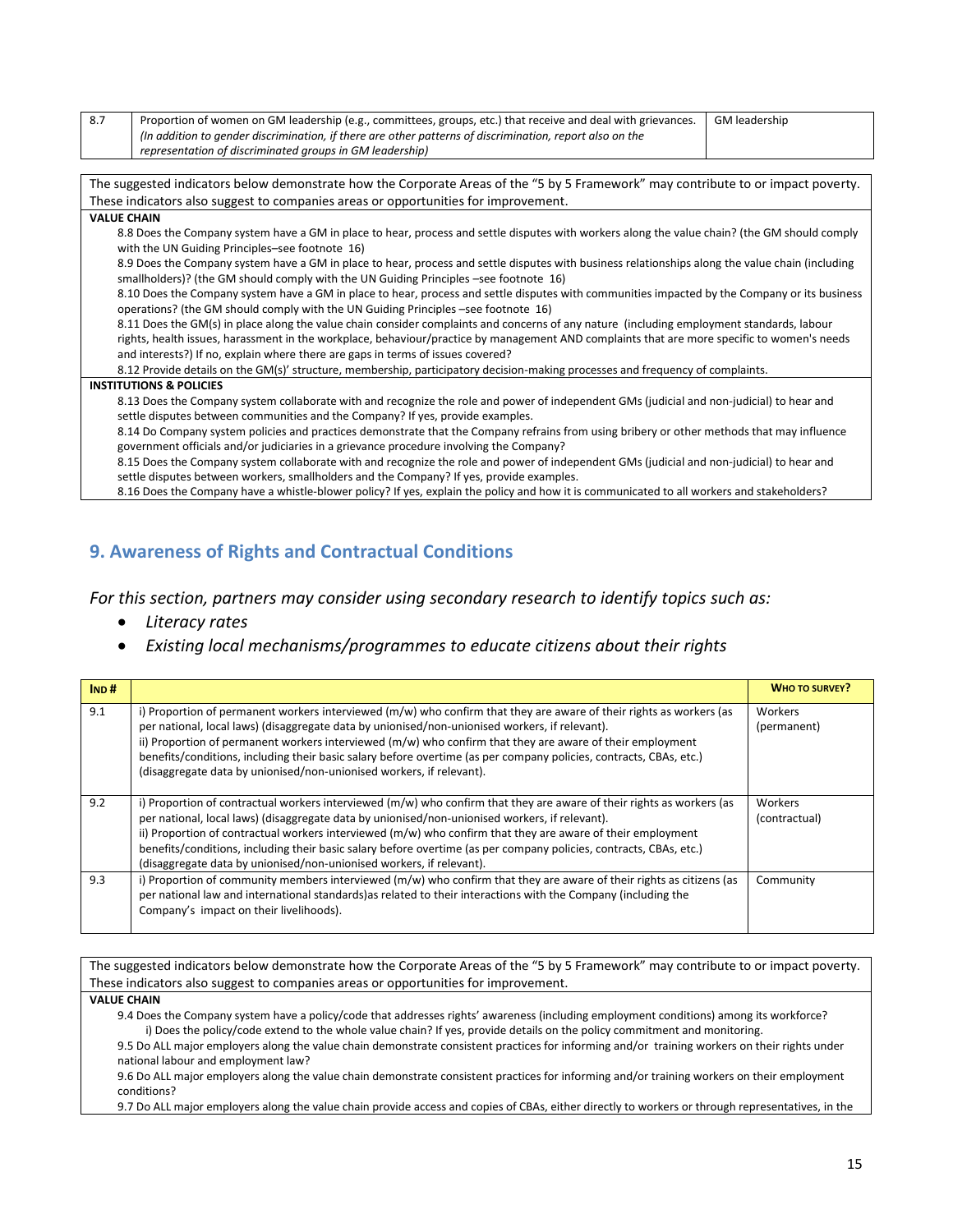local or understood language? In areas where illiteracy is high, this means providing information verbally to concerned workers (if relevant). 9.8 Does the Company system's business relationships (of those interviewed) perceive the Company system's governance standards to be fair and transparent (on agreed terms of trade, quality standards, and price structure that are shared between actors in the value chain) so that suppliers can inform workers on wages, employment conditions, and the security of their job in the medium term?

## **10. Power Relations (Business Inclusive Models and business relationships along the value chain – particularly with smallholders) <sup>16</sup>**

### *For this section, partners may consider using secondary research to identify topics such as:*

- *Value chain relationships and interactions*
- *Company sourcing models and modes for engaging business relationships*

| IND# |           |                                                                                                                  | <b>WHO TO SURVEY?</b> |
|------|-----------|------------------------------------------------------------------------------------------------------------------|-----------------------|
| 10.1 |           | Proportion of the smallholders and/or MSMEs interviewed who perceive their business relationship with the        | <b>Smallholders</b>   |
|      |           | Company system as being inclusive and collaborative (see footnote 17 on what are inclusive business models) in   | <b>MSMEs</b>          |
|      | terms of: |                                                                                                                  |                       |
|      |           | innovation (i.e., value chain -wide collaboration to innovate, including technology transfer)                    |                       |
|      | ii)       | creating market linkages                                                                                         |                       |
|      | iii)      | costs & risks sharing                                                                                            |                       |
|      | iv)       | fair and transparent governance                                                                                  |                       |
|      | v)        | access to services                                                                                               |                       |
|      | vi)       | access to productive assets <sup>17</sup>                                                                        |                       |
| 10.2 |           | Proportion of the smallholders and/or MSMEs interviewed (m/w) who say they have sufficient market information to | <b>Smallholders</b>   |
|      |           | negotiate a fair price for their crops.                                                                          |                       |

The suggested indicators below demonstrate how the Corporate Areas of the "5 by 5 Framework" may contribute to or impact poverty. These indicators also suggest to companies areas or opportunities for improvement.

**VALUE CHAIN** 

 $\overline{\phantom{a}}$ 

10.3 Does the Company source directly or indirectly from its supply chain? Provide details on sourcing models.

10.4 Does the Company have policies/codes on fair business practices, including fair competition, and the development of inclusive business models?

10.5 i) Does the Company system engage collaboratively with smallholders and/or MSMEs? (i.e., having inclusive business model – see footnote 17) ii) If yes, explain objectives and mechanisms for innovation (including technology transfer), transparency and governance, market linkages, costs and risks sharing, access to services, and access to productive assets. iii) If no, explain where there are gaps in terms innovation (including technology transfer), transparency and governance, market linkages, costs and risks sharing, access to services, and access to productive assets.

10.6 Does the Company system seek to understand the needs, concerns and risks faced by smallholders and/or MSMEs through open communication in order to improve business relationships and opportunities for both parties?

10.7 To which extent does the Company, through its business model and contractual arrangements, proactively assume risks that would otherwise fall on smallholders and/or MSMEs (e.g., risks of bad weather, transport loss, customer demand fluctuations)?

10.8 To which extent does the business model and contractual arrangements transfer risks to other suppliers?

<sup>&</sup>lt;sup>16</sup> An inclusive business model should be understood here, in the case of a Poverty Footprint, as a value chain that invests to create fair business opportunities and long term relationship building with small scale producers, including MSMEs and smallholders. The five principles of business inclusive models, which can work for the benefits of both the Company and small scale producers, are: 1) Value Chain-wide collaboration and innovation (with shared goals on developing sustainable commercial trading relationships, with fair returns agreed by all actors); 2) Creating market linkages for small scale producers; 3) Fair and transparent governance; 4) costs and risks sharing (risks can include bad weather, transport losses, and last-minute changes in customer demand. Sharing risks therefore means better communication about supply and demand and financial risk management schemes, including micro-insurance schemes against bad weather, supply chain risk-management funds, and shared investments to improve the functioning of the chain.); 5) Access to services (training, input, credit). Some aspects of these principles are addressed in other sections of this framework, while others are addressed directly in this section. For more details on inclusive business models and the 5 principles, please refer to Oxfam's Briefing for Business: Think [Big Go Small: adapting business models to incorporate smallholders into supply chains.](http://policy-practice.oxfam.org.uk/publications/download?Id=364612&dl=http://oxfamilibrary.openrepository.com/oxfam/bitstream/10546/114051/1/bfb06-think-big-go-small-010510-en.pdf)

<sup>17</sup> Consider applying the *Measuring fairness in supply chain trading relationships* survey <http://pubs.iied.org/16042IIED.html>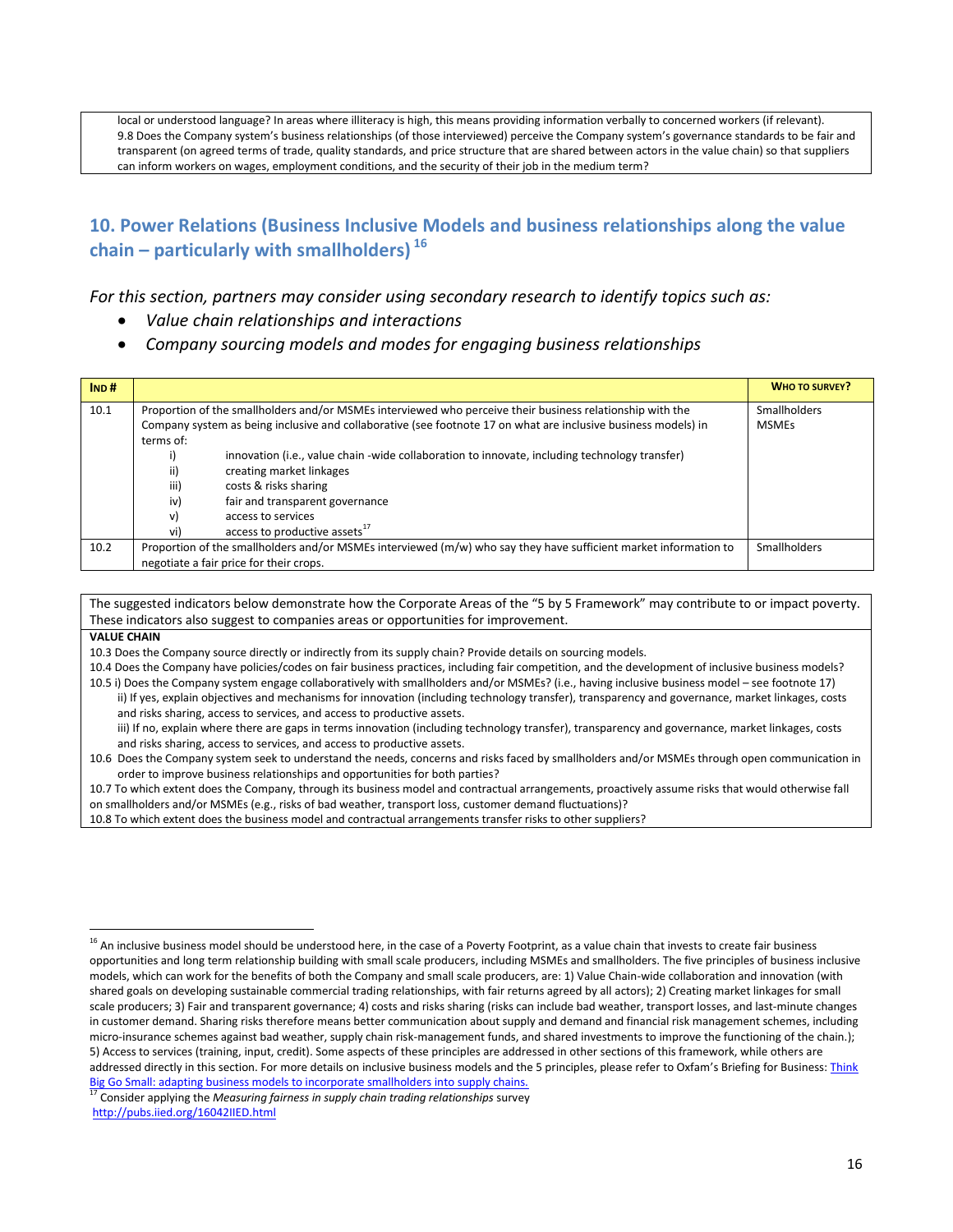## **11. Communities' Voice & Power Relations with Company (including men and women MSMEs, smallholders, and residents living within the operating environment of the company system)**

*For this section, partners may consider using secondary research to identify topics such as:*

- *Existing patterns of discrimination in country/community of study (e.g., youth, indigenous peoples, etc.)*
- *Community poverty portrait*

| IND# |                                                                                                                                                                                                                                                                                                                                                                                                                                                                                   | <b>WHO TO SURVEY?</b>                                                                                                                                    |
|------|-----------------------------------------------------------------------------------------------------------------------------------------------------------------------------------------------------------------------------------------------------------------------------------------------------------------------------------------------------------------------------------------------------------------------------------------------------------------------------------|----------------------------------------------------------------------------------------------------------------------------------------------------------|
| 11.1 | Has the Company developed structured means (mechanisms or other ways) to engage the community in meaningful,<br>participatory dialogue concerning Company practices and policies that affect the community? If yes, provide details<br>on the existing mechanisms or ways of engaging community representatives $(m/w)$ , the objectives sought, and the<br>results of the engagement to date. (This can include community projects, excluding charitable donations, that require | Management<br>Community<br>representatives                                                                                                               |
| 11.2 | the participation of community members.)<br>Does the Company respect and uphold free, prior and informed consent (FPIC)? If yes, how does the Company<br>respond if consent is not provided by the community/indigenous peoples?                                                                                                                                                                                                                                                  | Community                                                                                                                                                |
| 11.3 | Number and type of controversies within last three years related to Company practices attempting to influence civil<br>society and community voices (e.g., security arrangements, lobbying, corruption, no disclosure of impact assessment -<br>- human rights, gender, conflict assessments, environmental -- refusal to engage with community at demand of<br>community representative, etc.)                                                                                   | Community<br>representatives,<br>human rights<br>organisations, CSOs,<br>newspapers,<br>independent studies,<br>human rights impact<br>assessments, etc. |

*Where there are structured means for the Company to engage in a meaningful, participatory dialogue with Communit(ies) (11.1), research and report against indicator 11.4.*

*If the Company has developed or expanded operations in last two years, report against indicator 11.5.*

|      | <b>ADDITIONAL INDICATORS TO FURTHER INVESTIGATE IMPACT ON POVERTY</b>                                                                                                                                                                                                                                                                                                                                                                                            | <b>WHO TO SURVEY?</b>                                                                 |
|------|------------------------------------------------------------------------------------------------------------------------------------------------------------------------------------------------------------------------------------------------------------------------------------------------------------------------------------------------------------------------------------------------------------------------------------------------------------------|---------------------------------------------------------------------------------------|
| 11.4 | Proportion of the community representatives (local government, CSOs/NGOs, women's groups and indigenous<br>peoples) interviewed who:<br>i) perceive that the mechanisms in place and dialogues held take into account community interests (of m/w, as well as<br>other minority groups) according to local patterns of discrimination (e.g., with indigenous peoples).<br>ii) categorize the impact of this engagement as overall positive, negative or neutral. | Community<br>Local women's group<br>Local minority group<br><b>Indigenous Peoples</b> |
| 11.5 | The reported changes between the communities and the Company since the engagement and dialogue started.                                                                                                                                                                                                                                                                                                                                                          | Community<br>Local women's group<br>Local minority group<br>Indigenous Peoples        |
| 11.6 | ii) The participation rate in Human Rights Impact Assessments and/or Environmental Impact Assessments before<br>undertaking a proposed project.                                                                                                                                                                                                                                                                                                                  | Management<br>Community                                                               |

The suggested indicators below demonstrate how the Corporate Areas of the "5 by 5 Framework" may contribute to or impact poverty. These indicators also suggest to companies areas or opportunities for improvement.

### **INSTITUTIONS AND POLICIES**

11.7 Does the Company system publically disclose action plans and/or social/environmental impact assessments (including human rights, gender and conflict impact assessments) and share findings with affected communities (through representatives - local governments, CSOs, citizen organisations, etc.)? If yes, provide details on what information is disclosed, when it is disclosed, how it is disclosed, how often is it disclosed, with whom it is disclosed to, and what remedies are possible according to the findings. (also relevant to sections 12 and 16) 11.8 Does the Company system have a formal GM for community members? If yes, provide details.

11.9 Does the Company system have an anti-corruption (or anti-bribery) policy? – see section 6, which is more complete on this topic. 11.10 Does the company have a human rights policy that concerns communities? If yes, explain the policy, including what standards are

### referenced, how is it promoted and implemented.

### **MACROECONOMIC IMPACT**

11.11 Total sum of investment by the Company in community project(s) (excluding charitable donations).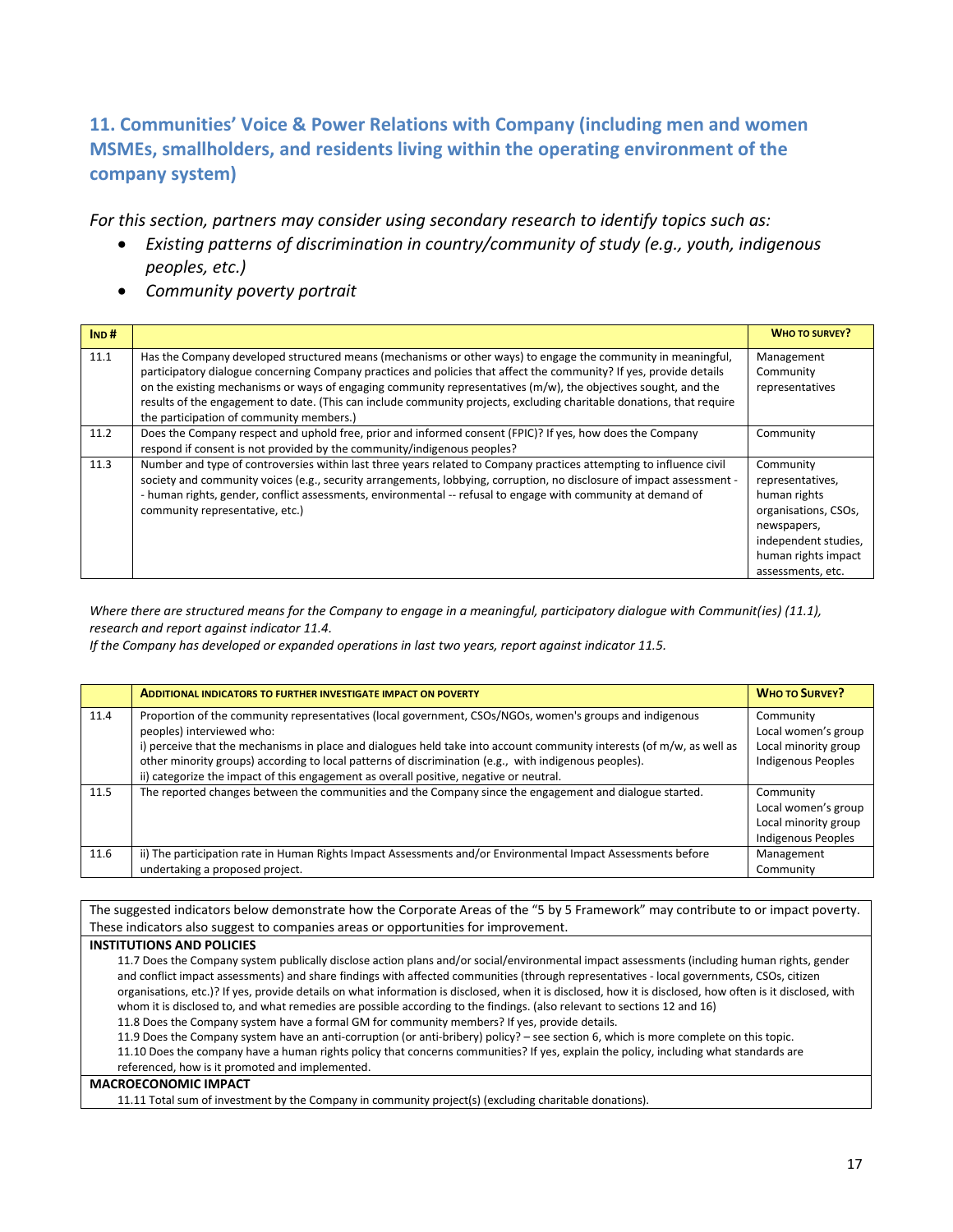# **III. Metrics about Health & Well Being**

## **12. Communities' right to a Clean and Healthy Environment<sup>18</sup>**

*For this section, partners may consider using secondary research to identify topics such as:*

- *Local natural resource endowments*
- *Local environmental - and related health or social – concerns*
- *Country environmental regulations*

| IND# | <b>CORE INDICATORS TO INVESTIGATE IMPACT ON POVERTY</b>                                                                                                                                                                                                                                                                                                                                                                                                                                                                                                                                                                       | <b>WHO TO SURVEY?</b>                                    |
|------|-------------------------------------------------------------------------------------------------------------------------------------------------------------------------------------------------------------------------------------------------------------------------------------------------------------------------------------------------------------------------------------------------------------------------------------------------------------------------------------------------------------------------------------------------------------------------------------------------------------------------------|----------------------------------------------------------|
| 12.1 | To agree on one (or more) indicator(s) here, Poverty Footprint partners will need to interview local communities,<br>asking them what are the social impacts of environmental practices as caused by the Company system. Following the<br>interviews, the researchers and project partners can develop indicators to report on the critical environmental<br>concerns (e.g., level of environmental degradation, pollution or any other social impact due to environmental<br>practices). Indicators should allow the project team to report on local perceptions of impact on livelihoods, health,<br>and natural resources. | Local community<br>members and their<br>representatives. |
|      | IMPORTANT: Project team members should also consider "voiceless" stakeholders when investigating social impacts<br>of environmental practices, including future generations and any surrounding countries or communities that may be<br>affected.                                                                                                                                                                                                                                                                                                                                                                             |                                                          |
|      | Depending on the results of the consultation, there could be overlap between this section and section 16.                                                                                                                                                                                                                                                                                                                                                                                                                                                                                                                     |                                                          |
|      | Depending on the concerns voiced by local stakeholders, data collected should be compared with country regulation,<br>highest industry standards, health standards (e.g., WHO recommendations or other health standard body),<br>environmental standards, etc.).                                                                                                                                                                                                                                                                                                                                                              |                                                          |
| 12.2 | Provide details of any serious reports or findings showing that the Company system is not being transparent about<br>environmental impact (and related social implications) of its operations; the Company has engaged in                                                                                                                                                                                                                                                                                                                                                                                                     | Community, rights<br>organisations,                      |
|      | bribes/corruption to sidestep environmental, social or health assessment requirements; and/or the Company's                                                                                                                                                                                                                                                                                                                                                                                                                                                                                                                   | Environmental                                            |
|      | lobbying practices aim to corruptly influence regulating bodies on environmental, social or health assessment                                                                                                                                                                                                                                                                                                                                                                                                                                                                                                                 | organisations, CSOs,                                     |
|      | requirements.                                                                                                                                                                                                                                                                                                                                                                                                                                                                                                                                                                                                                 | newspapers,                                              |
|      |                                                                                                                                                                                                                                                                                                                                                                                                                                                                                                                                                                                                                               | independent studies,                                     |
|      |                                                                                                                                                                                                                                                                                                                                                                                                                                                                                                                                                                                                                               | environmental/social                                     |
|      |                                                                                                                                                                                                                                                                                                                                                                                                                                                                                                                                                                                                                               | impact assessments.                                      |

*Depending on topics evaluated above, the following indicators could also be researched:*

 $\overline{\phantom{a}}$ 

|      |                                                                                                                                                                                                                                                                                                                                                                         | Who to Survey?                                       |
|------|-------------------------------------------------------------------------------------------------------------------------------------------------------------------------------------------------------------------------------------------------------------------------------------------------------------------------------------------------------------------------|------------------------------------------------------|
| 12.3 | Perception of local health workers/experts interviewed on how company operations impact the health of men,<br>women and children (i.e., positive, negative or neutral impact). If independent studies/reports are available on the<br>topic, report relevant findings.                                                                                                  | Local health workers<br>Health experts               |
| 12.4 | Perception of environmental workers/academics/experts interviewed on how company operations impact the<br>environment and natural resources used by men and women in local and surrounding communities to sustain<br>livelihoods (i.e., positive, negative or neutral impacts). If independent studies/reports are available on the topic,<br>report relevant findings. | Environmental body<br>Local NGO<br>Experts/academics |

The suggested indicators below demonstrate how the Corporate Areas of the "5 by 5 Framework" may contribute to or impact poverty. These indicators also suggest to companies areas or opportunities for improvement.

**ENVIRONMENTAL PRACTICES –** *the questions in this section can change according to what local stakeholders have identified as being critical environmental concerns.*

12.5 Does the Company system have an environmental sustainability policy and/or sustainable procurement policies, which seeks to preserve resources for local communities, including land, forests, water, biodiversity (in terms of quantity AND quality)?

 $^{18}$  Here are some key international protocols which can help in understanding certain issues addressed in this section (and section 16) or that might be expressed by local stakeholders through participatory processes. UNESCO World Heritage Convention and Ramsar Convention on Wetlands; Convention of Biological Diversity; the FAO International Code of Conduct on the Distribution and Use of Pesticides.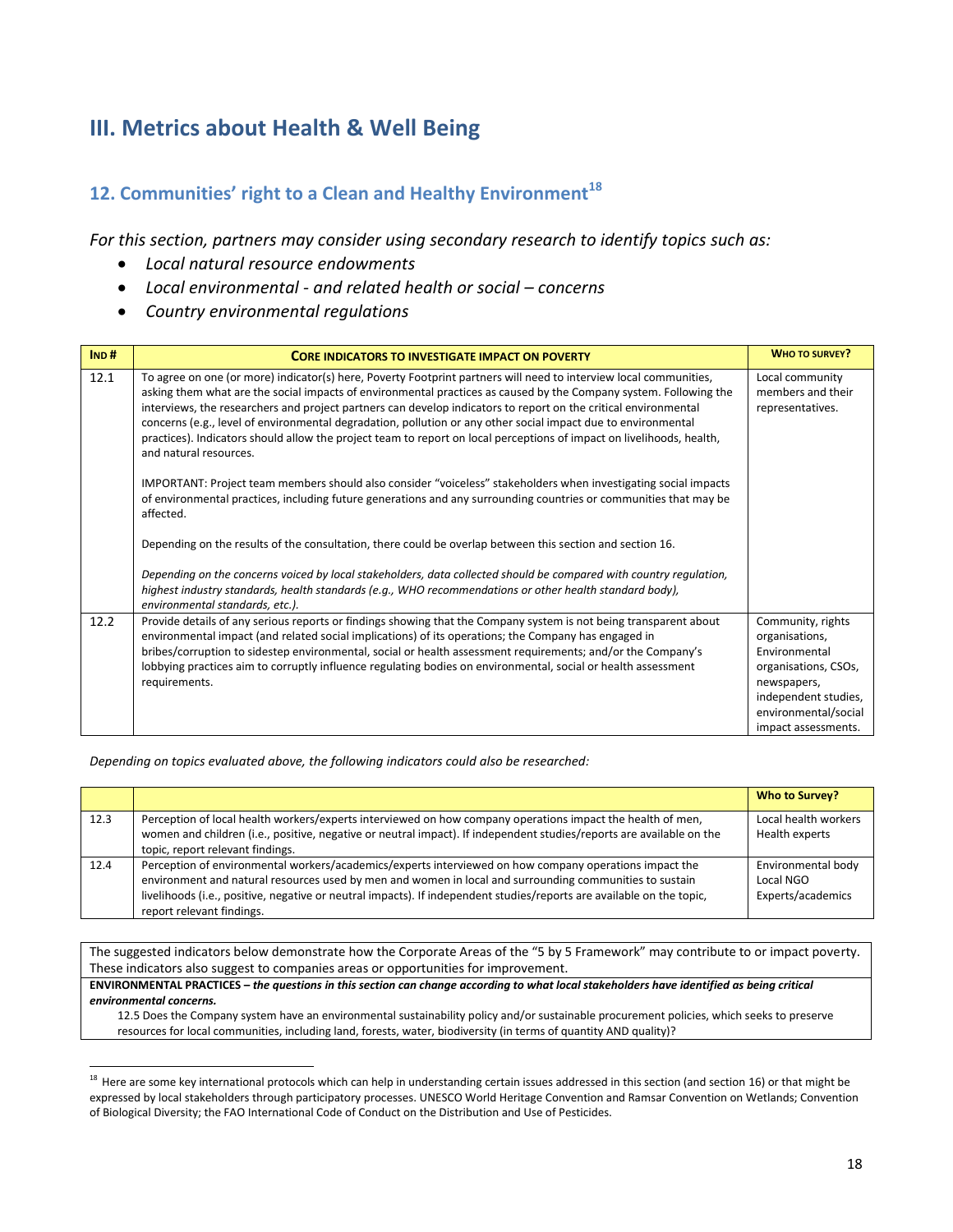| i)   | If yes, which areas of environmental impact are addressed by this policy (e.g. GHG emissions, use of pesticides, soil contamination,              |
|------|---------------------------------------------------------------------------------------------------------------------------------------------------|
|      | water pollution, noise pollution, waste, etc.). Provide details on targets and strategies to achieve targets.                                     |
| ii)  | Among existing strategies, does the Company engage with suppliers to collaboratively work at reducing environmental footprints?                   |
|      | Does this engagement extend to MSMEs and/or smallholders (and to what extent?)                                                                    |
|      | Does the Company system monitor pesticide use, water pollution, soil contamination, GHG emissions (total AND locally-induced) and                 |
|      | other relevant pollution data along the value chain (include the issues identified as key to local stakeholders as revealed in local              |
|      | participatory assessments).                                                                                                                       |
| iii) | If yes, what are the objectives of the monitoring processes? What does the Company do with the data it monitors?                                  |
| iv)  | Does the Company reward suppliers with better environmental records or those growing environmentally sustainable crops (where                     |
|      | applicable)?                                                                                                                                      |
| v)   | In cases where the Company has caused contamination of local natural resources (e.g., water, land) has the Company taken action and               |
|      | invested its own resources to proceed with full decontamination (and restoration of the resource)?                                                |
|      | 12.6 Does the Company conduct and publically report Environmental and Social Impact Assessments? (relevant also to sections 11 and 16)            |
|      | If yes, what strategies does the Company have to disclose information on environmental impacts, and related social implications, (both actual and |
|      | potential) of their operations and sourcing practices?                                                                                            |
| i)   | How does the Company disclose information (i.e., media or other communication channels)?                                                          |
| ii)  | Does the Company system make this information accessible and understandable to those directly affected in the communities? If yes,                |
|      | how?                                                                                                                                              |
|      | 12.7 Does the Company give access to its license requirements (and data being collected at the request of government(s)) to concerned             |
|      | stakeholders and/or the public? (relevant also to section 16)                                                                                     |
|      | 12.8 Does the Company provide training(s) to suppliers/subcontractors on environmental issues and social impact of environmental practices? If    |
|      | yes, provide details on the training(s) provided, goals and results to date.                                                                      |
|      | <b>INSTITUTIONS &amp; POLICIES</b>                                                                                                                |
|      | 12.9 Does the Company system engage with or influence trade groups, MSI/SIs, local/national/international authorities that address                |
|      | environmental issues? If yes, explain the Company's position(s) and engagement(s).                                                                |
|      | 12.10 Where there is a reported negative health or environmental impact for people living in poverty, has the Company system engaged with         |
|      | communities and/or local health authorities to remedy to the situation? (this can also be addressed in section 8 on grievance mechanisms or       |
|      | section 11 on Communities' voice and power relations with the Company)                                                                            |
|      | i) If yes, what were the remedies offered and engagement of the Company system to improve the living environment?                                 |
| ii)  | Was the engagement process a participatory one? Explain.                                                                                          |

## **13. Health Status of Men and Women MSMEs, Smallholders, and Workers Along the Value Chain**

*For this section, partners may consider using secondary research to identify topics such as:*

- *Public health concerns in the community and country of study (e.g. HIV/AIDS, climate change impact on health, etc.)*
- *Recommended health and safety practices for workers in the industry (e.g., highest industry standards)*

| IND# |                                                                                                                  | <b>WHO TO SURVEY?</b>             |
|------|------------------------------------------------------------------------------------------------------------------|-----------------------------------|
| 13.1 | i) Work-related injuries frequency rate $(m/w)$ ii) occupational diseases frequency rate $(m/w)$ , iii) severity | Management                        |
|      | rates of work-related injuries and occupational diseases (i.e. lost work days per year) (m/w), and iv)           | Workers                           |
|      | number of work-related fatalities (m/w) along the value chain in last three years (m/w) and, where               | Audits                            |
|      | available, work-related fatalities of smallholders (m/w).                                                        |                                   |
| 13.2 | i) Approximate proportion of workers exposed to health hazards with access to Personal Protective                | Management                        |
|      | Equipment (PPE) and training on its appropriate use.                                                             | Workers                           |
|      | ii) Approximate proportion of smallholders exposed to health hazards with access to PPE and training on          | Audits                            |
|      | its appropriate use.                                                                                             |                                   |
|      | iii) Approximate proportion of workers and smallholders who wear PPE when provided.                              |                                   |
| 13.3 | Proportion of workers' representatives interviewed who report that workers experiencing injuries or              | Workers                           |
|      | occupational diseases are receiving compensation AND have their jobs secured until they can come back            |                                   |
|      | to work.                                                                                                         |                                   |
| 13.4 | Number and nature of controversies in the last three years related to the health and safety of workers           | Labour audits or labour rights    |
|      | (and smallholders, where relevant) along the value chain.                                                        | impact assessment, workers'       |
|      |                                                                                                                  | representatives, local labour     |
|      |                                                                                                                  | rights organisations, newspapers, |
|      |                                                                                                                  | independent studies, etc.         |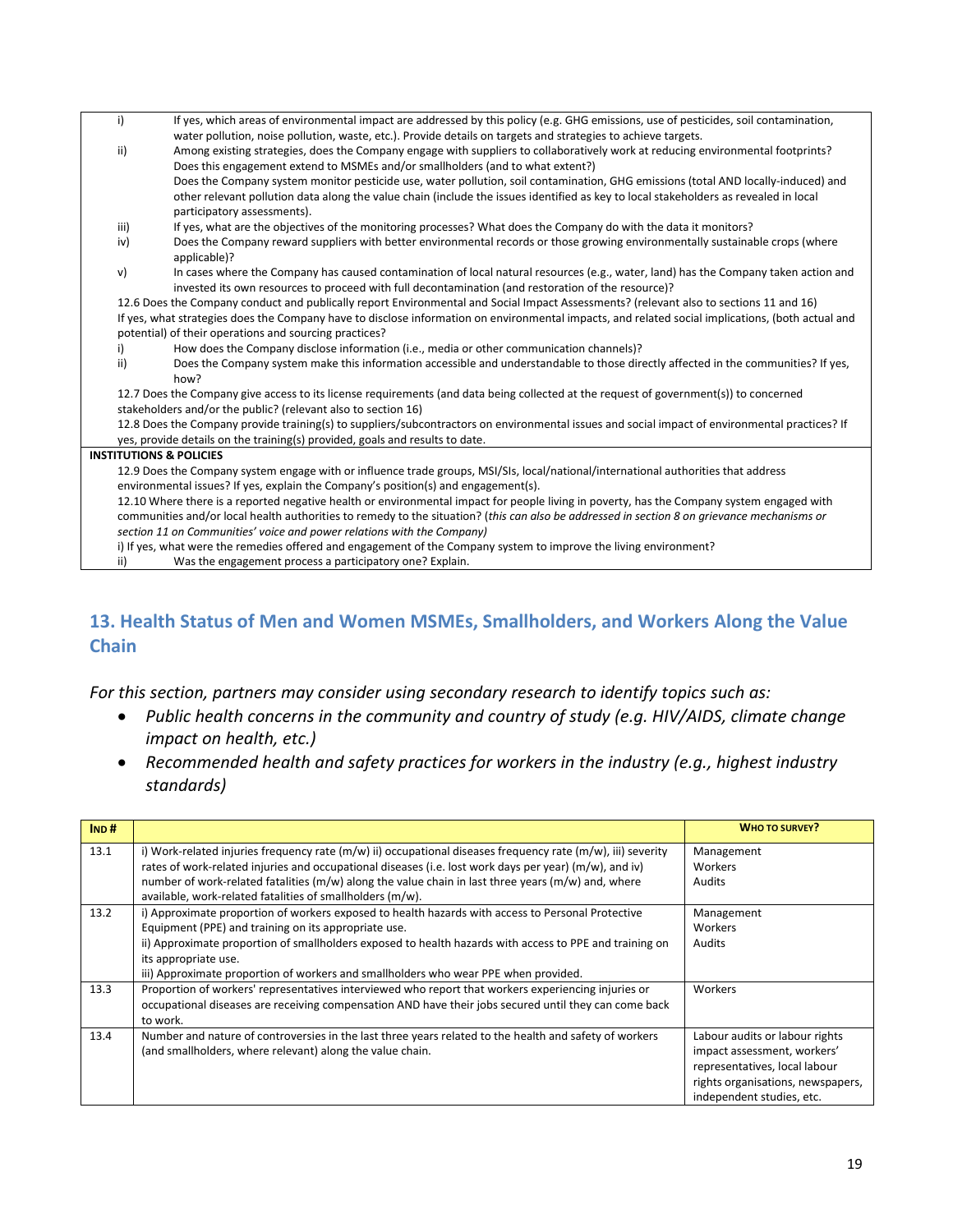*-Where HIV/AIDS (or other sexually transmitted diseases) is an important public health issue<sup>19</sup>), research and report against indicators 13.5 and 13.6.*

*-If the Company built health centres or funds health services for its workers, research and report against indicator 13.7 -Where climate change has led to a rise in local temperature, report against 13.8.*

|      |                                                                                                            | <b>WHO TO SURVEY?</b>           |
|------|------------------------------------------------------------------------------------------------------------|---------------------------------|
| 13.5 | Proportion of local health workers/authorities interviewed who perceive that workers along the value       | Local health workers            |
|      | chain (m/w) are experiencing increased exposure to sexually transmitted diseases, including HIV/AIDS       | Local health authorities        |
|      | (when compared with national average).                                                                     | CSOs working on HIV/Aids issues |
| 13.6 | Approximate proportion of workers $(m/w)$ along the value chain who have access to free and voluntary      | Management                      |
|      | HIV testing (either through their employer or public/community health systems).                            | Workers' representatives        |
| 13.7 | i) Proportion of workers (m/w) who have access to health services for work-related accidents or diseases   | Local health workers            |
|      | made available or paid for by the Company system, and                                                      | Local health authorities        |
|      | ii) Proportion of workers (m/w) who have access to health services for other personal health issues (not   |                                 |
|      | related to or caused by work) made available or paid for by the Company system.                            |                                 |
| 13.8 | i) Number of reported cases of work-related stress among workers in last three years.                      | Management                      |
|      | ii) Do workers' representatives or health authorities perceive a high incidence of malaria infection among | Workers                         |
|      | workers? If yes, provide details.                                                                          | Local health workers            |
| 13.9 | Do local health workers/ authorities perceive a high incidence of alcohol abuse among workers and in the   | Local health workers            |
|      | community (i.e., has the Company's presence increased alcohol abuse?). If yes, provide details.            | Local health authorities        |

The suggested indicators below demonstrate how the Corporate Areas of the "5 by 5 Framework" may contribute to or impact poverty. These indicators also suggest to companies areas or opportunities for improvement.

#### **VALUE CHAIN**

- 13.10 Does the Company system have health and safety policies and/or procedures in place that explicitly extend to workers (and others) along the value chain, and comply with the highest industry standards and/or local, national, or international laws (whichever is considered the highest). i) If yes, does the Company system promote compliance with its health and safety policies and procedures? How? ii) Does the Company system monitor compliance of its health and safety policies and/or procedures?
- 13.11 Does the Company system AND other major employers along the value chain have mechanism(s) in place for receiving and responding to health and safety complaints, such as designating a health and safety representative or committee? i) If yes, provide information on the mechanism(s) (e.g., how it receives complaints, responds to complaints, addresses complaints, etc.)
- 13.12Does the Company system monitor health impacts on the workforce, MSMEs and/or smallholders (including, exposure to and incidence of sexually transmitted diseases (if relevant) along the value chain? i) If yes, does the Company engage with suppliers to mitigate and remedy health impacts? 13.13Does the Company system and all major employers along the value chain provide education, training, counselling, prevention and risk-control
- programmes to assist workforce, MSMEs, and/or smallholders and their families regarding serious diseases or other health-related risks? i) If no, where are the gans?

13.14 Where relevant, and if the service is not available through public services free of charge, does the Company system and all major employers along the value chain provide access to free and voluntary HIV testing for their workers?

#### **INSTITUTIONS & POLICIES**

 $\overline{\phantom{a}}$ 

13.15 Does the Company system engage with or influence trade groups, MSI/SIs, local/national/international authorities, and/or governments on occupational health and safety issues? If yes, explain the Company's position(s) and engagement(s).

### **14. Communities' Right to Basic Services**

*For this section, partners may consider using secondary research to identify topics such as:*

- *Availability and access of men and women living in poverty to:*
	- o *Health services, including reproductive health services (for women)*
	- o *Education*
	- o *Adequate housing*
	- o *Corporate tax laws and obligations in relevant jurisdictions*

<sup>&</sup>lt;sup>19</sup> We will consider here that HIV/AIDS is a serious issue if prevalence rate is generalised (i.e. above 1% in the general population) or if the prevalence rate is concentrated (i.e. above 5% in a specific (at risk) population) among a group of stakeholders concerned by the study – e.g. migrant workers.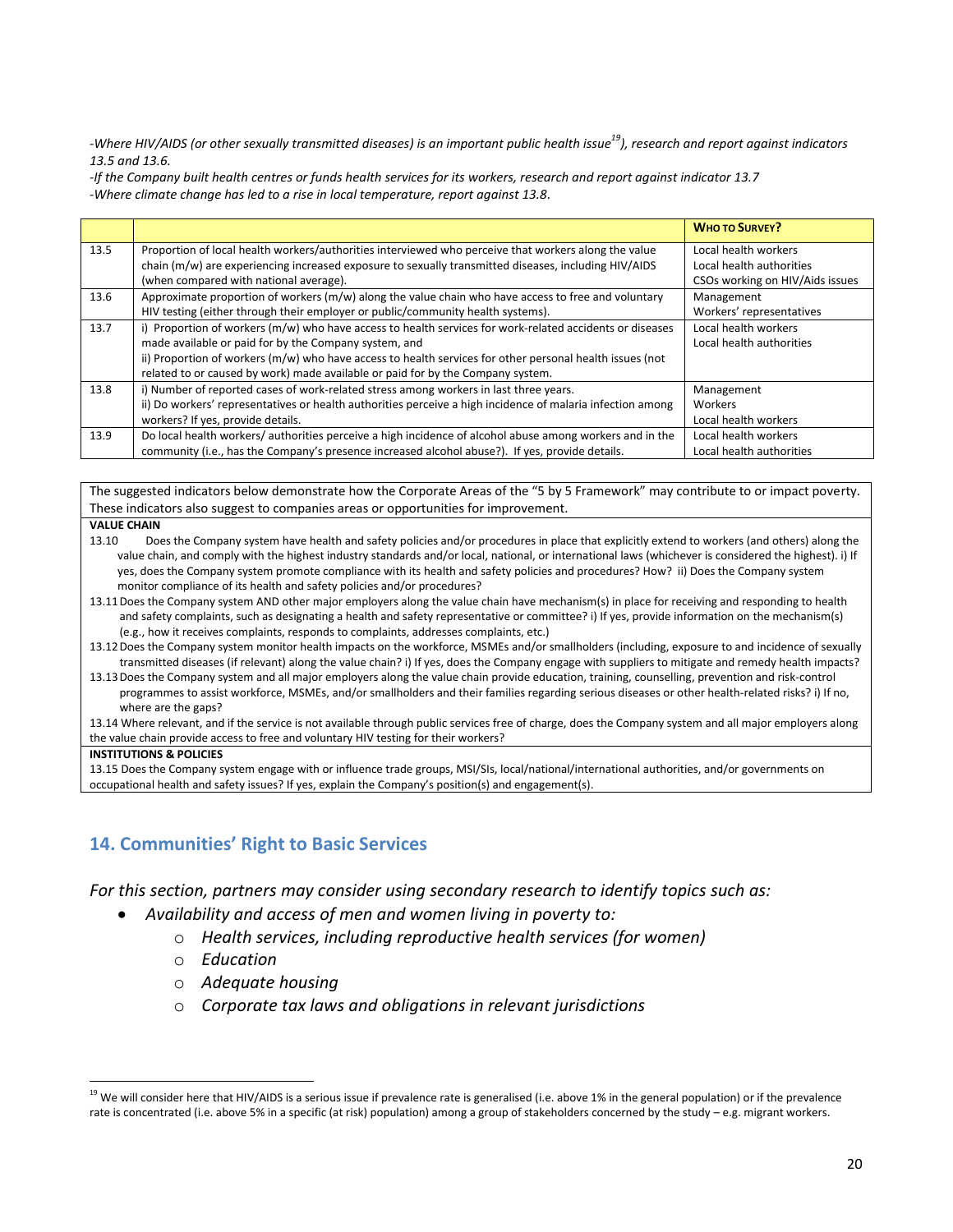| IND# |                                                                                                                                                                                                                                                                                                                                                                                                                                     | <b>WHO TO SURVEY?</b>                                         |
|------|-------------------------------------------------------------------------------------------------------------------------------------------------------------------------------------------------------------------------------------------------------------------------------------------------------------------------------------------------------------------------------------------------------------------------------------|---------------------------------------------------------------|
| 14.1 | i) Do local authorities/experts/NGOs evaluate the Company's environmental impact? If yes, what has been the<br>Company's response to mitigate their negative impacts and enhance their positive impacts?<br>ii) Do local health authorities/experts/NGOs evaluate the Company's impact on local health care? If yes, what has<br>been the Company's response to mitigate their negative impacts and enhance their positive impacts? | Local health workers<br>Local health authorities<br>Community |
| 14.2 | Do local authorities/experts/NGOs believe value chain operations have increased pressures on housing, education<br>and or other basic social services due to an influx of workers? If yes, what has been Company's response to<br>mitigate their negative impact?                                                                                                                                                                   | Community<br>Local CSOs                                       |

*-If the Company has built infrastructure (water, electricity, health services, schools, roads, etc.), research and report against indicators 14.3 and 14.14* 

*-Where the Company (or its industry) dominates a local economy, research and report against indicators 14.5*

*-Where a Company has a legal entity in the country (through a joint venture, subsidiary or other), research and report against indicators 14.6.*

*- Indicators at 14.7 should be researched if they have been identified as a concern by local stakeholders in the initial consultation processes. Secondary research or conversations with local corporate actors might also help identify these topics as areas of concern for key stakeholders.*

|             |                                                                                                                  | <b>WHO TO SURVEY?</b>      |
|-------------|------------------------------------------------------------------------------------------------------------------|----------------------------|
| 14.3        | i) If the Company has built infrastructure, do community members (m/w) have access to/benefit from the           | Local authorities          |
|             | infrastructure?                                                                                                  | Community                  |
|             | ii) If yes, provide details on the type of infrastructure and the populations who can access it.                 | Local CSOs                 |
| 14.4        | i) If the Company has set up health services for workers, are the services available to family and community     | Local health workers       |
|             | members? ii) If yes, how many people have benefited from this service (m/w).                                     | Local health authorities   |
| 14.5        | Measure of incurred price fluctuations and inflation (i.e. changes in housing and locally-available food prices) | Local authorities, CSOs,   |
|             |                                                                                                                  | statistics, Independent    |
|             |                                                                                                                  | studies                    |
| $14.6^{20}$ | i) Total taxes borne and collected as a percentage of pre-tax revenue and profit.                                | Management                 |
|             | ii) Percentage of overall government tax revenue contributed by the Company                                      | Government                 |
| 14.7        | i) Educational attainment of target groups of study (workers, smallholders, MSMEs, other community members)      | Local authorities,         |
|             | $(m/w)$ .                                                                                                        | <b>National statistics</b> |
|             | ii) Access to health care in surveyed communities (m/w). If access for workers or smallholders is believed to be |                            |
|             | different, include data.                                                                                         |                            |
|             | iii) Women's access to reproductive health services in surveyed communities. If access for women workers or      |                            |
|             | smallholders is believed to be different, include data.                                                          |                            |
|             | iv) Access to affordable and safe housing in the local communities.                                              |                            |

The suggested indicators below demonstrate how the Corporate Areas of the "5 by 5 Framework" may contribute to or impact poverty. These indicators also suggest to companies areas or opportunities for improvement.

### **MACROECONOMIC IMPACT**

14.8 What is the Company's total direct contribution (including philanthropy and social investments) to communities where the Company system operations or sources from? Report contributions by project/initiative, providing details on objectives and beneficiaries.

14.9 i) Company fiscal practices; ii) Comparison of fiscal practices with national fiscal policy.

14.10 i) Business investments in infrastructure (e.g., water purification systems, infrastructure improvements including electricity and transportation/road,, communication, farm/agriculture, etc.). Report on initial investments and investments per year for maintenance. ii) Provide breakdown of Company's contribution vs government's contribution for infrastructure projects.

#### **INSTITUTIONS & POLICIES**

 $\overline{\phantom{a}}$ 

14.11 Is the Company aware of any health, housing or educational problems (as determined through stakeholder analysis in the study)? If yes, has the Company taken actions to address some of the issues in concert with local, national governments or authorities? Provide details of Company actions(s), position(s) and engagement(s).

14.12 Does the Company system engage with or influence trade groups, MSI/SIs, local/national/international authorities and/or, national governments (located in HQ territory or the country of study), on tax policies and regulations? If yes, explain the Company's position(s) and engagement(s).

 $^{20}$  We are addressing Company taxes and fiscal practices in this section because a government's ability to mobilize resources through its fiscal system is integral to poverty reduction and provision of basic services. The Macroeconomic impact question about the Company's fiscal practices should be considered material in all cases where a Company taking part in a Poverty Footprint is liable to taxation in the country of study.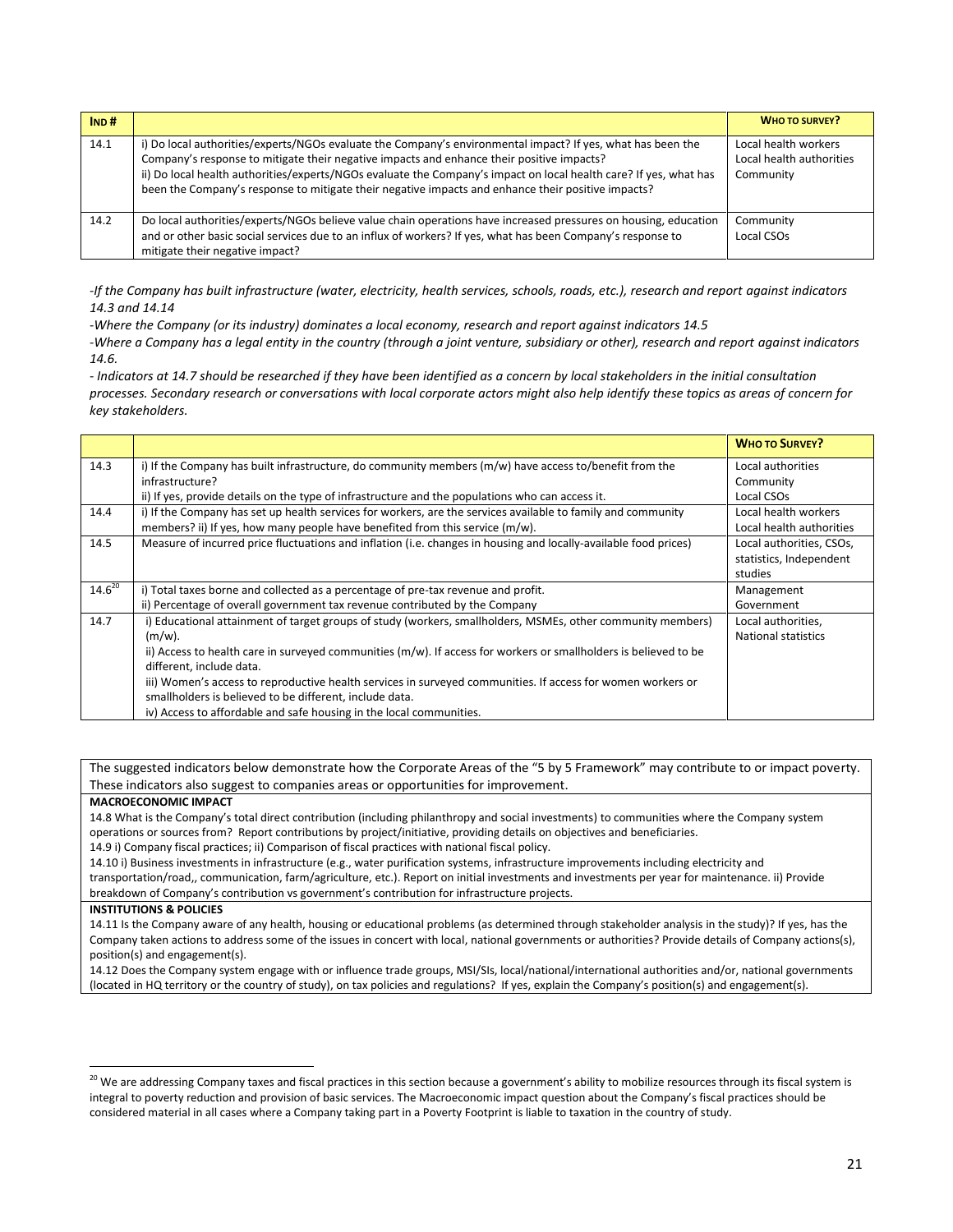## **15. Child Development (Girls and Boys)**

*For this section, partners may consider using secondary research to identify topics such as:*

- *Local school enrolment ratio (m/w)*
- *Country laws on youth employment (legal age of work, number of working hours per week, etc.)*

| IND# |                                                                                                               | <b>WHO TO SURVEY?</b>     |
|------|---------------------------------------------------------------------------------------------------------------|---------------------------|
| 15.1 | i) School enrolment ratio of children (m/w) of working parents and smallholders included in the value chain;  | Local authorities         |
|      | ii) Comparison of school enrolment ratio (above) with national or regional school enrolment ratios (i.e. are  | National statistics       |
|      | working parents and smallholders, economically benefiting from the value chain, more able to send their       | <b>Smallholders</b>       |
|      | children to school compared to others in the community?)                                                      | Workers                   |
| 15.2 | Approximate proportion of young children of working parents who have access to local, affordable and safe     | Community                 |
|      | childcare service.                                                                                            | representatives           |
|      |                                                                                                               | Working parents           |
|      |                                                                                                               | Local authorities         |
| 15.3 | Number and type of controversies in last three years concerning the use of child labour by the Company or its | Labour audits or labour   |
|      | suppliers. <sup>21</sup>                                                                                      | rights impact assessment, |
|      |                                                                                                               | workers' representatives, |
|      |                                                                                                               | local labour rights       |
|      |                                                                                                               | organisations,            |
|      |                                                                                                               | newspapers, independent   |
|      |                                                                                                               | studies, etc.             |

### *-If the Company sells products and services to local populations, research and report against indicator 15.4*

|      | <b>ADDITIONAL INDICATORS TO FURTHER INVESTIGATE IMPACT ON POVERTY</b>       | <b>WHO TO SURVEY?</b>  |
|------|-----------------------------------------------------------------------------|------------------------|
| 15.4 | i) Does the Company target and sell products to children living in poverty? | Local CSO <sub>S</sub> |
|      | ii) If yes, do the products consumed by girls and boys reported not to:     | Consumer groups        |
|      | - cause no harm to child consumers (girls and boys), $^{22}$ and            | Marketing experts      |
|      | - address child consumers' needs?                                           |                        |

The suggested indicators below demonstrate how the Corporate Areas of the "5 by 5 Framework" may contribute to or impact poverty. These indicators also suggest to companies areas or opportunities for improvement.

### **VALUE CHAIN**

l

15.5 Does the Company strongly enforce a policy/code that prevents employment of children by the Company and through the supply chain? 15.6 Does the Company system have a mechanism in place to monitor for child labour in the supply chain? If yes, explain the mechanism and process in place.

15.7 Average investment for childcare provisions or benefits (per working family) by i) the Company system and ii) other employers in the value chain. **INSTITUTIONS & POLICIES**

15.8 Does the Company system engage with national or local authorities to help increase school enrolment, improve access to childcare, or improve the quality of education? If yes, explain the Company's position(s) and engagement(s).

15.9 Does the Company system engage with or influence trade groups, MSI/SIs, local/national/international authorities, on issues related to child labour, child rights, and child development? If yes, explain the Company's position(s) and engagement(s).

**MACROECONOMIC IMPACT**

15.10 Total resources spent on child development and related community projects (differentiate between charitable and non-charitable projects) **MARKETING AND PRODUCT DEVELOPMENT**

15.11 Where relevant, does the Company's marketing and advertising practices and strategy respect and support children's rights (at minimum, does it do harm to children – see footnote 18 about children rights)? Provide examples to support answer.

<sup>&</sup>lt;sup>21</sup> As per ILO standards [\(http://www.ilo.org/ipec/facts/ILOconventionsonchildlabour/lang--en/index.htm\)](http://www.ilo.org/ipec/facts/ILOconventionsonchildlabour/lang--en/index.htm), employment of authorized minors should not conflict with their access to education.

 $^{22}$  "Do no harm" can be interpreted as not infringing on children's rights. As per the UN Convention on the Rights of the Child, children rights include: rights to adequate food, shelter, clean water, formal education, primary health care, leisure and recreation, cultural activities and information about their rights; protection from all forms of child abuse, neglect, exploitation and cruelty; and freedom to express opinions and to have a say in matters affecting their social, economic, religious, cultural and political life. "Do no harm" should also include looking at health impact and gender stereotyping which can affect girls' rights in short and long term.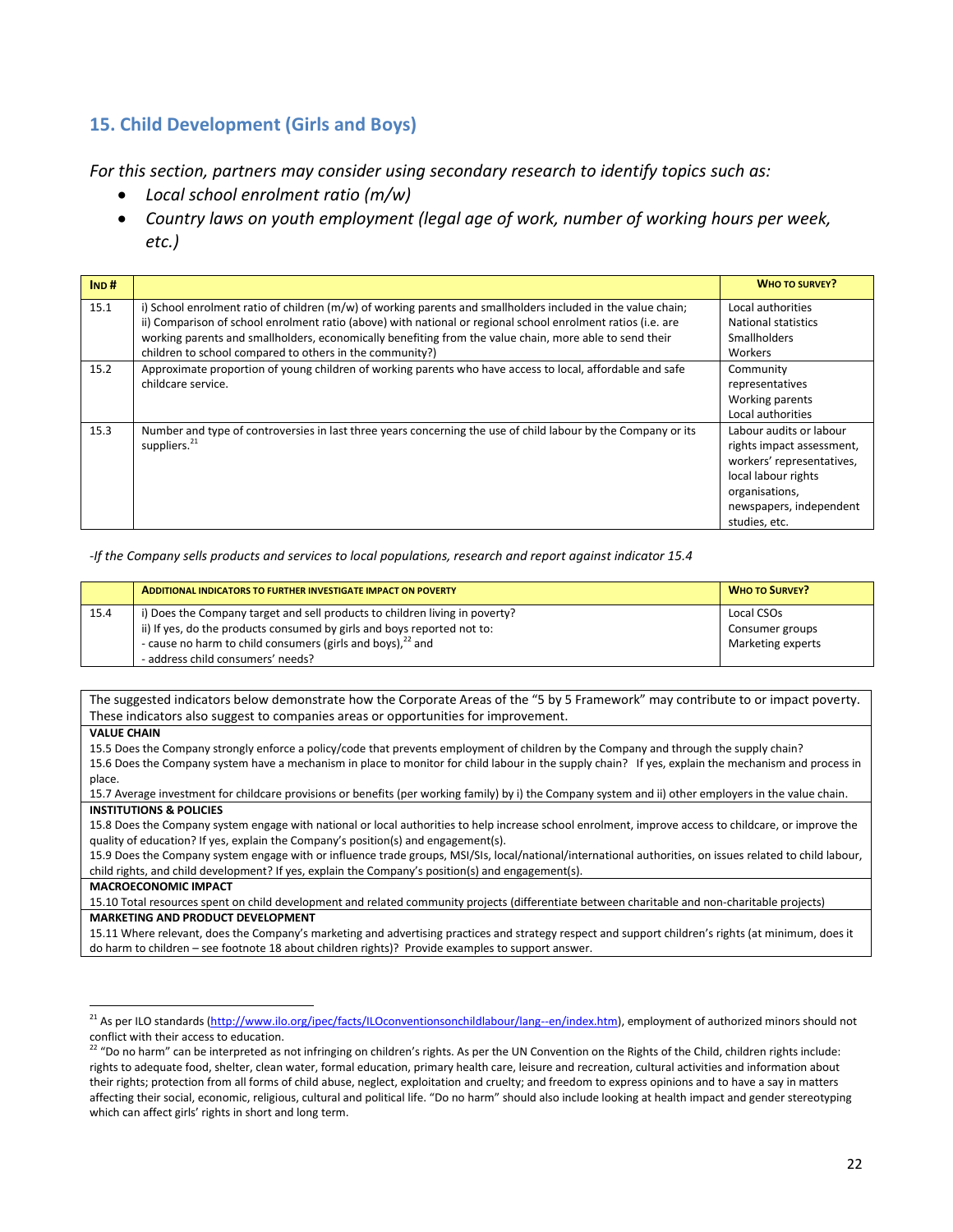# **IV. Metrics about Stability & Security**

## **16. Access and Control over Natural Resources, including Land, Water and Food Commodities**

*For this section, partners may consider using secondary research to identify topics such as:*

*Local resource endowments*

l

- *Resources entitlement (property rights, access, etc.)*
- *Food security in country/community of study*

*Researchers and the Poverty Footprint project team should consult with local stakeholders to identify which natural resources are critical to livelihoods (land, water and other productive assets) and any concerns due to the Company's presence in the area of study. The indicators suggested below can and should be adjusted following consultation with local stakeholders.*

| IND# |                                                                                                                                                                                                                                                                                                                                                                                                                           | <b>WHO TO SURVEY?</b>                                                                                        |
|------|---------------------------------------------------------------------------------------------------------------------------------------------------------------------------------------------------------------------------------------------------------------------------------------------------------------------------------------------------------------------------------------------------------------------------|--------------------------------------------------------------------------------------------------------------|
| 16.1 | i) Does the Company system compete with local communities, and smallholders for access to land, water, forest<br>and/or other productive assets / natural resources?<br>ii) If yes, provide details, including the proportion of use by the Company vs community; who has access to<br>productive assets ( $m/w$ ); who owns productive assets ( $m/w$ ); and the Company's tenure arrangement(s) over<br>resources, etc. | Local NGOs/CSOs<br>Independent studies/<br>experts                                                           |
| 16.2 | Number and type of controversies in last three years concerning the Company's use or management of local<br>natural resources, including land and water disputes.                                                                                                                                                                                                                                                         | Social/environmental<br>impact assessment,<br>local CSO/NGOs,<br>newspapers,<br>independent studies,<br>etc. |

*-If the answer to 16.1 is yes, research and report against the following indicators (where relevant). -If there are fishing activities in the surrounding communities, research and report against 16.7.*

|      | <b>ADDITIONAL INDICATORS TO FURTHER INVESTIGATE IMPACT ON POVERTY</b>                                                          | <b>WHO TO SURVEY?</b>      |
|------|--------------------------------------------------------------------------------------------------------------------------------|----------------------------|
| 16.3 | i) Approximate proportion of households in the communities interviewed that indicate food security <sup>23</sup> as an issue   | Local authorities          |
|      | (disaggregate data by households headed by m/w)                                                                                | <b>National statistics</b> |
|      | ii) General trend of food security issues in recent years (increasing, decreasing, stable).                                    | Local NGOS/CSOs            |
| 16.4 | i) Approximate proportion of households in the communities interviewed with sustained access to sufficient                     | Local authorities          |
|      | amount of safe drinking water <sup>24</sup> (disaggregate data by households headed by m/w).                                   | National statistics        |
|      | ii) General trend in recent years (increasing, decreasing, stable).                                                            | Local NGOS/CSOs            |
|      |                                                                                                                                |                            |
| 16.5 | i) Approximate proportion of rural farming households interviewed with sustained access to land <sup>25</sup> , including land | Local authorities          |
|      | commons, where relevant. (disaggregate data by households headed by m/w).                                                      | Local NGO/CSOs             |
|      | ii) General trend in recent years (increasing, decreasing, stable).                                                            |                            |

 $^{23}$  The Poverty Footprint framework does not attempt to define food security. The recommendation here is to use a participatory approach to define food security/insecurity with survey participants.

 $^{24}$  In 2010, the UN General Assembly adopted a resolution recognizing the human right to water and sanitation ( $\frac{A/Res/64/282}$ ). The right to water entitles everyone to sufficient, safe, physically accessible and affordable water for personal and domestic uses. According to the World Health Organization (WHO), between 50 and 100 litres of water per person per day are needed to mitigate health concerns and ensure that most basic needs are met. For more information, see also *Guidance for Companies on Respecting the Human Rights to Water and Sanitation* (2015), developed by United Nations Global Compact, Pacific Institute and Shift[: https://www.unglobalcompact.org/library/1161.](https://www.unglobalcompact.org/library/1161) 

<sup>&</sup>lt;sup>25</sup> Sustained access to land can be investigated by looking at how company operations have affected and are affecting communities' access to land. In other words, how were community livelihoods with regards to land access before the Company moved in (or expanded their operations)? And how are community livelihoods with regards to land access now? Have local communities gained or lost access to resources, be they communally or individually held, and whether by formal or informal tenure? (The same approach should apply to water or other resources).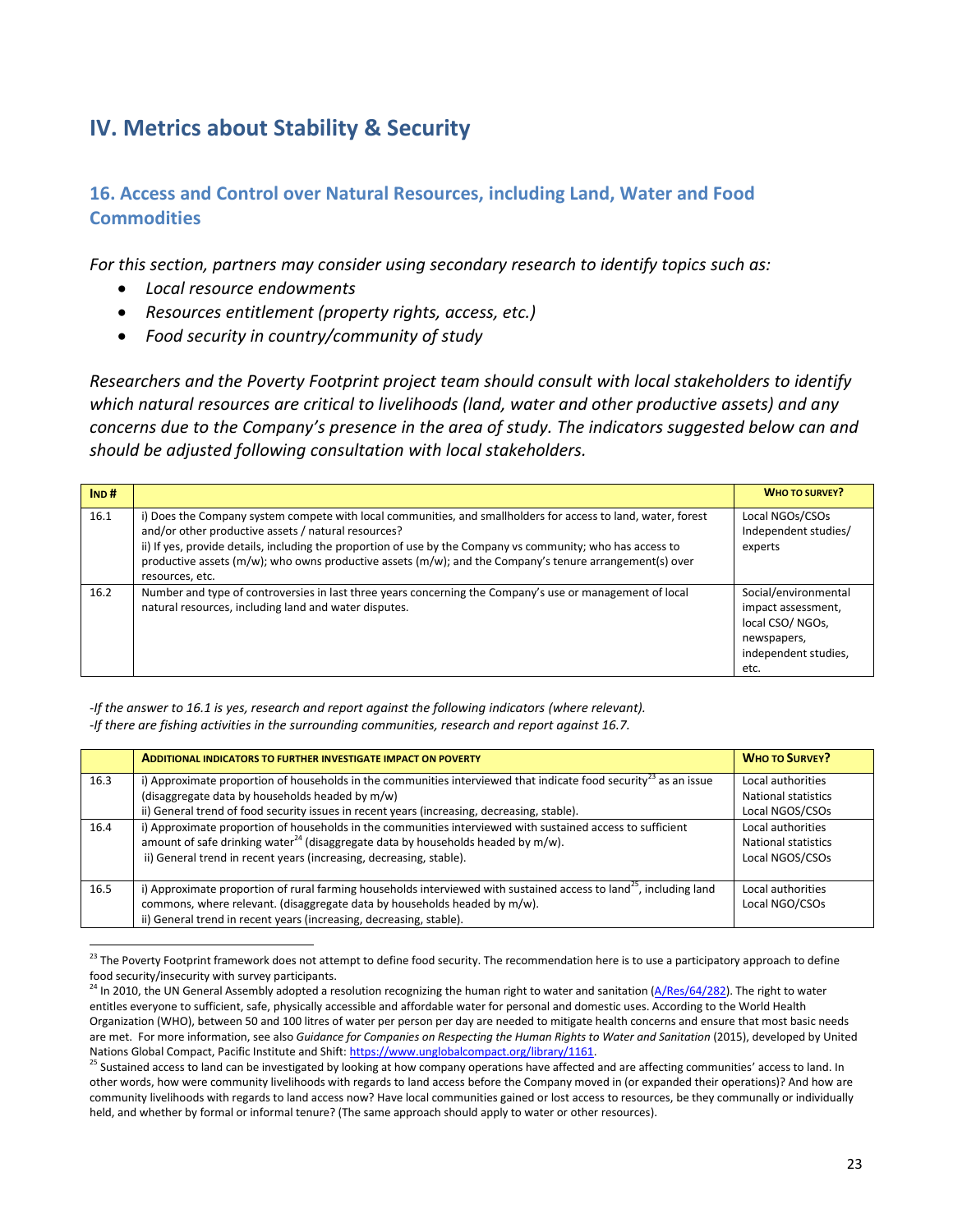|      | iii) Approximate proportions of smallholders (m/w) in the value chain that have secured legal titles to land.<br>(If community livelihoods rely on forest, marshes, grassland or water (for fishing), provide the data on the legal<br>access to these resources)                 |                                                        |
|------|-----------------------------------------------------------------------------------------------------------------------------------------------------------------------------------------------------------------------------------------------------------------------------------|--------------------------------------------------------|
| 16.6 | Has the Company system or its value chain contributed to deforestation in the country of study? If yes, how many<br>hectares/acres of land have been affected? Have local populations dependent on forests for their livelihoods been<br>compensated by the Company? If yes, how? | Local authorities<br>Local NGO/CSOs<br>Local community |
| 16.7 | Perception of local fishermen/women of the Company's impacts on access to and quality of fish stocks.                                                                                                                                                                             | Local fishermen and<br>women                           |

The suggested indicators below demonstrate how the Corporate Areas of the "5 by 5 Framework" may contribute to or impact poverty. These indicators also suggest to companies areas or opportunities for improvement.

#### **VALUE CHAIN**

16.8 i) Does the Company system have a policy/code/programme that seeks to ensure that its business operations and sourcing practices do not undermine peoples' rights to food, water and/or other essential natural resources?

ii) If yes, provide details on the policy/code/programme (including the actors involved and remedy provisions).

iii) Does the policy/code/programme integrate gender analysis and strategy? If yes, provide details.

16.9 Does the Company ensure application in its value chain of the following principles: free prior and informed consent (FPIC) for affected communities; full project transparency and accountability; and provision for grievance and redress mechanisms? If yes, provide details.

Does the company seek to avoid the transfer of land rights (including land under customary tenure) away from small-scale food producers, and instead engage smallholders by proposing fair contracts?

16.10 Does the Company system reward or support sustainable resource management practices throughout its supply chain? If yes, provide information on existing practices.

#### **ENVIRONMENTAL PRACTICES**

16.11 Does the Company conduct and publically report on Environmental and Social Impact Assessments (prior to commencing business operations or activities)? (also relevant to sections 11 and 12)

16.12 Does the Company monitor the use of local natural resources (e.g. water, land)? If yes, which resources are being monitored and why? 16.13 Does the Company system have procedures or systems in place to help reduce its footprint on water? (for instance, seeking alternative water sources, such as grey water or rainwater capture systems)?

16.14 Does the Company engage with the community to ensure that the community's water needs are being met and to discuss potential strategies to reduce its footprint on water?

#### **INSTITUTIONS & POLICIES**

16.15 Does the Company system engage with or influence trade groups, MSI/SIs, local/national/international authorities that address issues related to the use of water, land or other natural resources? (e.g. CEO Water Mandate, etc.) If yes, explain the Company's position(s) and engagement(s). 16.16 In regions prone to food insecurity, has the Company taken any actions to help poor communities secure their right to food? If yes, what are the goals of the actions and what have been the outputs?

16.17 Does the Company system engage with the local or national government concerning land tenure systems? If yes, explain the Company's position(s) and engagement(s).

16.18 Does the Company give access to its license requirements (and data being collected at the request of government(s)) to concerned stakeholders and/or the public?

16.19 Does the Company regularly engage with communities to understand their needs and the Company's impact on natural resources?

16.20 Does the Company engage with communities when community representative voice discontent or concerns concerning the Company's practices, operations or impacts?

### **MACROEONOMIC IMPACT**

16.21 Does the Company's operations concerning land use (land lease, rent or purchase) require the displacement of local communities from their land and/or restrict their access to natural resources? (relevant also to section 19) If yes, does the Company have transparent processes for negotiation and agreement on the rehabilitation of affected communities, including compensation, resettlement and restoration of livelihoods? 16.22 Does the Company disclose information on revenue per resources used (e.g., from timber)? Does the Company disclose information on

payments/taxes made to governments on these revenues? If yes, provide more details, including revenue amounts and payment amounts made to governments.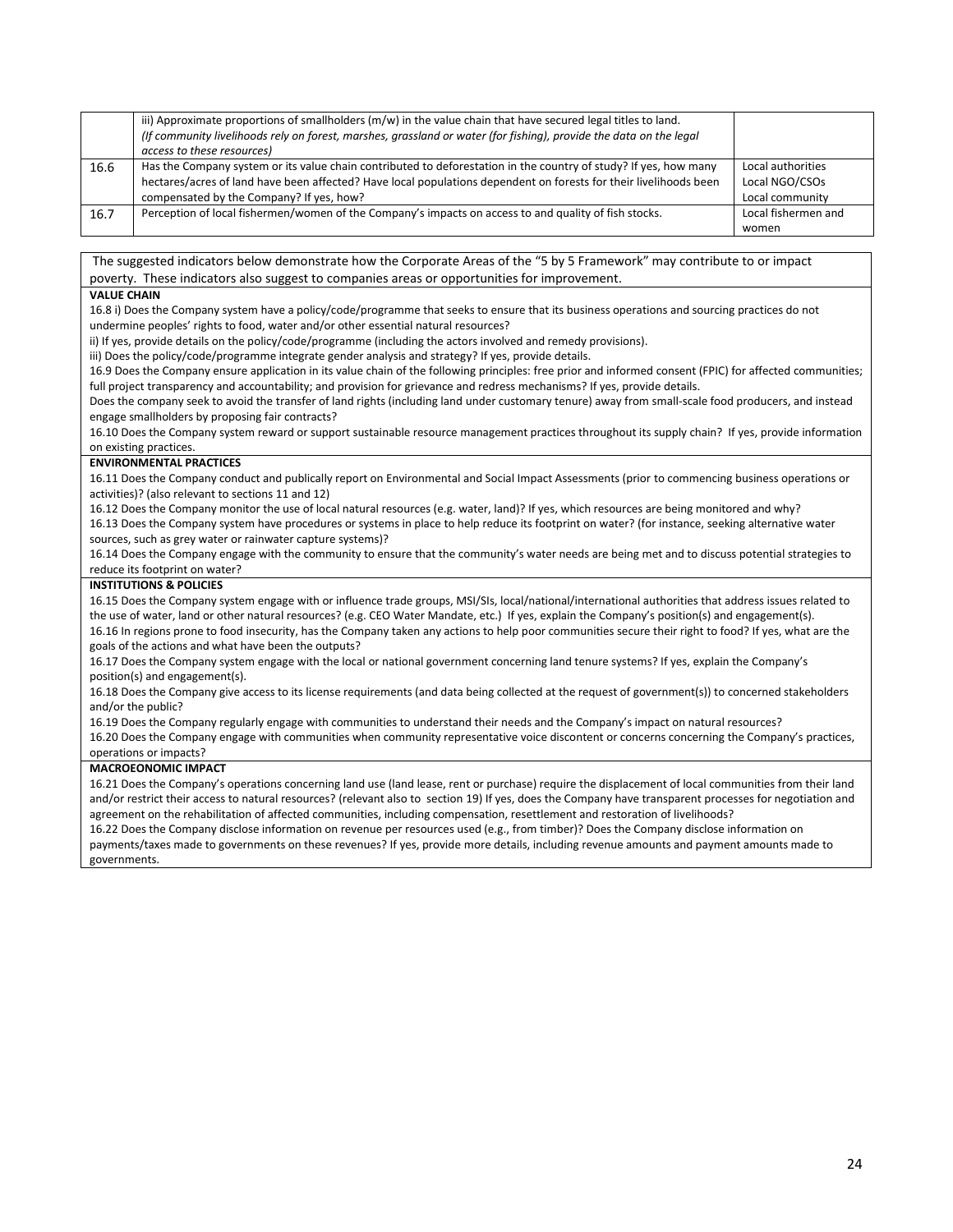### **17. Risk Management & Resilience**

*For this section, partners may consider using secondary research to identify topics such as:*

- *Country/community exposure to climate change and its impact*
- *Recent history of environmental disasters and climate change patterns*

| IND# |                                                                                                                                                                                                                                                                                                                                                                                                             | <b>WHO TO SURVEY?</b>                                   |
|------|-------------------------------------------------------------------------------------------------------------------------------------------------------------------------------------------------------------------------------------------------------------------------------------------------------------------------------------------------------------------------------------------------------------|---------------------------------------------------------|
| 17.1 | i) Proportion of the smallholders interviewed (m/w) who indicate they are experiencing impacts of climate<br>change (e.g., extreme weather conditions and/or changing conditions in rainfall or temperature).<br>ii) Provide details on how MSMEs and/or smallholders interviewed perceive the effects of climate change, how<br>they are coping with the changes, and the main challenges they are facing. | Smallholders                                            |
| 17.2 | Proportion of i) commercial or trade partners and ii) smallholders interviewed (m/w) who are working in<br>collaboration with the Company to prevent or react to emergency situations (including natural disasters).                                                                                                                                                                                        | <b>Smallholders</b><br>Commercial and trade<br>partners |
| 17.3 | Proportion of i) commercial or trade partners and ii) smallholders interviewed (m/w) who are working in<br>collaboration with the Company to adapt to long-term changing climatic conditions.                                                                                                                                                                                                               | <b>Smallholders</b><br>Commercial and trade<br>partners |

*-If smallholders indicate that they are experiencing the impact of climate change (17.1), research and report against indicator 17.4. -If smallholders and/or commercial and trade partners indicator that they are engaging with the Company (17.2, 17.3), research and report against indicator 17.5.*

|      | <b>ADDITIONAL INDICATORS TO FURTHER INVESTIGATE IMPACT ON POVERTY</b>                                                      | <b>WHO TO SURVEY?</b> |
|------|----------------------------------------------------------------------------------------------------------------------------|-----------------------|
| 17.4 | What has been the impact of climate change on: i) crop production, ii) outputs, iii) sales for smallholders, and iv) costs | <b>Smallholders</b>   |
|      | of input/production/stocking/transport.                                                                                    |                       |
| 17.5 | Perception of commercial and trade partners and/or smallholders (m/w) on the impact of their engagement with the           | <b>Smallholders</b>   |
|      | Company system to i) respond to emergency situation (i.e. is the interaction described as positive, negative, neutral?),   | Commercial and        |
|      | and ii) adapt to climate change (i.e. is the interaction described as positive, negative, or neutral?)                     | trade partners        |

The suggested indicators below demonstrate how the Corporate Areas of the "5 by 5 Framework" may contribute to or impact poverty. These indicators also suggest to companies areas or opportunities for improvement.

### **VALUE CHAIN**

17.6 Has the Company system implemented policies and/or programmes to adapt its purchasing practices to support MSMEs and/or smallholders facing altered production cycles due to climate change? If yes, provide details on the policies and/or programmes, including objectives.

### **ENVIRONMENTAL PRACTICES**

17.7 Does the Company system monitor climate change impacts in the country of study (or where its suppliers operate)? If yes, how?

17.8 Does the Company system engage with commercial partners and/or smallholders to understand the impacts of climate change on suppliers and the supply chain? If yes, provide details on the engagement.

17.9 Does the Company system promote climate resilient practices within its business relationships? If yes, do these practices extend to smallholders (where applicable)? If yes, provide details on practices, including objectives.

17.10 Does the Company's operations pose a risk of environmental disasters (e.g. drought, contamination, etc.)? If yes, does the Company engage with communities to mitigate and manage these environmental risks on local communities? If yes, provide details, such as the practices or programmes in place, objectives and targets).

17.11 Does the Company have procedures on how to protect against potential environmental dangers and how to handle emergency situations, including natural disasters? If yes, are commercial partners, smallholders, and communities (where relevant) aware of and trained on said procedures?

### **INSTITUTIONS & POLICIES**

17.12 Does the Company system engage with or influence trade groups, MSI/SIs, NGOs/CSOs, local/national/international on climate change in general, or climate change adaptation and resilience? If yes, explain the Company's position(s) and engagement(s).

### **MACROECONOMIC IMPACT**

17.13 Does the Company engage in initiatives that promote resilient practices and/or upgrade value chain procedures in order to address climate change? If yes, do the initiatives extend to stakeholders outside the value chain (e.g., surrounding communities and smallholders)?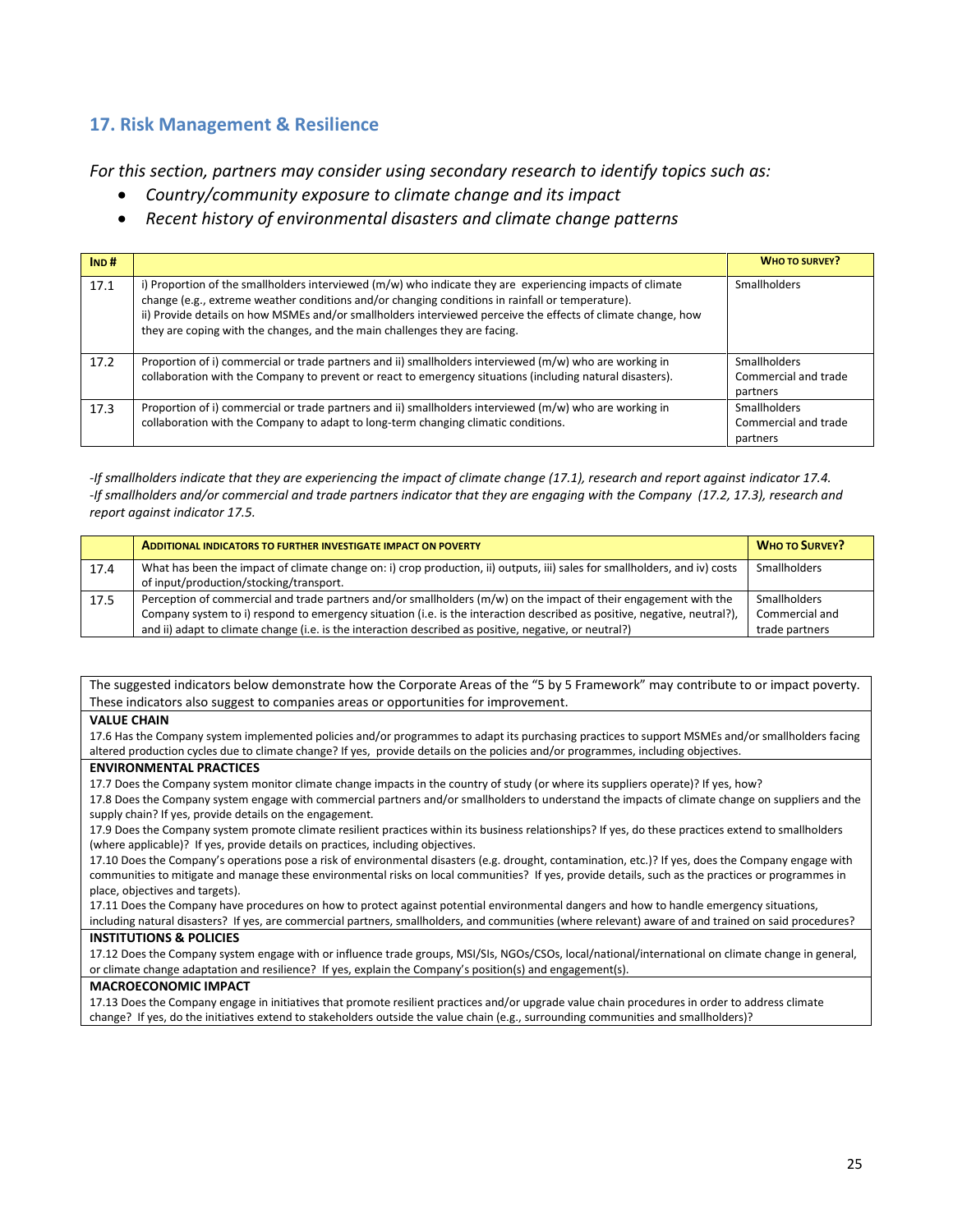# **18. Exposure to Violence and Conflict (in the workplace and communities)<sup>26</sup>**

*For this section, partners may consider using secondary research to identify topics such as:*

*Local history of social conflicts*

 $\overline{\phantom{a}}$ 

*Security issues in the country/community of study*

| IND# |                                                                                                                   | <b>WHO TO SURVEY?</b> |
|------|-------------------------------------------------------------------------------------------------------------------|-----------------------|
| 18.1 | Reported incidents of violence/crime/harassment due to tensions in the workplace and/or communities in last       | Human rights/social   |
|      | three years (causes may include tensions between workers and local residents, tensions between land owners        | impact assessment,    |
|      | and landless workers, tensions for higher standards of living for workers, the spread of communicable diseases,   | workers, local CSO/   |
|      | etc.) Only consider violence that is related to the Company's presence in operation or in the community.          | NGOs, newspapers,     |
| 18.2 | Reported incidents of force used by security or law enforcement authorities against workers or local activists    | independent studies,  |
|      | (linked to the Company), including arrests, disappearances and deaths.                                            | community rep, etc.   |
| 18.3 | Reported incidents of gender-based violence occurring in and around the workplace (e.g., sexual harassment,       | Women rights' group   |
|      | violence while traveling to workplace, including while carrying out livelihood tasks such as collecting water and | Women workers'        |
|      | firewood, alcohol-related violence, etc.)                                                                         | representatives       |

*-If there have been cases of crime, violence, tension, harassment or conflict as reported in 18.1, 18.2, 18.3, research and report against indicator 18.4.*

|                                                                                                                                                                                               |                                                                                                                                                                                                                                                                   | <b>WHO TO SURVEY?</b>                                                 |  |
|-----------------------------------------------------------------------------------------------------------------------------------------------------------------------------------------------|-------------------------------------------------------------------------------------------------------------------------------------------------------------------------------------------------------------------------------------------------------------------|-----------------------------------------------------------------------|--|
| 18.4                                                                                                                                                                                          | Proportion of community representatives interviewed who perceive that company operations contribute to violence<br>and/or tensions in the local context.                                                                                                          | Local authorities<br>CSOs, NGOs<br>Other community<br>representatives |  |
|                                                                                                                                                                                               |                                                                                                                                                                                                                                                                   |                                                                       |  |
|                                                                                                                                                                                               | The suggested indicators below demonstrate how the Corporate Areas of the "5 by 5 Framework" may contribute to or impact poverty.                                                                                                                                 |                                                                       |  |
|                                                                                                                                                                                               | These indicators also suggest to companies areas or opportunities for improvement.                                                                                                                                                                                |                                                                       |  |
| <b>VALUE CHAIN</b>                                                                                                                                                                            |                                                                                                                                                                                                                                                                   |                                                                       |  |
|                                                                                                                                                                                               | 18.5 i) Does the Company system have a policy/code addressing workplace harassment (including sexual harassment) and does the policy/code explicitly<br>extend to its supply chain?                                                                               |                                                                       |  |
|                                                                                                                                                                                               | ii) Does the Company system promote compliance of its workplace harassment policy/code along the value chain? If yes, explain how.<br>iii) Do ALL major employers along the value chain have a policy/code on workplace harassment (including sexual harassment)? |                                                                       |  |
|                                                                                                                                                                                               | 18.6 i) Does the Company system have a policy/code or adhere to voluntary principles on security arrangements and human rights (as they explicitly<br>apply to the country of study)?                                                                             |                                                                       |  |
| ii) If yes, does the policy/code seek to respect human rights and to remedy human rights violations? Provide details. (e.g., does the company conduct<br>robust human rights due diligence?). |                                                                                                                                                                                                                                                                   |                                                                       |  |
| iii) Does the Company monitor the practices of its security sub-contractors (where relevant)?                                                                                                 |                                                                                                                                                                                                                                                                   |                                                                       |  |
| 18.7 i) Does the Company system screen and monitor all major suppliers for harassment/violence in the workplace and/or in the community (as per                                               |                                                                                                                                                                                                                                                                   |                                                                       |  |
| Company policy/code)?                                                                                                                                                                         |                                                                                                                                                                                                                                                                   |                                                                       |  |
|                                                                                                                                                                                               | ii) If yes, what are the mechanisms in place to monitor compliance?                                                                                                                                                                                               |                                                                       |  |
|                                                                                                                                                                                               | Does the Company have procedure(s) or system(s) in place to address suppliers that are non-complaint with the policy/code on harassment/violence.?                                                                                                                |                                                                       |  |
|                                                                                                                                                                                               | iii) If yes, explain the procedure(s) or system(s).<br>18.8 Does the Company system and other employers along the value chain facilitate open communication and engagement with employees or employee                                                             |                                                                       |  |
|                                                                                                                                                                                               | groups to deter, monitor, prevent and report workplace violence, including gender-based violence?                                                                                                                                                                 |                                                                       |  |
|                                                                                                                                                                                               | <b>INSTITUTIONS &amp; POLICY</b>                                                                                                                                                                                                                                  |                                                                       |  |
|                                                                                                                                                                                               | 18.9 Does the Company system operate in an environment where tensions exist because of competition over:                                                                                                                                                          |                                                                       |  |
|                                                                                                                                                                                               | i) certain resources (e.g. land, water)                                                                                                                                                                                                                           |                                                                       |  |
| ii) social/racial tensions                                                                                                                                                                    |                                                                                                                                                                                                                                                                   |                                                                       |  |
| iii) If yes to either or both of i or ii, does the Company system monitor these tensions/violence? If yes, what is the purpose of the monitoring?                                             |                                                                                                                                                                                                                                                                   |                                                                       |  |
|                                                                                                                                                                                               | iv) Where relevant, how has the Company responded to escalated tensions or violence in or around the workplace and/or in the communities?                                                                                                                         |                                                                       |  |
|                                                                                                                                                                                               | 18.10 Where relevant, does the Company system engage with local institutions and/or community representatives to ensure its operations do not cause                                                                                                               |                                                                       |  |
| or contribute to the escalating tensions and do not put its workforce at risk of violence?                                                                                                    |                                                                                                                                                                                                                                                                   |                                                                       |  |
|                                                                                                                                                                                               |                                                                                                                                                                                                                                                                   |                                                                       |  |
|                                                                                                                                                                                               |                                                                                                                                                                                                                                                                   |                                                                       |  |

<sup>&</sup>lt;sup>26</sup> The Poverty Footprint indicators and questions in this area are relevant to non-conflictual environments. If the Poverty Footprint is taking place in an environment where there are strong social/racial/political tensions, the Company and stakeholders will need to adapt the indicators and models to better take into account the context and potential risks for both the Company and poor stakeholders.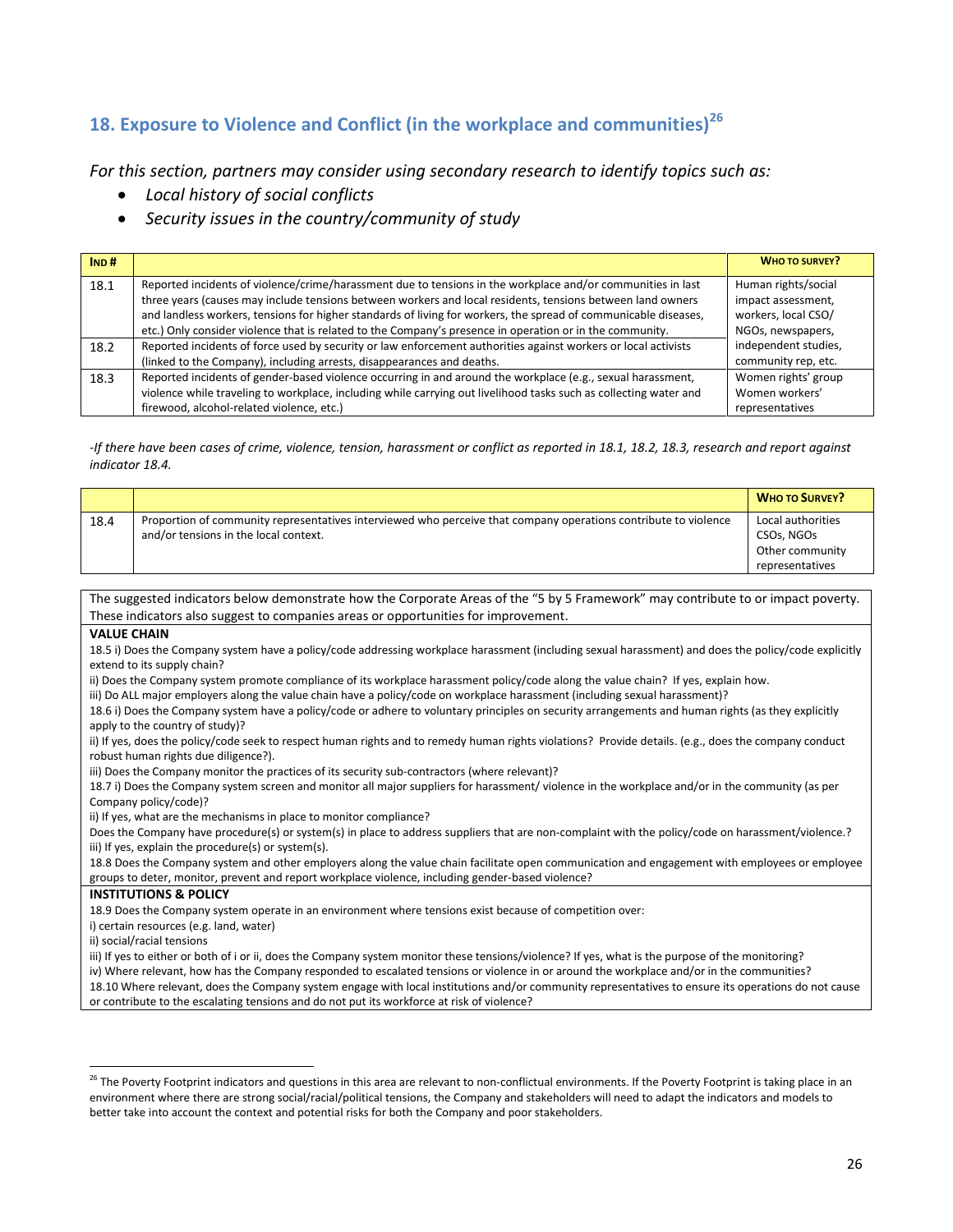## **19. Impact of Displacement on Community and/or Migrant Workforce (where relevant)**

*For this section, partners may consider using secondary research to identify topics such as:*

- *Rights and laws that provide a framework for migrant workers*
- *Rights and laws that provide a framework for displaced communities*

*This section only applies to communities where there have been migration movements related to the Company's presence, either through a migrant workforce or the displacement of communities, including:*

- *When communities are displaced due to the Company operating in their previously location, research and report against indicators 19.1 to 19.3. These indicators are also relevant to section 16 (access and control over natural resources, including land, water and food commodities) and strongly link with this poverty issue.*
- *When workers migrate in large numbers to a community or workplace to benefit from job opportunities offered by the Company, research and report against indicators 19.4 to 19.10*

|       |                                                                                                                                                                                                                                                                                                                                                                                                                                                                                                                                                         | <b>WHO TO SURVEY?</b>                                                                      |
|-------|---------------------------------------------------------------------------------------------------------------------------------------------------------------------------------------------------------------------------------------------------------------------------------------------------------------------------------------------------------------------------------------------------------------------------------------------------------------------------------------------------------------------------------------------------------|--------------------------------------------------------------------------------------------|
|       | Indicators 19.1 to 19.3 concern the DISPLACED COMMUNITIES                                                                                                                                                                                                                                                                                                                                                                                                                                                                                               |                                                                                            |
| 19.1  | i) Number of people $(m/w)$ and smallholders $(m/w)$ displaced due to Company operations.<br>ii) Did the displacement occur with the community's free prior and informed consent (FPIC) (yes or no)?                                                                                                                                                                                                                                                                                                                                                    | Management<br>Local authorities<br>Community                                               |
| 19.2  | Details of compensation, resettlement and restoration of livelihoods programmes carried out by the Company<br>(including proportion of land-based displaced households who were offered land-based compensations.)                                                                                                                                                                                                                                                                                                                                      | Community<br>Management<br>Local authorities                                               |
| 19.3  | i) Perception of smallholders (m/w) of the Company's management of displacement. (i.e., is their perception<br>positive, negative, or neutral given their compensation, the recognition of their rights, the transparency of the<br>process, FPIC, etc.?)<br>ii) Perception of displaced people $(m/w)$ – other than smallholders – of the Company's management of<br>displacement (i.e. is their perception positive, negative, or neutral given their compensation, the recognition of<br>their rights, the transparency of the process, FPIC, etc.?) | Smallholders<br>Community members<br>Community                                             |
|       | Indicators 19.4 to 19.10 concern the MIGRANT WORKFORCE:                                                                                                                                                                                                                                                                                                                                                                                                                                                                                                 |                                                                                            |
| 19.4  | Number of people (disaggregate data by men, women and children) who have migrated for jobs offered through<br>the Company system and its suppliers.                                                                                                                                                                                                                                                                                                                                                                                                     | Community                                                                                  |
| 19.5  | Perception of local populations $(m/w)$ of the arrival of migrants and their impact on the community (i.e. positive,<br>negative, or neutral).                                                                                                                                                                                                                                                                                                                                                                                                          | Community<br>Community members                                                             |
| 19.6  | Where workers stay on-site:<br>i) Workers' perception (m/w) of the safety, comfort and quality of the accommodations provided by employers.<br>ii) Family members' perception (m/w) of the safety, comfort and quality of the accommodations provided by<br>employers.                                                                                                                                                                                                                                                                                  | Migrant workers and their<br>families                                                      |
| 19.7  | Proportion of migrant workers (m/w) interviewed who confirm they are aware of their rights and employment<br>conditions, including provisions in any resettlement policy.                                                                                                                                                                                                                                                                                                                                                                               | Migrant workers                                                                            |
| 19.8  | Proportion of migrant workers (m/w) and their families interviewed who perceive they have equal access to<br>basic social services, including education and health care.                                                                                                                                                                                                                                                                                                                                                                                | Migrant workers                                                                            |
| 19.9  | Comparison of migrant workers' wages with that of non-migrant workers (relevant to section 1).                                                                                                                                                                                                                                                                                                                                                                                                                                                          | Migrant workers                                                                            |
| 19.10 | Number and type of reported controversies in last three years concerning migrant workers' rights and<br>protections.                                                                                                                                                                                                                                                                                                                                                                                                                                    | Migrant workers, Workers<br>Independent studies<br>Local NGOs/CSOs<br>Labour rights audits |

The suggested indicators below demonstrate how the Corporate Areas of the "5 by 5 Framework" may contribute to or impact poverty. These indicators also suggest to companies areas or opportunities for improvement.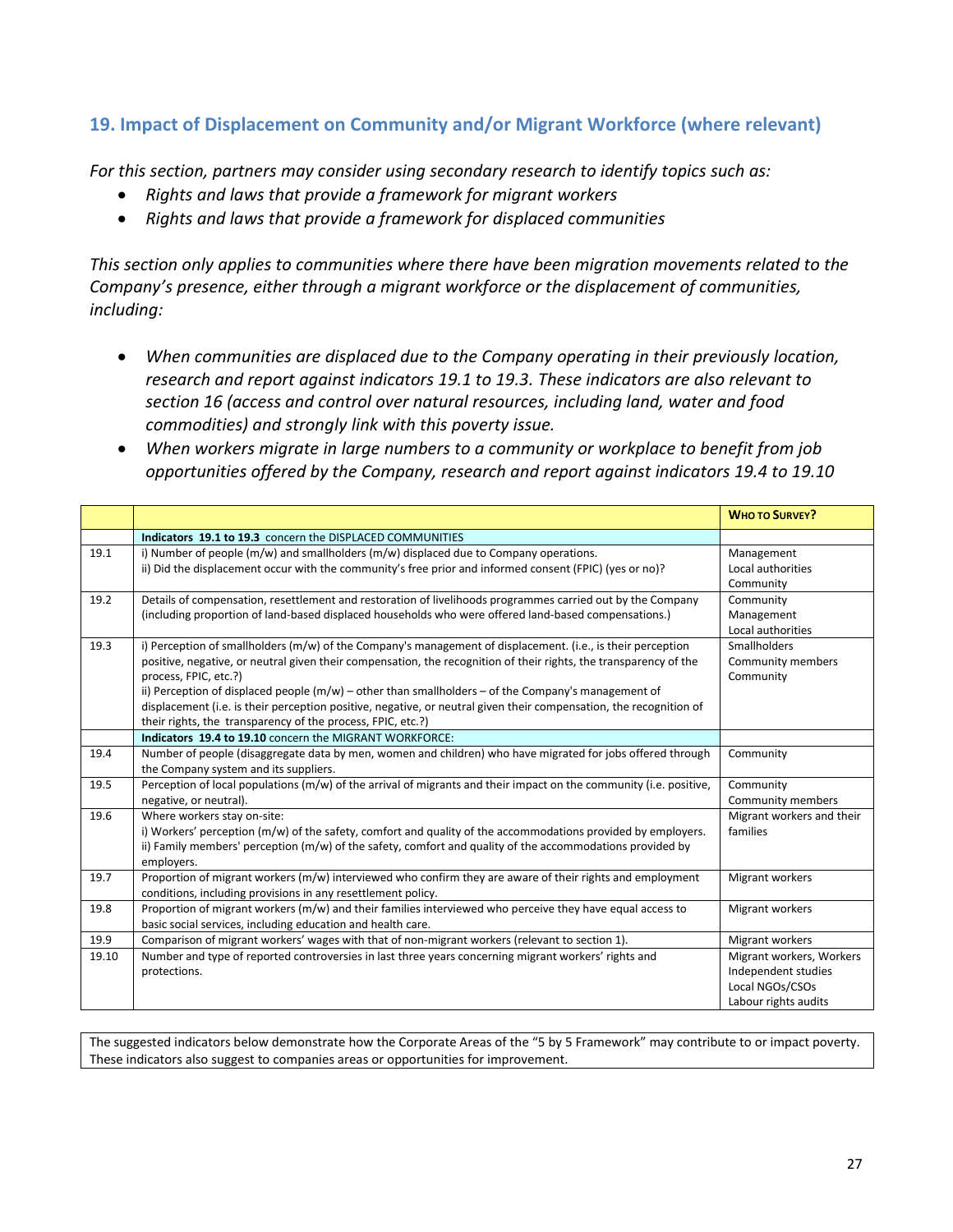### **VALUE CHAIN**

19.11 i) Does the Company have a resettlement policy? ii) If yes, does the Company monitor compliance with the policy? If so, how (e.g., does monitoring mechanism use participatory approaches)? iii) Does the Company follow up with analysis performed through monitoring? If yes, how?

19.12 i) Does the Company system have a policy/code addressing migrant workers' rights and protections that explicitly extends to its supply chain? ii) If yes, does the Company promote compliance with the policy/code along the value chain? If so, how?

19.13 i) Does the Company system screen and monitor all major suppliers on their compliance with migrant workers' rights and protections (as per Company policy/code?), ii) What are the mechanisms in place to monitor compliance?, and iii) What are the mechanisms in place to deal with noncompliant suppliers?

19.14 Do ALL the major employers along the value chain address migrant workers' rights and protections (where relevant)?

19.15 For ALL employers that have migrant workers on-site, do they provide adequate housing facilities for workers and their families?

### **INSTITUTIONS & POLICY**

19.16 If the Company's investments or operations created displacement, i) has the Company engaged in a fair, transparent and open communication process with affected communities? ii) What programmes and monitoring systems have been implemented to ensure that displaced persons' (and communities') rights are observed and they are compensated appropriately?<sup>27</sup> iii) Did the Company explore alternative project designs to avoid or minimize physical or economic displacement of local communities? iv) Did the Company set up a fair and transparent GM(s) to receive and address specific concerns on displacement, compensation and relocation, including recourse? If yes, provide details on GM, including information on compensation. (relevant also to section 8)

 27 At minimum, Company's should offer transparent and consistent standards of compensation for loss of assets/livelihoods/income at full replacement cost and other assistance to help displaced persons improve or restore livelihoods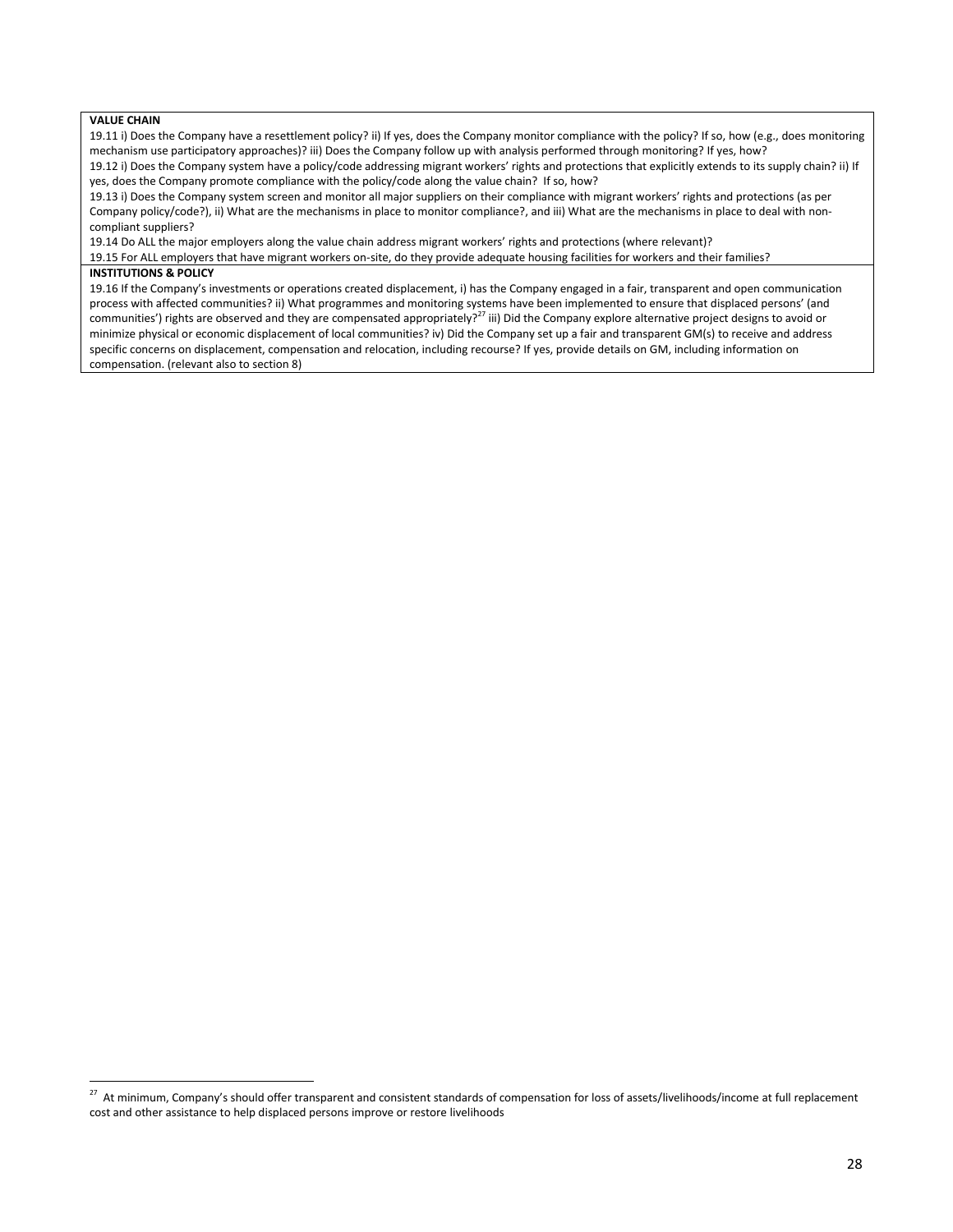# **V. Gender & Diversity**

l

Gender and diversity are cross-cutting themes that permeate all twenty-one sections of this Indicators Guide, and the other four dimensions of poverty (i.e., livelihoods, empowerment, health and well-being, and stability and security). Most indicators concerning workers, smallholders, and others along the value chain in this framework require the collection of gender-disaggregated data, which can lead to comprehensive gender analysis. While indicators of gender and diversity can be found throughout the entire framework, this section concisely highlights suggested key indicators on gender and diversity, including cultural rights and the right to freedom from discrimination.

The following indicators should be researched and assessed according to local patterns of discrimination as described by the relevant stakeholders interviewed (i.e., characteristics of diversity that have previously led to discrimination or vulnerabilities for certain population groups, such as indigenous peoples, youth, ethnic groups, etc., in the country of study) In this section, it is suggested to research and explore gender discriminations (men vs women) as well as other discrimination patterns in a country of study.

## **20. Diversity, Cultural Rights and Right to Freedom from Discrimination**

*For this section, partners may consider using secondary research to identify topics such as:*

- *Local patterns of discrimination (structural and informal)*
- *Available gender analyses and gender impact studies*
- *Country laws and rights that address vulnerable groups (e.g., indigenous peoples, women, etc.)*

| IND# |                                                                                                                                                                                                                                                                                                                                                                                                                                                          | <b>WHO TO SURVEY?</b>                              |
|------|----------------------------------------------------------------------------------------------------------------------------------------------------------------------------------------------------------------------------------------------------------------------------------------------------------------------------------------------------------------------------------------------------------------------------------------------------------|----------------------------------------------------|
|      | Indicators 20.1 to 20.4 concern WORKERS                                                                                                                                                                                                                                                                                                                                                                                                                  |                                                    |
| 20.1 | Representation of women in i) management positions, ii) skilled (non-management) positions and iii) unskilled<br>positions.                                                                                                                                                                                                                                                                                                                              | Management                                         |
| 20.2 | i) Proportion of women workers interviewed who perceive they have access to the same work conditions and<br>opportunities as male workers.<br>ii) Number of reported incidents of female workers being asked gender specific questions, including questions<br>regarding marital status, intent to have children, and number of dependents as well as requirements to take<br>pregnancy tests, get abortions, or sign agreements not to become pregnant. | Women workers<br>Women workers'<br>representatives |
| 20.3 | i) Yes/No: Do working mothers benefit from basic maternity protection rights through their employers along the value<br>chain (as per the ILO Maternity Protection Convention, 2000) <sup>28</sup> ?<br>ii) If no, what are the gaps between the practice and the ILO standards?                                                                                                                                                                         | Women workers                                      |
| 20.4 | Where relevant, the proportion of women representatives in leadership roles in trade unions, workers' committee<br>and/or associations.                                                                                                                                                                                                                                                                                                                  | Workers'<br>representative                         |
|      |                                                                                                                                                                                                                                                                                                                                                                                                                                                          |                                                    |

|      | Indicators 20.5 & 20.6 concern SMALLHOLDERS                                                                           |                 |
|------|-----------------------------------------------------------------------------------------------------------------------|-----------------|
| 20.5 | Proportion of women workers and smallholders interviewed who perceive they have access to the same business           | Women workers   |
|      | opportunities as male workers and smallholders (e.g., access to markets, extension services, productive assets, etc.) | Women workers'  |
|      |                                                                                                                       | representatives |

<sup>&</sup>lt;sup>28</sup> The ILO Maternity Protection Convention, 2000 (ILO No. 183) is the most up-to-date international labour standard on maternity protection, outlining Health Protection; Maternity Leave; Leave in Case of illness or complications; Benefits; Employment protection and non-discrimination;and Breast feeding mothers (i.e., no less than 14 weeks of maternity leave benefit with cash benefit; no less than two-thirds of her previous earnings or a comparable amount); a pregnant woman/nursing mother is not obliged to perform work which has been determined to be harmful to her health or that of her child; employers do not terminate the employment of a woman during pregnancy/maternity leave; women returning to work occupy same/equivalent position; women benefit from daily breaks/reduction of hours to breastfeed).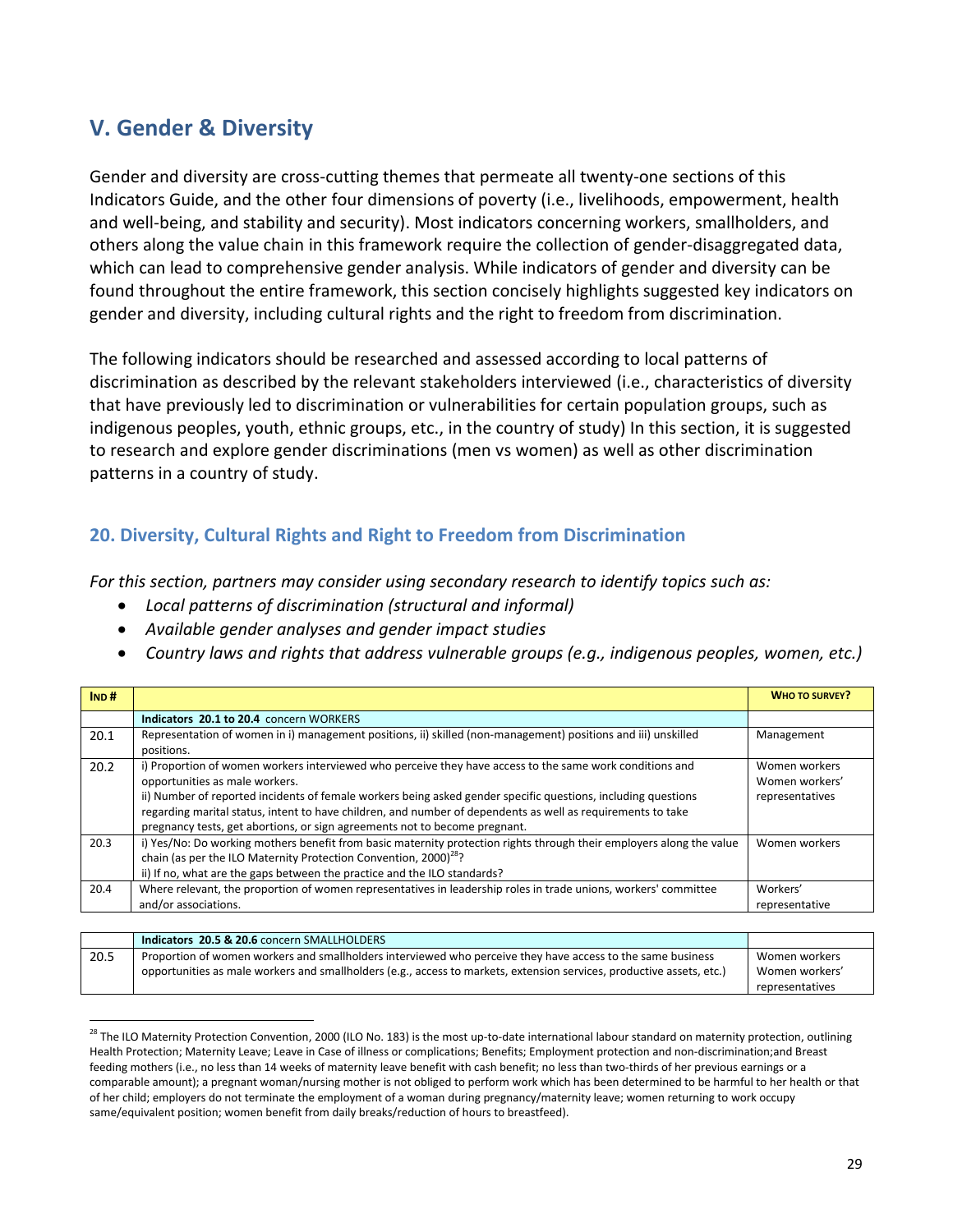| 20.6 | If the Company has business relationships with farmers' cooperatives or associations, i) proportion of women          | Smallholders'        |
|------|-----------------------------------------------------------------------------------------------------------------------|----------------------|
|      | representatives in leadership positions and ii) proportion of women members in framers' cooperatives and/or           | representatives      |
|      | association.                                                                                                          |                      |
|      |                                                                                                                       |                      |
|      | Indicators 20.7 concern COMMUNITIES                                                                                   |                      |
| 20.7 | Number and type of reported violations against the rights of vulnerable communities (indigenous or other vulnerable   | Human rights/social  |
|      | groups) in the last three years (examples of discriminatory practices include violations against freedom of movement, | impact assessment,   |
|      | right to self determination, failure to obtain FPIC, etc.)                                                            | local CSO/NGOs,      |
|      |                                                                                                                       | newspapers,          |
|      |                                                                                                                       | independent studies, |
|      |                                                                                                                       | community rep, etc.  |

### *If the Company sells products or services in the country of study, research and report against indicator 20.8. If performance against indicator 20.1 to 20.4 shows unfavourable conditions for women, report against indicator 20.9.*

| IND# | <b>ADDITIONAL INDICATORS TO INVESTIGATE IMPACT ON POVERTY</b>                                                                                                             | <b>WHO TO SURVEY?</b>                             |
|------|---------------------------------------------------------------------------------------------------------------------------------------------------------------------------|---------------------------------------------------|
| 20.8 | Perception of women groups/experts on the impact of the Company's products and marketing strategies on women's<br>rights and empowerment (positive, negative or neutral). | Women rights<br>experts<br>Women rights<br>groups |
| 20.9 | Proportion of women interviewed who indicate that they are comfortable voicing their opinions about unequal<br>treatment.                                                 | Women target<br>groups (workers,<br>smallholders) |

The suggested indicators below demonstrate how the Corporate Areas of the "5 by 5 Framework" may contribute to or impact poverty. These indicators also suggest to companies areas or opportunities for improvement.

### **VALUE CHAIN**

20.10 Does the Company system have policies/programmes promoting equal opportunities (regardless of gender and other diversities) that explicitly extend to the entire value chain?

20.11 i) Does the Company system have a policy that recognizes and supports indigenous peoples' inherent and prior rights to their lands and resources, and respects their legitimate authority over their lands and resources (i.e., FPIC)? If the answer is yes to one or both of above questions, ii) does the Company system promote compliance with its polic(ies) along the value chain? If yes, how? iii) Do ALL major commercial and trade partners along the value chain have similar polic(ies)?

20.12 Does the Company system screen and monitor all major suppliers for compliance with the above mentioned policies? If yes, what are the mechanisms in place to monitor compliance?

#### **ENVIRONMENTAL PRACTICES**

20.13 Has the Company system's environmental practices caused damage to sites of cultural, historical, or archaeological importance in the past three years? If yes, how did the Company system engage with affected communities (both before and after the damage was caused)?

### **INSTITUTIONS & POLICY**

20.14 What is the proportion of women in Company system leadership positions? What is the proportion of other marginalized groups in Company system leadership positions?

20.15 Does the Company system engage with or influence trade groups, industry groups, MSI/SIs, local/national/international authorities on issues of gender, diversity and cultural rights? If yes, explain the Company's position(s) and engagement(s).

### **PRODUCT DEVELOPMENT & MARKETING**

20.16 Where relevant, does the Company system's marketing/advertising strategies in the country of study avoid or challenge gender stereotyping? If yes, provide examples and explanations to support answer.

20.17 Where relevant, does the Company system's marketing/advertising strategies in the country of study negatively impacted cultural practices? If yes, provide examples and explanations to support answer.

## **21. Ethics and Worth of Product/Services (Including Marketing Practices) for Consumers (men and women) Living in Poverty (where relevant)**

*The poverty dimension for this topic will be defined on a case-by-case basis. It will depend on the products/services the Company sells to consumers (men and women) living in poverty.* 

*For this section, partners may consider using secondary research to identify topics such as:*